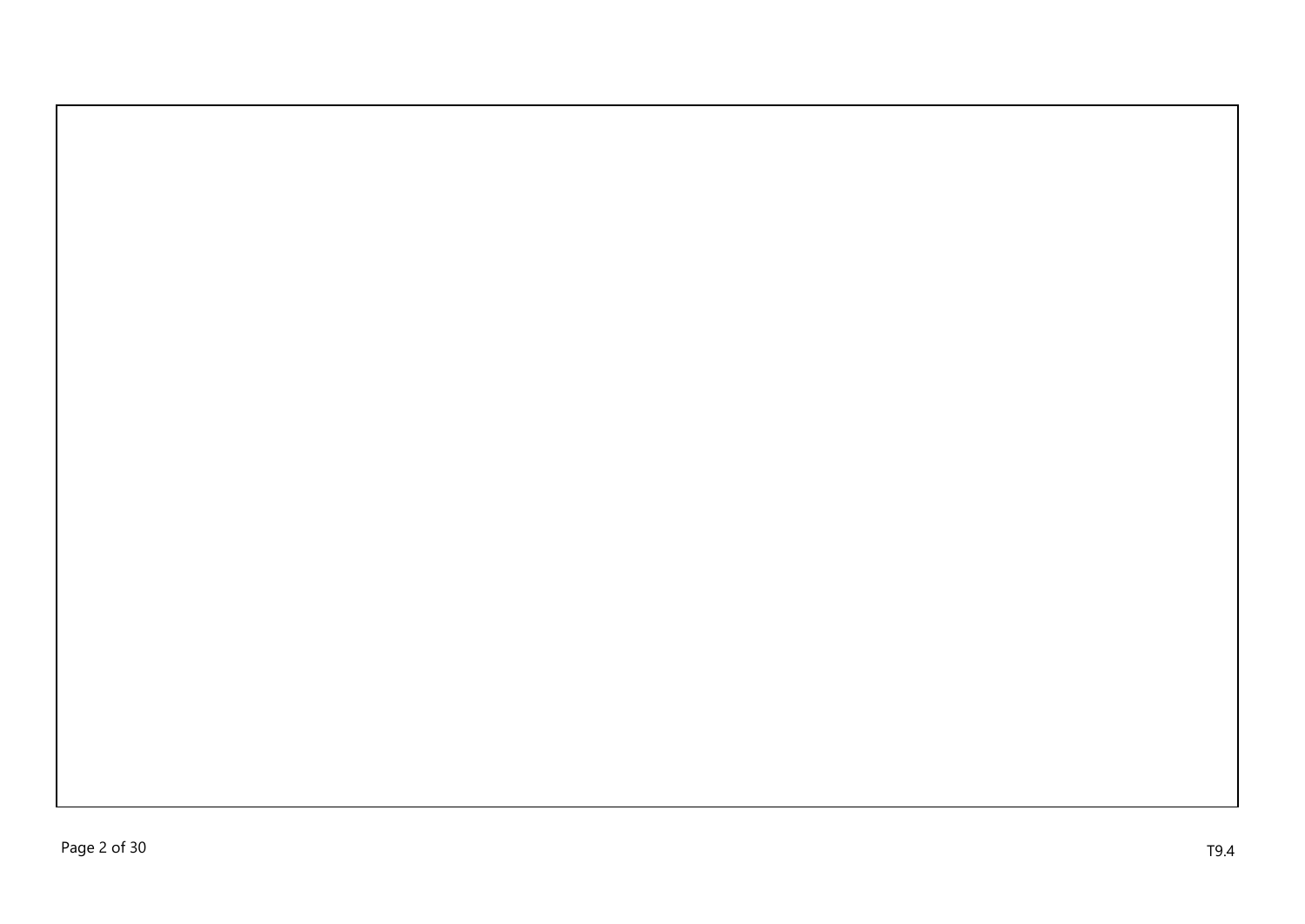| #              | Island | House Name     | Name                       | Sex | National ID | ړه پر ه                                                                                  | ىئرىتر                                                                                                         |
|----------------|--------|----------------|----------------------------|-----|-------------|------------------------------------------------------------------------------------------|----------------------------------------------------------------------------------------------------------------|
| Male'          |        |                |                            |     |             |                                                                                          |                                                                                                                |
|                | Male'  | G. Alafaru     | Midhath Adam               | M   | A024885     | ى بە ئەترىپى                                                                             | پە رە<br>مەنزۈ<br>  د تربر و                                                                                   |
| $\overline{2}$ | Male'  | G. Alafaru     | Adam Ibrahim               | M   | A058902     | ى بە ئەترىپى                                                                             | أرمزه المقتربة                                                                                                 |
| $ 3\rangle$    | Male'  | G. Alafaru     | Ismail Adam                | M   | A058903     | ى بە ئەترىر                                                                              | پرسرد پر پر پرداز در پر                                                                                        |
| $\vert 4$      | Male'  | G. Alafaru     | Ali Faisal                 | M   | A058904     | ى بە ئەترىر                                                                              | ړې زېږېد                                                                                                       |
| $\overline{5}$ | Male'  | G. Alafaru     | Hassan Azmeel              | M   | A058905     | ى بە ئەترىر                                                                              | پرستانگر از چارچایی                                                                                            |
| $\overline{6}$ | Male'  | G. Alafaru     | Khadeeja Adam              | F   | A071356     | ى بە ئەترىپى                                                                             | تزمرمج المرمرة                                                                                                 |
| $\vert$ 7      | Male'  | G. Anmol       | Salma Ali                  | F.  | A023730     | ى بەرەم ۋە                                                                               | سەۋىۋە بەير                                                                                                    |
| 8              | Male'  | G. Anmol       | Ibrahim Ali                | M   | A035999     | ى بەر ھەم ھ                                                                              | رە ئرىر ئىر                                                                                                    |
| 9              | Male'  | G. Anmol       | Zahiya Abdul Rahman        | F.  | A053408     | ى بەر مەھ                                                                                | ه به ره ده ده ده و                                                                                             |
| 10             | Male'  | G. Anmol       | Mohamed Abaan Ibrahim      | M   | A331642     | ى بەر مەھ                                                                                | ورەر د روم رە درە                                                                                              |
| 11             | Male'  | G. Ashifaa     | Mohamed Shihan Ahmed       | M   | A027107     | ى - مەشىرۇ                                                                               | ورەر و جوگھ دەرو                                                                                               |
| 12             | Male'  | G. Ashifaa     | Mariyam Shayan Ahmed       | F.  | A040457     | ى . كەشىدۇ                                                                               | ر ٥ ر ٥ مئی د ٥ ر ٥ ر و<br>د بربرد شکهرس مدرونر                                                                |
| 13             | Male'  | G. Asly        | AHMED NAUFAL HAMEED        | M   | A160633     | ى بەرگەمچە                                                                               | أبرو دوره برديد                                                                                                |
| 14             | Male'  | G. Asly        | AMINATH NISHFA             | F.  | A160634     | ى بە ئەسكىنچە                                                                            | أأدو سكاته المستحق                                                                                             |
| 15             | Male'  | G. Autum Glory | Aminath Shifa Jaufar       | F   | A040662     | $\overline{\mathcal{E}}$                                                                 | أأدوسكم والمسوقى فأالأمر                                                                                       |
| 16             | Male'  | G. Autum Glory | Mariyam Misbah             | F   | A058942     | 20000000                                                                                 | و ده ده و ده و د                                                                                               |
| 17             | Male'  | G. Autum Glory | Hawwa Ashfah               | F   | A072126     | 200000                                                                                   | برە ئەشۇر                                                                                                      |
| 18             | Male'  | G. Autum Glory | Azeeza Abdul Rahmaan       | F   | A083098     | $\overline{\mathcal{E}}$                                                                 | د ده ده ده ده ده م                                                                                             |
| 19             | Male'  | G. Autum Glory | MOHAMED MIFTHAHU JAUFAR    | M   | A104976     | $\begin{array}{c} 0.00000\\ \times 2.09000\\ \end{array}$                                | ورورد ووده رورد                                                                                                |
| 20             | Male'  | G. Autum Glory | <b>HUSSAIN SHAH JAUFAR</b> | M   | A148351     | 000000000                                                                                |                                                                                                                |
| 21             | Male'  | G. Autum Glory | Jaufar Hassan Kaleyfaanu   | M   | A217312     | $\begin{array}{c} \rho \circ \circ \circ \circ \\ \chi \circ \circ \circ \\ \end{array}$ | ر در د پر پره روزه د<br>ده د بر پر پر برندان در                                                                |
| 22             | Male'  | G. Autum Glory | Aishath Raufa Nasih        | F   | A365287     | $\overline{\phantom{a} \phantom{a} }$                                                    | أشهر شعرها المتحر المتحر المتحر المتحرر المتحرر المتحرر المتحرر المتحرر المتحرر المتحرر المتحرر المتحرر المتحر |
| 23             | Male'  | G. Autum Glory | Aishath Sobah              | F.  | A393362     | $\begin{array}{c} 0.0000 \\ -3.00000 \\ -7.00000 \\ \end{array}$                         | $0.62 - 3.48$                                                                                                  |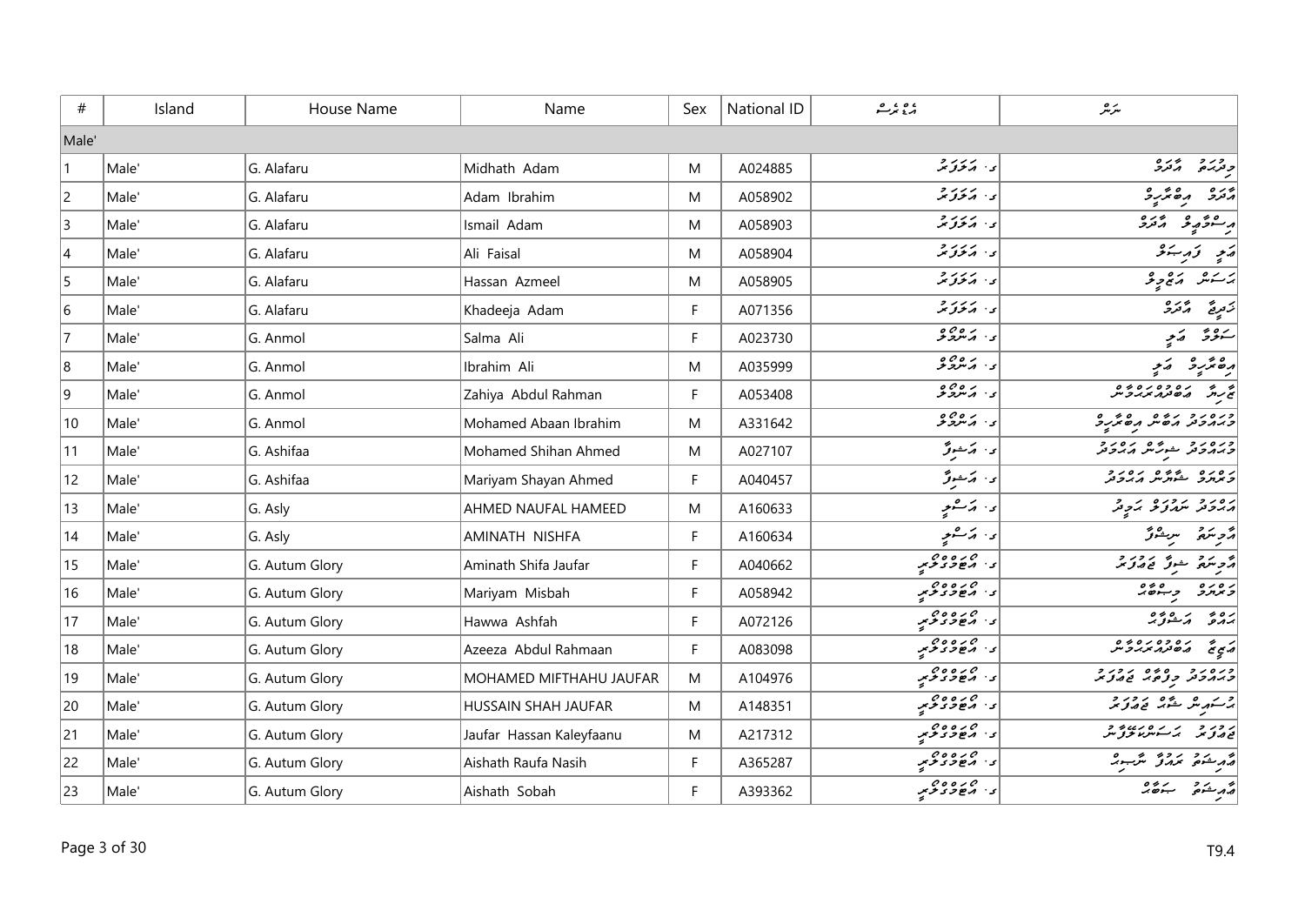| 24 | Male' | G. Azaan       | Mohamed Nasir          | M         | A001301 | ئ. مَءٌ مَرْ                         | ورەرو شهر                                       |
|----|-------|----------------|------------------------|-----------|---------|--------------------------------------|-------------------------------------------------|
| 25 | Male' | G. Azaan       | Ahmed Idam Nasir       | ${\sf M}$ | A086716 | ئ. مَەنچىتر                          | رەرد مەدە ئەبدىر                                |
| 26 | Male' | G. Azaan       | Ismail Izan Nasir      | M         | A157054 | ئ ئەنچ نىگە                          | أرجعتم ويحمد ونقريبه للمستقر                    |
| 27 | Male' | G. Beru Manzil | Ali Ramiz              | M         | A026560 | <sub>ى</sub> ھىڭ خىشبې بى            | $rac{1}{6}$ $rac{1}{6}$ $rac{1}{6}$             |
| 28 | Male' | G. Beruge      | Hafeeza                | F         | A059919 | ے و ۽<br>ي- ھمجري                    | بزوچٌ                                           |
| 29 | Male' | G. Beruge      | Hassan Ramiz           | ${\sf M}$ | A062668 | ے و ۽<br>ي- ھمجري                    | بر کے مگرم تحریج                                |
| 30 | Male' | G. Beruge      | Abdulla Ramiz          | ${\sf M}$ | A065648 | ے وے<br>یہ ت <i>ھ بو</i> ی           | أرة قرالله محرج مح                              |
| 31 | Male' | G. Beruge      | Shafeega               | F         | A090039 | ے و ۽<br>ي- ھمجري                    | شَرَوٍ تَرُ                                     |
| 32 | Male' | G. Beruge      | Aminath Irasha Mohamed | F         | A104983 | <br>  ی۰ ن مهری                      | أدوسه أرشت وبرود                                |
| 33 | Male' | G. Beruge      | Aminath Agleema        | F         | A113016 | ے وی<br>ی <sup>.</sup> خ <i>م</i> ری | أأزويتهم أأتوفيو                                |
| 34 | Male' | G. Beruge      | Shaheez Abdulla        | M         | A121841 | ے و ۽<br>ي- ھمجري                    | شكريم كده قرالله                                |
| 35 | Male' | G. Beruge      | Shivaz Abdulla         | M         | A130539 | ے وے<br>یہ ت <i>ھیں</i>              | شو <i>قع مگ</i> وندالله                         |
| 36 | Male' | G. Beruge      | Shifaza Abdulla        | F         | A132153 | ے و ۽<br>ي- ھمجري                    | شورَّیِّ مَصْحَراللّه                           |
| 37 | Male' | G. Beruge      | JAVEED ABDUL HAKEEM    | ${\sf M}$ | A132154 | ے وی<br>ی <sup>.</sup> خ <i>م</i> ری | قي قر مان ده وه در بان                          |
| 38 | Male' | G. Beruge      | Ismail Naail           | ${\sf M}$ | A141451 | ے و ۽<br>ي- ھمجري                    | أرجع وقرقه المتمرقر                             |
| 39 | Male' | G. Beruge      | Mariyam                | F         | A141452 | ے و ۽<br>ي- ھمجري                    | ر ه ر ه<br><del>و</del> بربرو                   |
| 40 | Male' | G. Beruge      | Mariyam Unoosha        | F         | A141453 | ے و ۽<br>ي- ھمجري                    | ر ه ره د وده.<br>د بر رحمه د برخ                |
| 41 | Male' | G. Beruge      | Aishath Aroosha Imad   | F         | A141454 | ے وی<br>ی <sup>.</sup> خ <i>م</i> ری | أقهر شوه أوجودها المركائر                       |
| 42 | Male' | G. Beruge      | Shifaz Abdulla         | ${\sf M}$ | A147279 | ے و ۽<br>ي- ھمجري                    | خورج مكاني                                      |
| 43 | Male' | G. Beruge      | Ali Naufal Ibrahim     | M         | A166570 | ے وی<br>ی- تھ بمری                   | ړنې شرورو موځ ده                                |
| 44 | Male' | G. Beruge      | Aishath Nazneen        | F         | A217255 | ے و ۽<br>ي- ھمجري                    | د د شوه مستور مورد است.<br>مقدم شوه مستعمل میرس |
| 45 | Male' | G. Beruge      | Kulsoom Abdul Latheef  | F         | A217256 | ے وے<br>ی- <b>ص</b> مری              | 20100 10707<br>מציב השנגציפ צ                   |
| 46 | Male' | G. Beruge      | Fathimath Shifana      | F         | A318967 | ے وے<br>ی- ت <i>ھ بو</i> ی           | أرتموخا وشورتكر                                 |
| 47 | Male' | G. Beruge      | Hussain Shifan         | ${\sf M}$ | A349812 | ے و ۽<br>ي- ھمجري                    | چرىكىرى <i>گە</i> شو <i>ۋى</i> گە               |
| 48 | Male' | G. Beruge      | Fathmath Sana          | F         | A360231 | ے وے<br>ی- <b>ص</b> مری              | توجدة سكتر                                      |
| 49 | Male' | G. Beruge      | JAZLAN RASHEED         | ${\sf M}$ | A368132 | ے وے<br>یہ ت <i>ھیں</i>              | ئے پھر کھیے گھر میں کھیے تھی                    |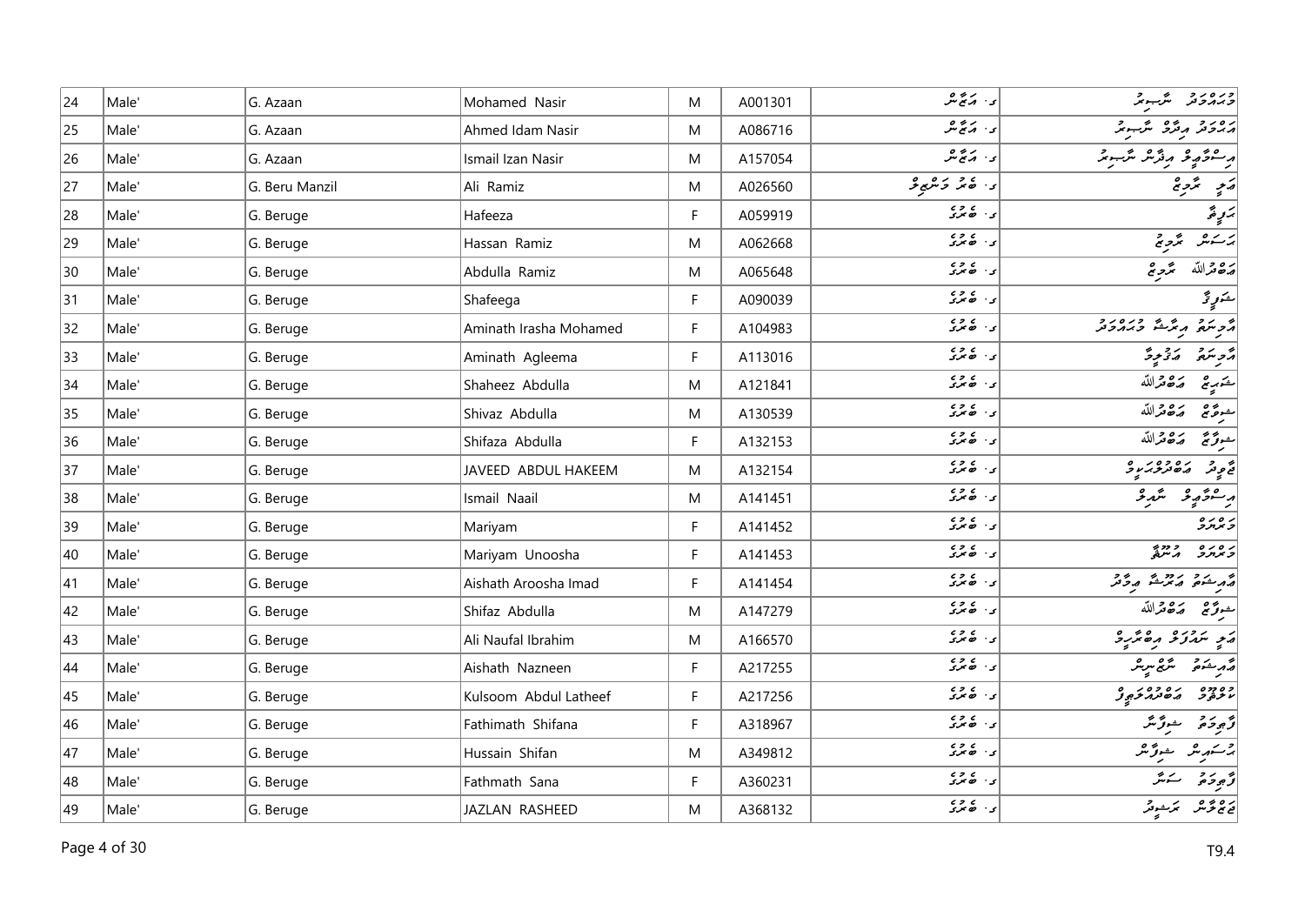| 50 | Male' | G. Beruge                | Farhan Rasheed           | M         | A374335 | ے و ۽<br>ي- ھنجري                               | و وه ه پرشید                                   |
|----|-------|--------------------------|--------------------------|-----------|---------|-------------------------------------------------|------------------------------------------------|
| 51 | Male' | G. Beruge                | Rifga Ali                | F         | A415619 | ے و ۽<br>ي- ھمجري                               | بروژ <sub>مک</sub> ر                           |
| 52 | Male' | G. Beruge                | Aiman Ali                | M         | A417158 | ح و ځ<br>ي گه مخري                              | مەد ئە                                         |
| 53 | Male' | G. Blue Lagoon           | Zubaida Hussain          | F         | A011022 | ه دوم دوه<br>د ۱ ه <del>تر و</del> د س          | جەمەت جەسىم                                    |
| 54 | Male' | G. Blue Lagoon           | Ahmed Ayad Mohamed Zahir | M         | A041814 | ه دوم دوه.<br>د ۱ گاه مونو د س                  | נסגב גזיך כנסגב זיך ב<br>הגבע, התע, כגהכע, זיק |
| 55 | Male' | G. Bucha Villa           | Sobira Easa              | F         | A069517 | ى گەنۇ بوڭر                                     | أيتوثر ويثر                                    |
| 56 | Male' | G. Chandhanee Palace     | Mohamed Zaaji Ismail     | ${\sf M}$ | A127817 | <sub>ى</sub> ، ئۇ ئىرتىرىت <sub>ىر</sub> ئۇ ئەت |                                                |
| 57 | Male' | G. Chandhanee Palace     | Aishath Zirra Ismail     | F         | A166258 | <sub>ى</sub> ، ئۇشرىترىتونۇرىشە                 | ومستوفر برومز وبالمؤربو                        |
| 58 | Male' | G. Dear House            | Mohamed Shafeeq          | M         | A065838 | ى ، بە ئ <i>ۆتىرىگە</i> گ                       | ورەرو شۆرچ                                     |
| 59 | Male' | G. Dear House            | Shuaib Shafeeu           | M         | A157166 | ى ، بە ئ <i>ۆيرىدى</i> گ                        | شمهده شرور                                     |
| 60 | Male' | G. Dear House            | Fathimath Shifa Shafeeg  | F         | A360902 | ى ، بە ئ <i>ەرىرى</i> گە شە                     | و گروه شرو څوړنی                               |
| 61 | Male' | G. Dear House            | Samua Shafeeg            | F         | A360903 | ، ويزبرزه مش                                    | أَسْتَرَحْمُ السُّورِيْنَ                      |
| 62 | Male' | G. Dear House            | Shamweel Mohamed Shafeeg | ${\sf M}$ | A391099 | ء ويزبر برقر م                                  | جنوحٍ و د و د و د خوړ څ                        |
| 63 | Male' | G. Dhaanish              | Zeena Waheed             | F         | A067075 | <mark>ء - تَرْسِرِ -</mark>                     | ىم ئىگە ئەر ئەر                                |
| 64 | Male' | G. Dhiguharuge           | Aishath Shiuna           | F         | A119798 |                                                 | $rac{2}{\sqrt{2}}$                             |
| 65 | Male' | G. Dhiguharuge           | Zulfa Ismail Didi        | F         | A217248 | <sub>ی</sub> . مر <sub>ی</sub> حر و ی           | ا دور مرگز موسومبر<br>محرک مرگز موسومبر        |
| 66 | Male' | G. Dhiguharuge           | Mariyam Zuhudha          | F         | A343890 | ا د ۰ قرر <i>۶ و ۶ و ۹</i>                      | ره ره دور                                      |
| 67 | Male' | G. Dhiguharuge           | Mariyam Sofa             | F         | A365998 | <sub>ی</sub> . مرد ژبر و پ                      | رەرە بەۋ                                       |
| 68 | Male' | G. Dhiguharuge           | Aishath Shara Yoosuf     | F         | A375122 |                                                 | ه در در در در ده<br>در شوه شوش در سو           |
| 69 | Male' | G. Dhiguharuge Uthurubai | Adam Haleem              | M         | A048856 |                                                 | ړ ترو د پرو                                    |
| 70 | Male' | G. Dhildhaaru            | Nasooha Aboobakuru       | F         | A128074 | ر . مروکر <sub>یمر</sub>                        | ת ממי המוני כי                                 |
| 71 | Male' | G. Dhildhaaru            | Mohamed Naaih            | M         | A138611 | ء و و و د د                                     | ورەرو شەر                                      |
| 72 | Male' | G. Dhildhaaru            | Moosa Naajih             | ${\sf M}$ | A162084 | ء و و و د د                                     | وژنځ ش <sub>ک</sub> وبر                        |
| 73 | Male' | G. Dhildhaaru            | Aishath Naajihaa         | F         | A243335 | <sub>ى</sub> بەرگەنگە                           | قەرشۇق سىھ بە                                  |
| 74 | Male' | G. Dhivehi Atha          | Ahmed Mohamed Latheef    | M         | A023019 | ء مورة سرة بحر                                  | ره رو وره رو دره<br>مدونر وبرمانر ترج          |
| 75 | Male' | G. Dhivehi Atha          | MAREEN MOHAMED LATHEEF   | F         | A023020 | <sub>ى مو</sub> ة رىمى                          | و دره در در و د و د                            |
|    |       |                          |                          |           |         |                                                 |                                                |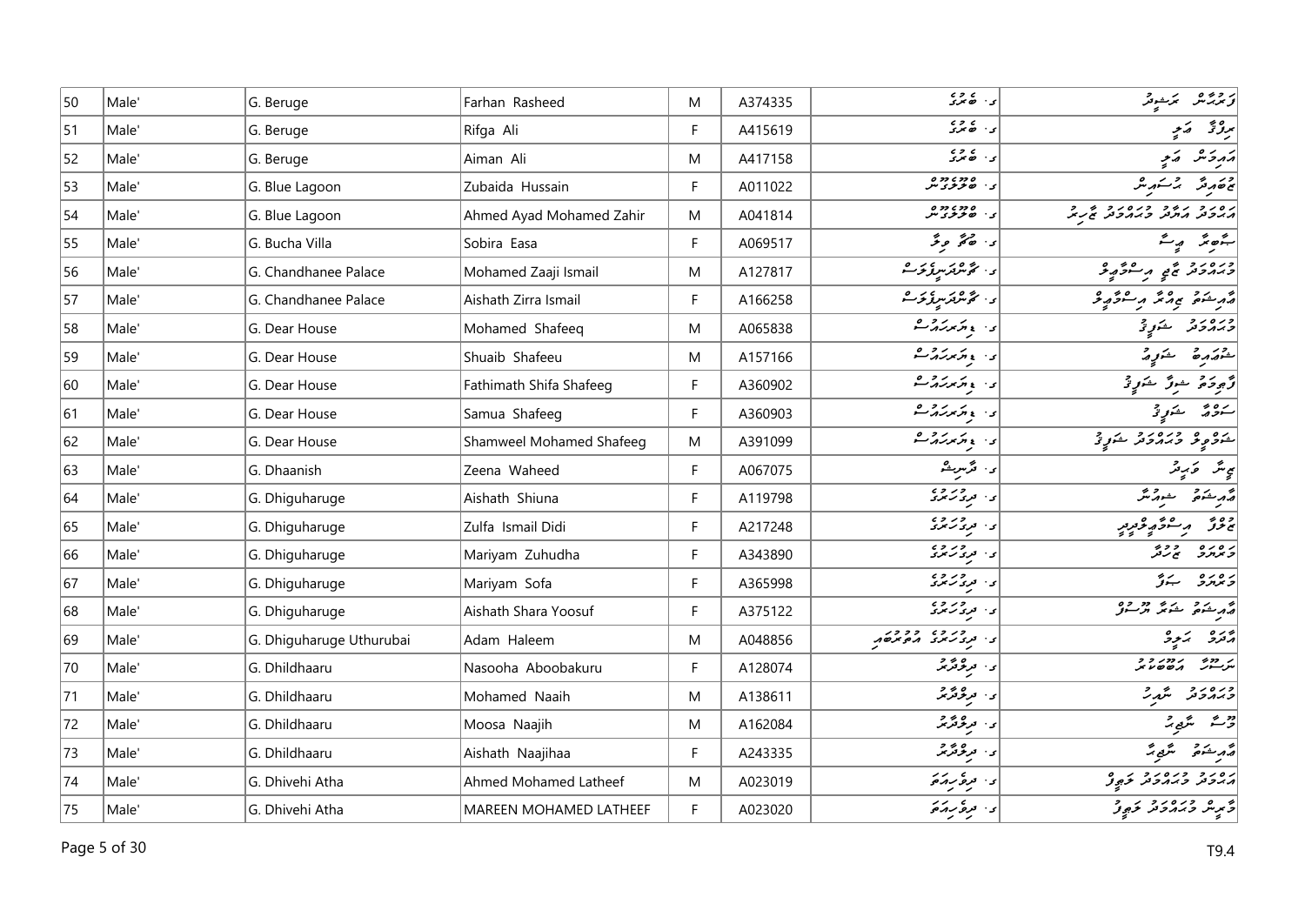| 76  | Male' | G. Dhivehi Atha       | Mehereen Mohamed Latheef   | F         | A023022 | ء موقريرة                                       | وكرير مردد والمحافي                                                 |
|-----|-------|-----------------------|----------------------------|-----------|---------|-------------------------------------------------|---------------------------------------------------------------------|
| 77  | Male' | G. Dhivehi Atha       | Ahshan Mohamed Latheef     | M         | A038573 | ء موغرمەتم                                      | رويده وره رو نوره                                                   |
| 78  | Male' | G. Drummers Shelter   | Aminath Safy               | F.        | A049712 | د . و د ده و . وه د .<br>د . و مرد م . شوخ ه مر | أزدينهم يثبي                                                        |
| 79  | Male' | G. Drummers Shelter   | AHMED SHIHAM               | M         | A131699 | ى قائدە ئەرەبىر                                 | أرەر ئىرگە                                                          |
| 80  | Male' | G. Drummers Shelter 2 | Azeeza Hussain             | F         | A052245 | ە دەھ دەھ كەرەكتە 2.<br>ئەسىرى سىرى كەر         | أرسم سي من المستور مثل                                              |
| 81  | Male' | G. Drummers Shelter 2 | Mohamed Shiham             | M         | A131488 | $2 - 2 - 2 - 3 - 3$                             | ورەر دېم شورگ                                                       |
| 82  | Male' | G. Eagle Nest         | Ismail Shahid              | ${\sf M}$ | A032879 | ى پەنۇشرىقى                                     | وستوصف تقرير                                                        |
| 83  | Male' | G. Eagle Nest         | Shahida Ali                | F         | A033913 | ى بەر ئەر ش                                     | شرير مهر                                                            |
| 84  | Male' | G. Eagle Nest         | Aishath Asima              | F         | A035386 | ء <sub>" م</sub> رى مى مەھ                      | أمار منكار وأسبوكم                                                  |
| 85  | Male' | G. Eagle Nest         | Ibrahim Nasheed            | M         | A037905 | ى بەر ئەر مەھ                                   | أرە ئۇرۇ سىشىق                                                      |
| 86  | Male' | G. Eagle Nest         | Ahmed Nimad                | M         | A043587 | ى بەر ئەس سەھ                                   | 1910 - 1914<br>הגבת יובת                                            |
| 87  | Male' | G. Eagle Nest         | Fathmath Miyaadha          | F         | A043591 | ء پروترے و                                      | وً و دَوَ و دَرْتَر                                                 |
| 88  | Male' | G. Eagle Nest         | Aminath Nishaadha          | F         | A043592 | ی٠ در دو ع وه                                   | أأترجم تتراكم والمستحقر                                             |
| 89  | Male' | G. Eagle Nest         | Mariyam Nihaadha           | F         | A043593 | ی٠ دری۶ شرق شرح                                 | دەرە سەرگە                                                          |
| 90  | Male' | G. Eagle Nest         | Aminath Nasheedha          | F         | A043594 | ی٠ در دو ع وه                                   | أمزح سكرة التكريكر                                                  |
| 91  | Male' | G. Eagle Nest         | Aishath Maldha             | F         | A124551 | ى بەر ئەر ش                                     | وأرشكم وتوثر                                                        |
| 92  | Male' | G. Eagle Nest         | Mariyam Shaheedha          | F         | A324530 | ى بەر ئەر مەھ                                   | رەرە خىرىگە                                                         |
| 93  | Male' | G. Eagle Villa        | Aishath Ibrahim Maniku     | F         | A017817 | ء پر وگوگر                                      | הובים ופתיכלית                                                      |
| 94  | Male' | G. Ever Shine         | Abdul Hameed Abdul Fathaah | M         | A032863 | <sub>ی</sub> کمرکار میکرینگر                    | ره وه رحد ده وه ره و <del>ج</del><br>پره تر <i>و برخ و پر و و د</i> |
| 95  | Male' | G. Ever Shine         | Abdulla Abdul Fathah       | M         | A035511 | ى بەر كەنچە بىر شى                              | ره والله به صوره دو د<br>په صغرالله به صغر موجود                    |
| 96  | Male' | G. Ever Shine         | Aminath Abdul Faththah     | F         | A041724 | ى بىر كەرشكىرىش                                 | و در دره ده ده دره و د                                              |
| 97  | Male' | G. Ever Shine         | Fathimath Abdul Faththah   | F         | A054499 | ى بەرگە ئەرسىگەرىش                              | و ده ده ده ده ده و                                                  |
| 98  | Male' | G. Ever Shine         | Adam Ashfaq                | ${\sf M}$ | A067679 | ى <i>سىمى ئىرىشكەر</i> بىر                      | پوره پره ده<br>د ترو                                                |
| 99  | Male' | G. Ever Shine         | Ismail Afzal               | M         | A067680 | ى بەر كەنچە بەشكەر بىر                          | ر عۇرپۇ بەر بو                                                      |
| 100 | Male' | G. Ever Shine         | Mariyam Zeenadh Rasheed    | F         | A076923 | ء کے مرشکورنگر                                  | د ۱۶٫۵ پر نگرد بگر شونگر                                            |
| 101 | Male' | G. Ever Shine         | Ahmed Mafaz                | ${\sf M}$ | A149217 | <sub>ى م</sub> ەكەبرىشكەرلىش                    | رەر دۇر                                                             |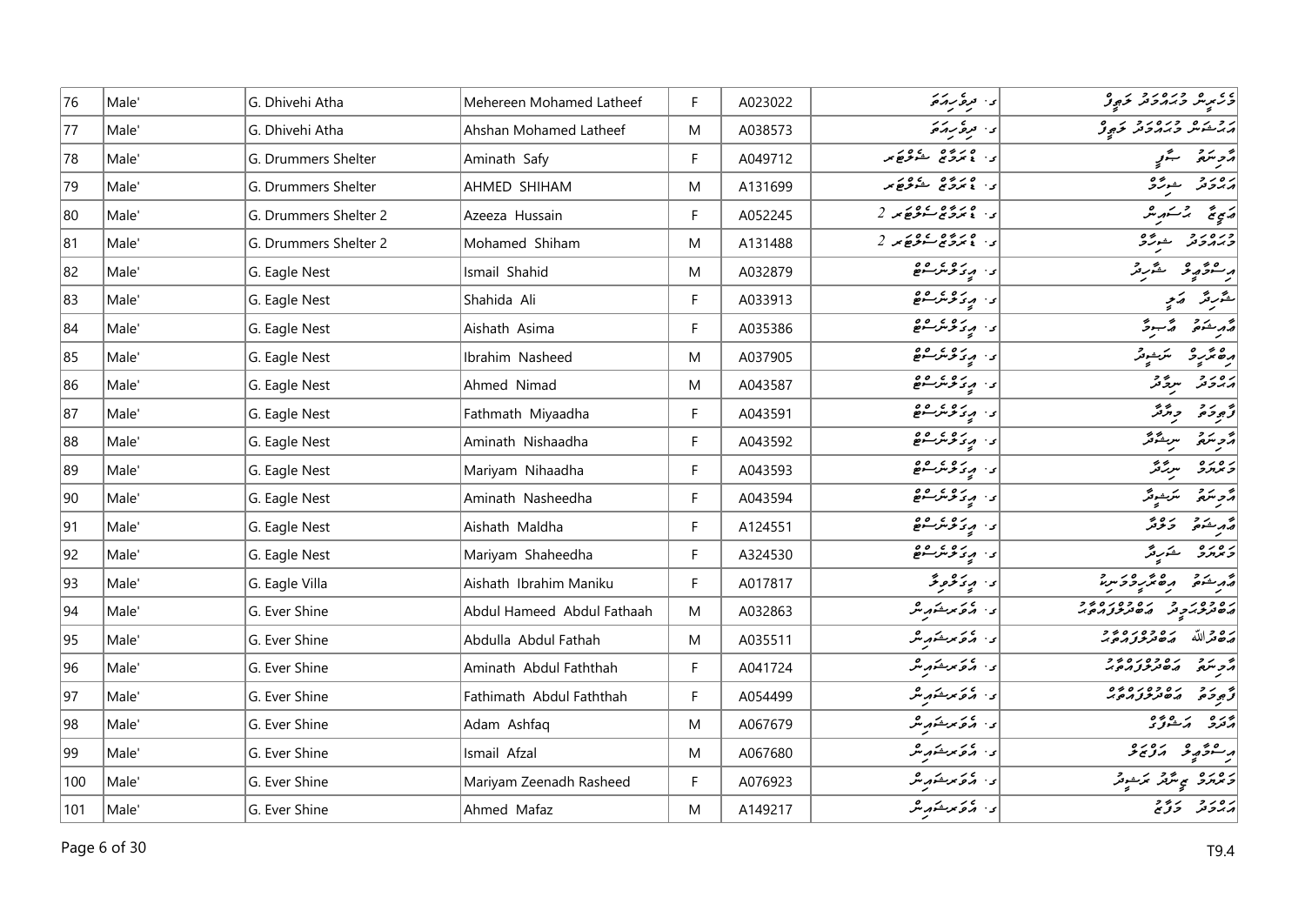| 102 | Male' | G. Ever Shine         | Aishath Samahath Abdul<br>Hameed | F           | A337370 | ئ سىمى ئىرىشكەرلىش           | و د د دوره ده ده ده د د<br>وگه شوه سوده ماه دخود د د                                                             |
|-----|-------|-----------------------|----------------------------------|-------------|---------|------------------------------|------------------------------------------------------------------------------------------------------------------|
| 103 | Male' | G. Ever Shine         | Mariyam Shamha Abdul<br>Hameed   | $\mathsf F$ | A337764 | ء کی مخاطر میں میں           | ر ه ر ه د ر ه د ر ه و ه ر و<br>د بر رو شوور ماه تروپروتر                                                         |
| 104 | Male' | G. Ever Shine         | Mohamed Arzan                    | M           | A345614 | ى بەرگە ئەستەمەش             | כנסנכ נכנס                                                                                                       |
| 105 | Male' | G. Faadhoo            | Hussain Hassan Manik             | M           | A035457 | ر به مح <sup>ود</sup><br>ر گ | يمسكريش المرسكس كالبرج                                                                                           |
| 106 | Male' | G. Faadhoo            | MOHAMED SANEEM HUSSAIN           | M           | A100775 | ء سمج ود<br>تر تو تعر        | ورەرو سەرو رئىكرىگ                                                                                               |
| 107 | Male' | G. Faadhoo            | Fathimath Sanya Hussain          | F           | A329820 | ى بەردىم                     | توجوحو ومروثه برسكر                                                                                              |
| 108 | Male' | G. Faith              | Ashraf Naseer                    | M           | A001160 | ى كۆمەتتى                    | ەكشەندى سكىبىدىم                                                                                                 |
| 109 | Male' | G. Faith              | Dr. Mohamed Firdous              | M           | A042836 | ى ئەدە                       | <b>צפע כנפנק נ</b> דנק פ                                                                                         |
| 110 | Male' | G. Faith              | Dr Naila Ibrahim Mohamed Didi    | F.          | A042837 | ای و گرمو                    | ٤ × شهر و ماه مرکز و دره در و در در                                                                              |
| 111 | Male' | G. Faith              | Mohamed Furgan Firdous           | M           | A042838 | ى كۆمەتتى                    | ورەرد دودە وردوره                                                                                                |
| 112 | Male' | G. Faith              | Farzana Firdous                  | F.          | A045781 | ى كۆمەتتى                    | ز دی مگر په در در ه                                                                                              |
| 113 | Male' | G. Felicity           | Fathimath Shahaama Mohamed       | F.          | A022536 | ء قروسهج                     | و رو شروه وره رو                                                                                                 |
| 114 | Male' | G. Felicity           | Aishath Haneef                   | F           | A022540 | ء وتوسيط                     | أقار خكم أأسرو                                                                                                   |
| 115 | Male' | G. Felicity           | Ahmed Shaneez Mervyn             | M           | A025911 | - كوسيع                      | رەر دىكىرى ئور                                                                                                   |
| 116 | Male' | G. Felicity           | Ibrahim Yaniu Mervyn             | M           | A051378 | - كوسيع                      | معتبرة مزميد ذويد                                                                                                |
| 117 | Male' | G. Felicity           | Xaha Aalin Ahmed                 | F.          | A150488 | ء کومبیع                     | ة مجمع معدد المستحدة                                                                                             |
| 118 | Male' | G. Feydhookoshee Aage | Aminath Leela                    | F.          | A039012 | בי נבחבר בי<br>ג' נבקע תחב   | أأروبتهم ويزمحه                                                                                                  |
| 119 | Male' | G. Feydhookosheege    | Gamariyyath Hussain              | F.          | A049308 | ر میرویو د<br>د و تر د مرد   | تورىرە ئەسىر ئىسكىر                                                                                              |
| 120 | Male' | G. Feydhookosheege    | Hussain Rimaz                    | M           | A061333 | ر بردوبر ر<br>د ژور سرد      | جسكر مردمج                                                                                                       |
| 121 | Male' | G. Feydhookosheege    | Rathyba Yoosuf                   | F           | A062112 |                              | $\frac{1}{\begin{pmatrix} 0 & 2 \\ 2 & -1 \end{pmatrix}} \frac{1}{\begin{pmatrix} 0 & 2 \\ 0 & 0 \end{pmatrix}}$ |
| 122 | Male' | G. Feydhookosheege    | Nafeesa Yoosuf                   | F.          | A102837 |                              | يندي هم در دوم                                                                                                   |
| 123 | Male' | G. Feydhookosheege    | Mariyam Rifqa Rasheed            | F.          | A125840 | ر میرویو د<br>د و تر د مرد   | د ۱۳۶۶ مرونځ نرسونه                                                                                              |
| 124 | Male' | G. Feydhookosheege    | Ahmed Zimaam Rasheed             | M           | A167228 | ء بي دومو ري<br>و گونرما مړي | رود و ولا ترشی                                                                                                   |
| 125 | Male' | G. Feydhookosheege    | Fathmath Malsa Rimaz             | F           | A332132 |                              | ژُودَه دوگ بردٌ و                                                                                                |
| 126 | Male' | G. Feydhookoshi       | Hassan Haleem                    | M           | A024446 | ر مصر برد بر<br>ر کو تو د م  | ىرىكەش ئەبرۇ                                                                                                     |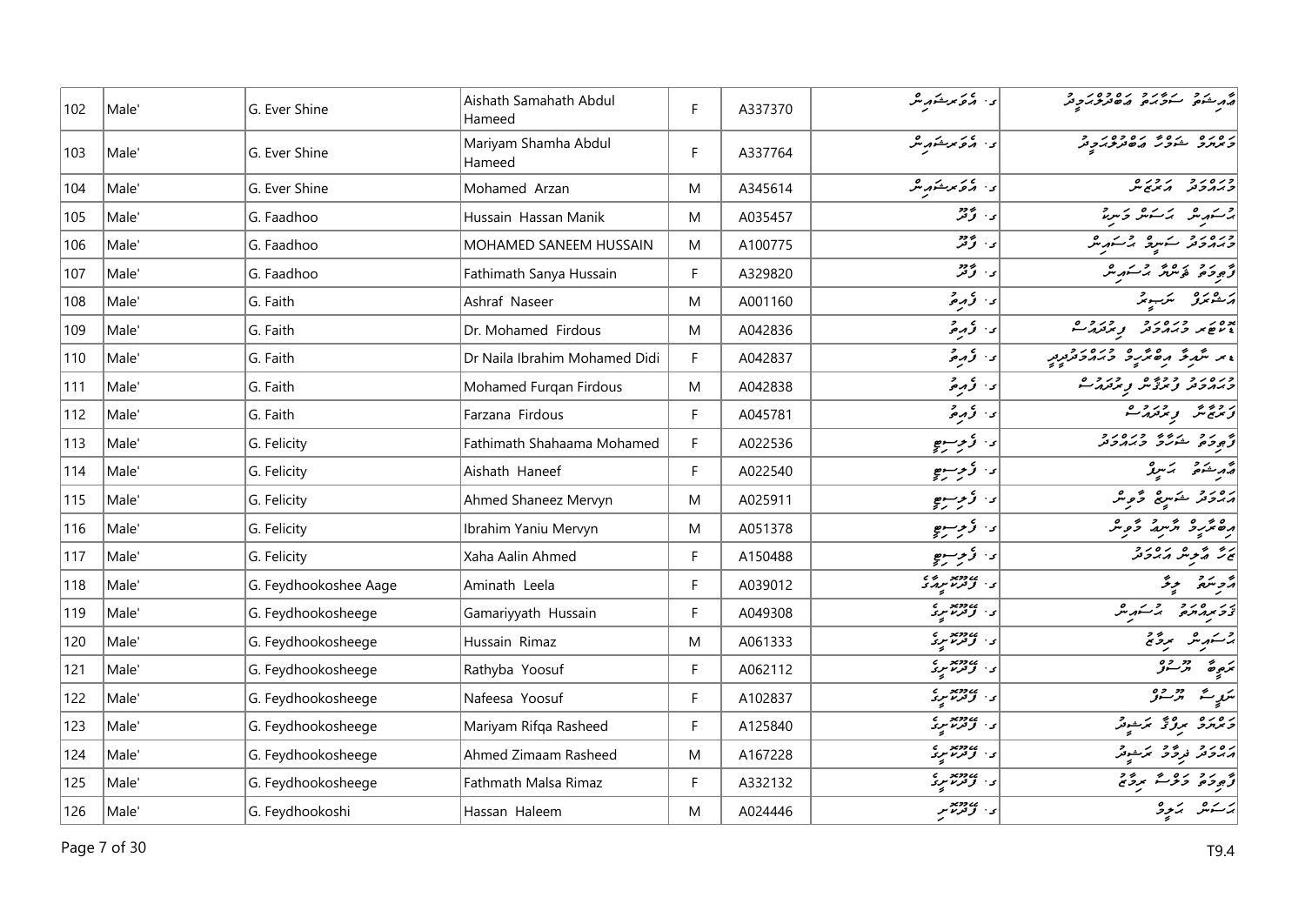| 127 | Male' | G. Feydhookoshi | Ismail Ashraf                | M           | A037844 | ء مصر دومبر<br>ا د از قرم س         | ر شۇر ئەر ئەشمۇر                                                                |
|-----|-------|-----------------|------------------------------|-------------|---------|-------------------------------------|---------------------------------------------------------------------------------|
| 128 | Male' | G. Feydhookoshi | Mohamed Mauroof              | M           | A071175 | ر مصر برد بر<br>ر کوتر <i>ما</i> مر | כנסנכ נכחם<br><i>כג</i> ובט בו <i>גינ</i>                                       |
| 129 | Male' | G. Feydhookoshi | Aishath Fazeela              | $\mathsf F$ | A082907 | –<br>ئ- گۇلىرىم س                   | ەرەبىئە ئەسىر                                                                   |
| 130 | Male' | G. Feydhookoshi | Fathimath Fazna              | F           | A101831 |                                     | وٌجِوحَمَ وَجَءَّ                                                               |
| 131 | Male' | G. Feydhookoshi | Mohamed Ali Fulhu            | M           | A153574 | ر می دومد<br>ر کوفرن مر             | כנים ביתורב                                                                     |
| 132 | Male' | G. Feydhookoshi | Ahmed Nabhan Mauroof         | M           | A165850 | ر مصر دومبر<br>د اگر تو تعریف می    | ג ם ג כ ג ס גים ג כ ככם<br>ג ג כ ב ב <sub>מג</sub> ם <i>ג شر</i> ב ג <i>ב ב</i> |
| 133 | Male' | G. Feydhookoshi | Aminath Nazaha               | F.          | A330032 | ر به دومو<br>ر کوترما مر            | أأوبتكم الترميم                                                                 |
| 134 | Male' | G. Finihiyaage  | Shareefa Ibrahim Didi        | $\mathsf F$ | A131897 | ی- و سربر پژی                       | شَهِرِزٌ   رەڭرىر9دىرىر                                                         |
| 135 | Male' | G. Finihiyaage  | <b>Faizal Andrew Rasheed</b> | M           | A357044 | ی- و سربر پری<br> - مسربر پر        | تەرىبىق كەمەم برخون                                                             |
| 136 | Male' | G. Fruition     | Mohamed Ibraz Najeeb         | M           | A007331 | ى بەردىسكەنگە                       | ورەرو مەم ئە ئىر                                                                |
| 137 | Male' | G. Fruition     | FATHIMATH MUNEERA            | F           | A037497 | ى بۇ قۇشكەنلە                       | ژوده دسر                                                                        |
| 138 | Male' | G. Fruition     | Ali Shiyaz Rasheed           | M           | A041334 | ى ئۇنزىشكەش                         | أرسمي الشوارج أتراشوند                                                          |
| 139 | Male' | G. Fruition     | Hassan Niyaz Rasheed         | M           | A041335 | ى بۇ چېمىشكەنلە                     | يُرَسُوشُ سِرْدَةٍ مُرْشَوْتُر                                                  |
| 140 | Male' | G. Fruition     | Ahmed Ayaz Rasheed           | M           | A041336 | ى قۇتترىشكەنگە                      | ره ر و بر و مر شوتر<br>پرچونز به بر مرشوتر                                      |
| 141 | Male' | G. Haalam       | Aishath Asima Ahmed          | $\mathsf F$ | A031829 | ى گۇۋ                               | مەم شەھ كەسىرى كەردى                                                            |
| 142 | Male' | G. Haalam       | Aminath Sheeza               | $\mathsf F$ | A031830 | ى بەرگەنى                           | أرمح سنوسج                                                                      |
| 143 | Male' | G. Haalam       | Mohamed Ahmed                | M           | A034023 | ى بەرگەنى بىر                       | כנסנכ נסנכ<br>כגמכ <mark>נג ה</mark> גכנג                                       |
| 144 | Male' | G. Haalam       | Ismail Shareef               | M           | A035247 | ى بەرگەنى بىر                       | ر جۇرپۇ سىر                                                                     |
| 145 | Male' | G. Haalam       | Mohamed Zahir                | M           | A048168 | ى بەرگەنى بىر                       | وره دو ځريز                                                                     |
| 146 | Male' | G. Haalam       | Zahira Hussain               | $\mathsf F$ | A072399 | ى بەرگەنى بىر                       | تجرىتم بركستهرىتل                                                               |
| 147 | Male' | G. Haalam       | Fathimath Dheena Ahmed       | F           | A096136 | ى بەرگەنى                           | و دو په ده ده.                                                                  |
| 148 | Male' | G. Haalam       | Ayoob Ahmed                  | M           | A122025 | ى بەرگەنى                           | ג ס הם ניסיג כ                                                                  |
| 149 | Male' | G. Haalam       | Mariyam Maahthaab Zahir      | F           | A131658 | ى بەرگەنى بىر                       |                                                                                 |
| 150 | Male' | G. Haalam       | Hussain Mubeen Mohamed       | M           | A144188 | ى بەرگەنى بىر                       | 2 האול 2007 ביום גבוריה<br>גרייקו מים יש ביום ביום                              |
| 151 | Male' | G. Haalam       | Ahmed Muheen                 | M           | A144189 | ى گرۇ                               | ره دو در می<br>ام <sup>ر</sup> دو در می                                         |
| 152 | Male' | G. Haalam       | Abdulla Aafaq Zahir          | M           | A155495 | ى بەرگەنى                           | رە قەللە مەۋى ئى بەر                                                            |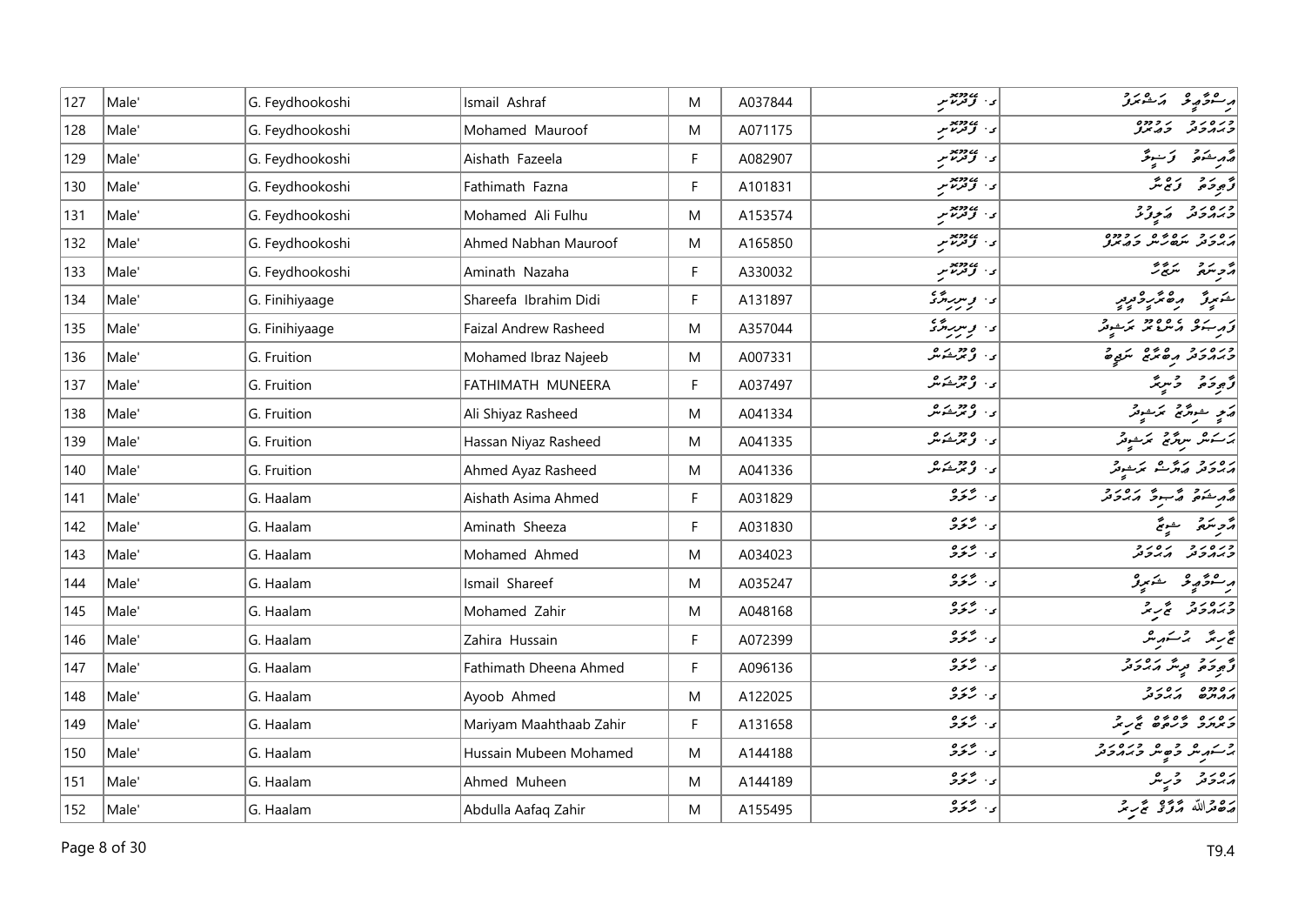| 153 | Male' | G. Haalam     | Ibrahim Asim            | M         | A163254 | ى گۇۋ                             | $\begin{array}{cc} 0 & 0 & 0 & 0 \\ 0 & -\frac{1}{2} & \frac{1}{2} & \frac{1}{2} \\ 0 & 0 & \frac{1}{2} & \frac{1}{2} \end{array}$ |
|-----|-------|---------------|-------------------------|-----------|---------|-----------------------------------|------------------------------------------------------------------------------------------------------------------------------------|
| 154 | Male' | G. Haalam     | Aishath Thauma          | F         | A292129 | ى بەرگەنى                         | أمر المستوفي المرواة                                                                                                               |
| 155 | Male' | G. Haalam     | Mariyam Dheeba Ahmed    | F         | A330027 | ى بەرگەنى                         | ر وره دره برورد                                                                                                                    |
| 156 | Male' | G. Haalam     | Aishath Dheema Ahmed    | F         | A330029 | ى بەرگەنى                         | أو المستوفي والمستحدث المستحدث                                                                                                     |
| 157 | Male' | G. Haalam     | Imran Ismail            | ${\sf M}$ | A362391 | ى بەرگەنى                         | ودنمرس وعؤوفه                                                                                                                      |
| 158 | Male' | G. Haalam     | Eyman Ismail            | M         | A362392 | اء : رَّتَوَوَّ                   | أروحش المستوقية                                                                                                                    |
| 159 | Male' | G. Haalam     | Aminath Eynas Ismail    | F         | A362393 | ى گۇۋ                             | و درو مشر مستوفی                                                                                                                   |
| 160 | Male' | G. Haalam     | Thamanath Ayyoob        | F         | A369613 | ى گۇۋ                             | ג ם בבם<br>1 <i>ג</i> 1 <i>ג</i> רש<br>ر و ر د<br>جو شرح                                                                           |
| 161 | Male' | G. Haru Hiyaa | Mohamed Naeem           | ${\sf M}$ | A034805 | ى - كەنجەرىگە                     | ورەرو شھرى                                                                                                                         |
| 162 | Male' | G. Haven      | Mohamed Jilan           | ${\sf M}$ | A026602 | ى بىر ھ                           | وبرورو يرؤش                                                                                                                        |
| 163 | Male' | G. Haven      | Aminath Asfan           | F         | A033146 | ى بىر ھ                           | أأروبتهم أركاه ومحده                                                                                                               |
| 164 | Male' | G. Haven      | Zulaikha Maee           | F         | A033150 | ى بىم ئەھر                        | تحكير تكمي                                                                                                                         |
| 165 | Male' | G. Haven      | Fathimath Nihan         | F         | A033951 | ى بىر ھ                           | و و دو سرگند                                                                                                                       |
| 166 | Male' | G. Haven      | Khadeeja Limya          | F         | A034564 | ى بىم ھە                          | رَمَّةٍ وِوْتَرُ                                                                                                                   |
| 167 | Male' | G. Haven      | Abida Mohamed           | F         | A077878 | ى بىر ھ                           | أشهد وره رو                                                                                                                        |
| 168 | Male' | G. Haven      | Ibrahim Irufan          | ${\sf M}$ | A124070 | ى بىر ھ                           | أرەنزىر ھېرزىر                                                                                                                     |
| 169 | Male' | G. Haven      | Ibrahim Qais Jilan      | M         | A158526 | ى بىر ھ                           | ړەپر پوتو تەر ئوپۇس                                                                                                                |
| 170 | Male' | G. Haven      | Mohamed Khumaal Shanoon | M         | A165010 | ى بىر ھ                           | ورەر د دەپ كەندە<br><i>دىمەدەن ئ</i> ەرگە شەس                                                                                      |
| 171 | Male' | G. Hemlock    | Zeenath Saleem          | F         | A055729 | ی عروجون<br><sub>م</sub> ی گروگون | يې ئىر ئىم يە ئىم ئەرگە                                                                                                            |
| 172 | Male' | G. Hiyaa      | Anas Ali                | ${\sf M}$ | A039609 | ى - رېژ                           | أريترث أركمي                                                                                                                       |
| 173 | Male' | G. Hiyaa      | Mohamed Athif           | ${\sf M}$ | A039843 | ی رنگ                             | وره د و د محمومی                                                                                                                   |
| 174 | Male' | G. Hiyaa      | Shaam Ali Mohamed       | M         | A048255 | ی رنگ                             | 2012 وترەپر د                                                                                                                      |
| 175 | Male' | G. Hiyaa      | Athiyya Ali             | F         | A122280 | ی رنگ                             | أمجمه مشاهيم أمسيح                                                                                                                 |
| 176 | Male' | G. Horizon    | Abdul Razzaq Adam       | ${\sf M}$ | A001331 | ى جىمىي ش                         |                                                                                                                                    |
| 177 | Male' | G. Horizon    | Mohamed Shifau          | M         | A011947 | ]<br>  <sub>ی</sub> . سمبر پر کر  | 22,012 בינצה<br>בגריכת בינצה                                                                                                       |
| 178 | Male' | G. Horizon    | Aishath Sama            | F         | A046320 | ى بەسىم ئەشر                      | $\frac{2}{3}$                                                                                                                      |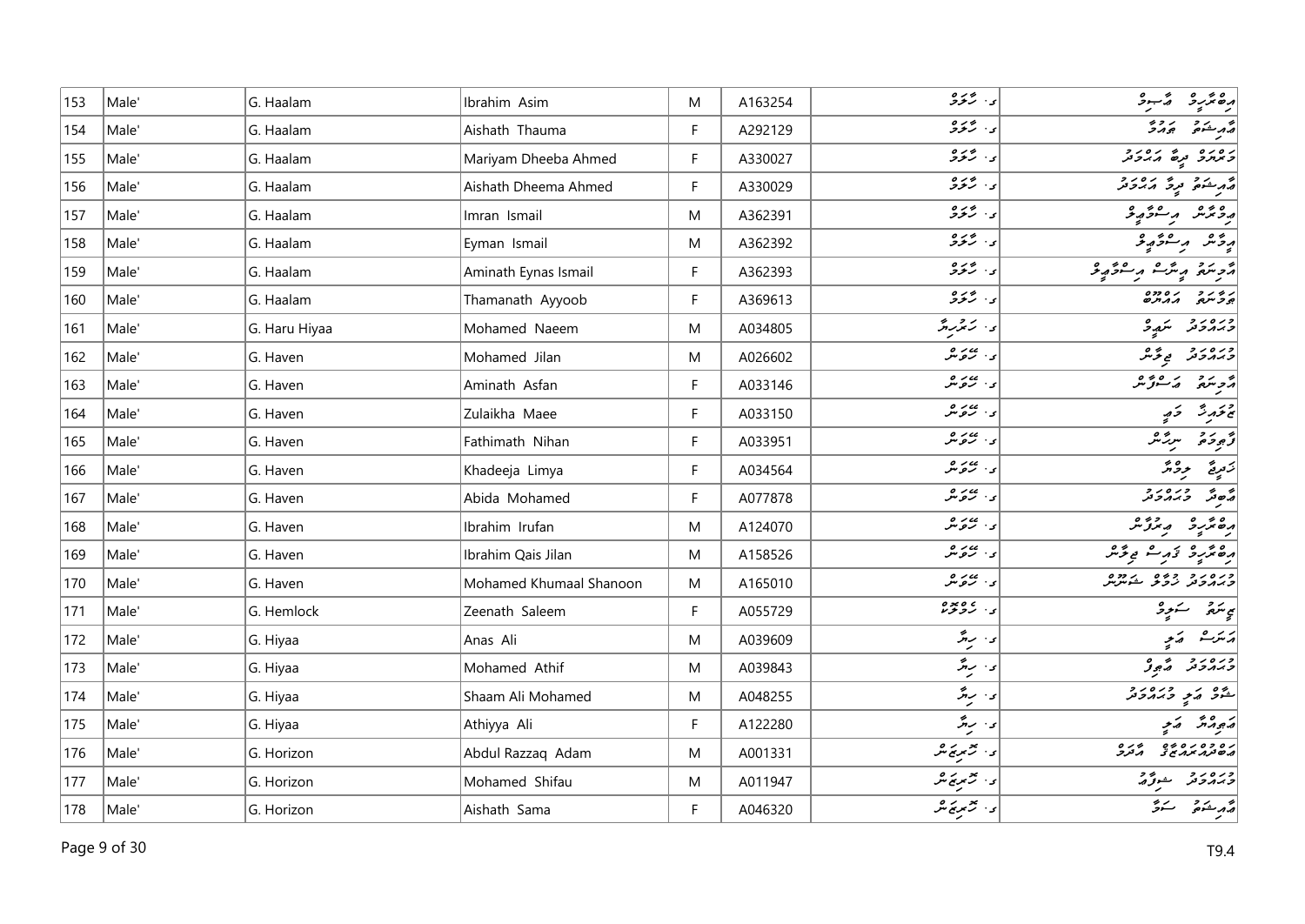| 179 | Male' | G. Horizon    | Ahmed Asif                 | M           | A078646 | ئ مع سرىج مىگر                       | دەرو ھەيدۇ                                                                                                     |
|-----|-------|---------------|----------------------------|-------------|---------|--------------------------------------|----------------------------------------------------------------------------------------------------------------|
| 180 | Male' | G. Horizon    | Aminath Huda               | F.          | A080361 | ئ-ئىخ بىرىچ مىگە                     | ړ څخه رقر                                                                                                      |
| 181 | Male' | G. Horizon    | Abdul Ahad Abdul Razzaq    | M           | A086619 | ئ مع سرىج مىگر                       |                                                                                                                |
| 182 | Male' | G. Horizon    | Nabeela Abdul Razzag       | F.          | A086658 | ئ-ئىخ بىرىج تىر                      | سمه محمد موجده در در در جانبر<br>سمه محمد محمد محمد محمد                                                       |
| 183 | Male' | G. Horizon    | Mariyam Samha              | F           | A131258 | ء به مخبر پر چم                      | رەرە بەەپ                                                                                                      |
| 184 | Male' | G. Horizon    | Anaagaa Abdul Razzag       | $\mathsf F$ | A149345 | ، سی میں میں میں<br>میں میں میں میں  | ر معد ده وه ره د و<br>مستق                                                                                     |
| 185 | Male' | G. Horizon    | Ibrahim Shafihu            | M           | A340787 | ، سیمبر <sub>ی</sub> مبر<br>مسر      |                                                                                                                |
| 186 | Male' | G. Horizon    | ASRA AHMED                 | $\mathsf F$ | A340838 | ، سیمبر می مگر<br>م                  | بر عبر بره د و                                                                                                 |
| 187 | Male' | G. Horizon 1  | Mareena Adam               | $\mathsf F$ | A114302 | $1$ په مخبوبچ مګر $\mid$             | كە ئەرە                                                                                                        |
| 188 | Male' | G. Horizon 2  | Aishath Adam               | $\mathsf F$ | A217328 | $2\sqrt{z}$ ىرىخ مىر 2 $\left $      | وكرمشكم المرفر                                                                                                 |
| 189 | Male' | G. Horizon 4  | Ahmed Adam                 | M           | A040696 | $4\,$ لاءِ مختصر کا ک                | بره بر به بره<br>پربروتر پرترو                                                                                 |
| 190 | Male' | G. Horizon 4  | Mohamed Shizuveen          | M           | A086660 | $4\,$ لاء محرسي مثر 4 $\,$           | ورەرو ھۇمچە بىر                                                                                                |
| 191 | Male' | G. Horizon 4  | Fathimath Ahmed            | $\mathsf F$ | A152195 | $4, 2, 3, 1, 2, 4$ ء ، حسیر پر کل    | د د د د د د د                                                                                                  |
| 192 | Male' | G. Horizon 4  | Aminath Amanee             | $\mathsf F$ | A160623 | ى سىمىرىمىگە 4                       | أأتر يترة الأكاسي                                                                                              |
| 193 | Male' | G. Horizon 4  | Dr. Mariyam Mirufath       | F           | A308439 | $4\,$ لاء محسوبه شركة $\,$           | גי במחבר במציב                                                                                                 |
| 194 | Male' | G. Irufaa     | Mohamed Irushad Rasheed    | M           | A066107 | ي. م. پروژ<br>                       | ورەرد مەرشۇر برشور                                                                                             |
| 195 | Male' | G. Irufaa     | Ahmed Naushad              | M           | A066108 | ای مریزو<br><u>است</u>               | رەرد شەرقىد                                                                                                    |
| 196 | Male' | G. Jeleenaa   | Mohamed Saeed              | M           | A025139 | ى قوچىگە                             | ورەرو بەر                                                                                                      |
| 197 | Male' | G. Jelly Fish | Mohamed Hassan             | M           | A025168 | د ا قم موږ ک                         | ورەرو پەسكىر                                                                                                   |
| 198 | Male' | G. Jelly Fish | Ali Hassan                 | M           | A051635 | ء ، قم پورٹ                          | أقدمي برسكون                                                                                                   |
| 199 | Male' | G. Jelly Fish | Haleema Abdul Faththah     | $\mathsf F$ | A052295 | ء ، قم پورٹ                          | ر و ده ده ده ده<br>پهچر ماه دخود ده د                                                                          |
| 200 | Male' | G. Jelly Fish | Fazla Hassan               | F           | A052901 | ار کا دیگر دیگر                      | ئۇچۇ ئەسكىر                                                                                                    |
| 201 | Male' | G. Jelly Fish | Zunaira Hassan             | $\mathsf F$ | A054637 | اء الأمورية                          | تحترير يمكن                                                                                                    |
| 202 | Male' | G. Jelly Fish | Shamoona Shameem           | $\mathsf F$ | A091109 | ء ، قم وٍ وِحدٌ                      | شەھەم شەرە                                                                                                     |
| 203 | Male' | G. Jelly Fish | Sharfa Shameem             | F.          | A125384 | ء ۽ ڇپوڪ                             | أشهرتم الشروع                                                                                                  |
| 204 | Male' | G. Jelly Fish | Mariyam Shahna Ali Shameem | F.          | A125385 | [ <sub>و</sub> . <sub>قح</sub> ورِ گ | و مرمره دره محر موسود در در در در استان در در استان در در استان در در استان در در استان در در استان در استان د |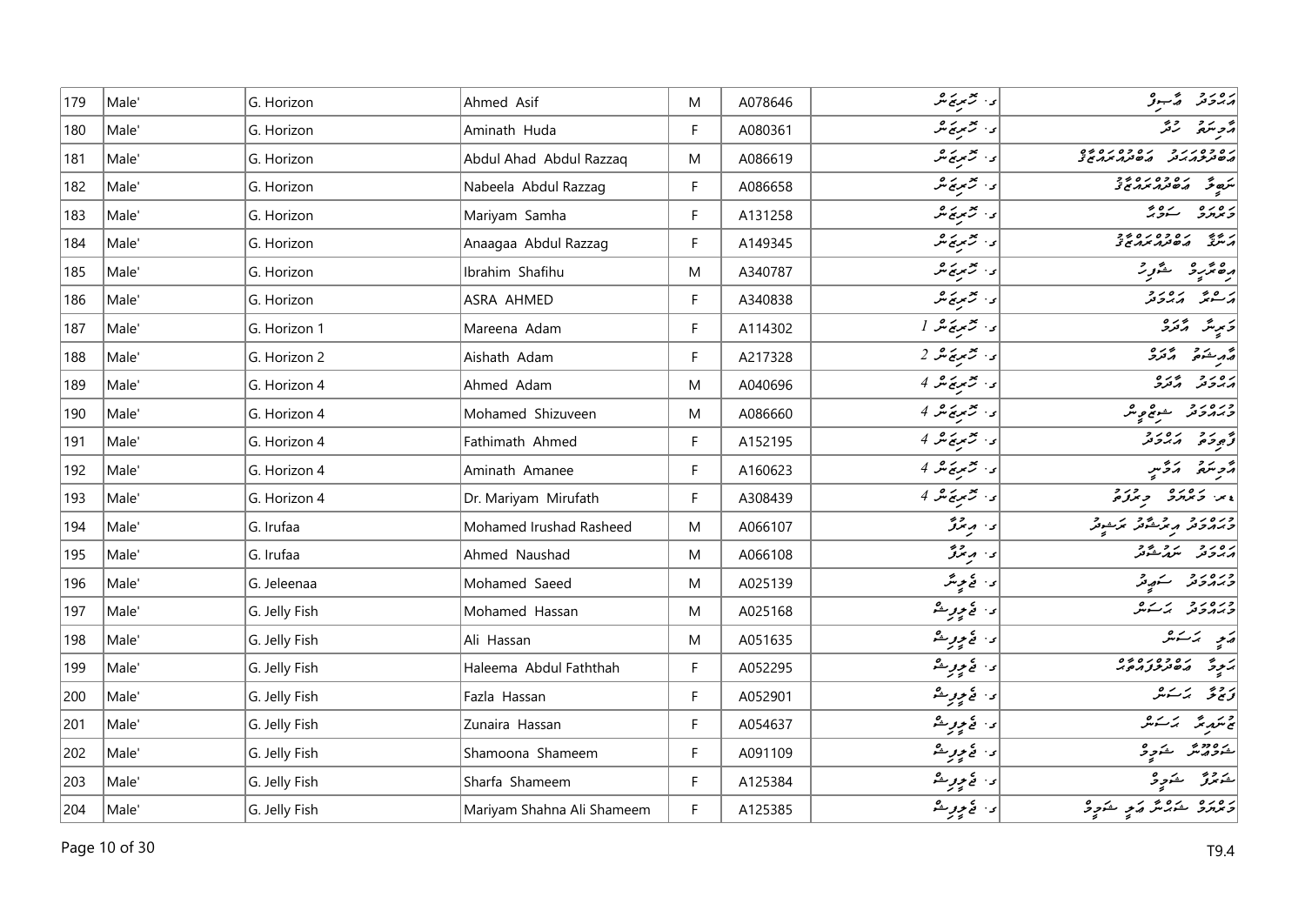| 205 | Male' | G. Jelly Fish  | Zuhura Hassan           | F         | A131372 | ء ، قي موبوڪ                                                                                                                                                                                                                                                                                                        | ەرجە ئەس <i>تە</i> ش                               |
|-----|-------|----------------|-------------------------|-----------|---------|---------------------------------------------------------------------------------------------------------------------------------------------------------------------------------------------------------------------------------------------------------------------------------------------------------------------|----------------------------------------------------|
| 206 | Male' | G. Jelly Fish  | Aminath Zahira Hassan   | F         | A131516 | ء ، قي موبو ڪ                                                                                                                                                                                                                                                                                                       | أأدوسها المجمر بكر بمسكن                           |
| 207 | Male' | G. Jelly Fish  | Ahmed Shamoon Shameem   | ${\sf M}$ | A138740 | <sub>و</sub> . غ <sub>مح</sub> ور <u>. ه</u>                                                                                                                                                                                                                                                                        | ره رو دره ده منوره                                 |
| 208 | Male' | G. Jelly Fish  | Ahmed Hanam Faiz        | M         | A157713 | 2.226                                                                                                                                                                                                                                                                                                               | رەرد رىژە ئەرى                                     |
| 209 | Male' | G. Jelly Fish  | Ahmed Azaan Ali         | M         | A158225 | ء ، قم وٍ وِ ڪ                                                                                                                                                                                                                                                                                                      | ג 2 ב ב ג 2 ב ב ב ב                                |
| 210 | Male' | G. Jelly Fish  | Ibrahim Shaheem Shameem | M         | A277689 | ء ، في وويده                                                                                                                                                                                                                                                                                                        | رەڭرىۋا خىرە خىرە                                  |
| 211 | Male' | G. Jelly Fish  | Aishath Hashma Faiz     | F         | A331072 | ء ، قم وٍ وِ ڪ                                                                                                                                                                                                                                                                                                      | ومرشع زمشوش ومرج                                   |
| 212 | Male' | G. Jelly Fish  | Mayyas Latheef          | ${\sf M}$ | A340432 | د . ق مور ش                                                                                                                                                                                                                                                                                                         | دە ئەر ئەر                                         |
| 213 | Male' | G. Jelly Fish  | Mohamed Reesham         | ${\sf M}$ | A378108 | .<br>  د ا قح موٍ <i>و د</i> ه                                                                                                                                                                                                                                                                                      | ورەر دېرىدە                                        |
| 214 | Male' | G. Jelly Fish  | Abdulla Raif            | M         | A378109 | ء ، قم وٍ وِ ڪ                                                                                                                                                                                                                                                                                                      | بمەدى<br>رەقراللە                                  |
| 215 | Male' | G. Jelly Fish  | Maarin Latheef          | M         | A430401 | د . ځ موړ ک                                                                                                                                                                                                                                                                                                         | دحمير محبوقر                                       |
| 216 | Male' | G. Kaakeege    | Aminath Fareena         | F         | A037829 | $\frac{1}{2}$ $\frac{1}{2}$ $\frac{1}{2}$ $\frac{1}{2}$ $\frac{1}{2}$                                                                                                                                                                                                                                               | أترج ينتقى فرسيتن                                  |
| 217 | Male' | G. Kaakeege    | Ahmed Fariheen          | M         | A037831 | $\frac{c}{\begin{array}{cc} c\\ \downarrow\\ \downarrow\\ \downarrow\\ \end{array}}\frac{c}{\sqrt{\begin{array}{c} c\\ \downarrow\\ \downarrow\\ \end{array}}\frac{c}{\sqrt{\begin{array}{c} c\\ \downarrow\\ \downarrow\\ \end{array}}\frac{c}{\sqrt{\begin{array}{c} c\\ \downarrow\\ \downarrow\\ \end{array}}}$ | رەرو<br>مەدىر ئ <i>ېرى</i> رىش                     |
| 218 | Male' | G. Kashmeeruge | Ibrahim Shareef         | ${\sf M}$ | A009485 | ى ئەشھەم يورى                                                                                                                                                                                                                                                                                                       | رەترىر شىر                                         |
| 219 | Male' | G. Kashmeeruge | Hassan Shareef          | ${\sf M}$ | A010162 | ى ئەشھۇمۇمى                                                                                                                                                                                                                                                                                                         | <br>  پرستمبر شمسیور                               |
| 220 | Male' | G. Kashmeeruge | Naseema Ibrahim         | F         | A033885 | <sub>ی</sub> گرېندي چې                                                                                                                                                                                                                                                                                              | بتر يوځ وه پر ده                                   |
| 221 | Male' | G. Kashmeeruge | Fathimath Shareef       | F         | A035193 | <sub>ی</sub> گرېندو پرې                                                                                                                                                                                                                                                                                             | أوُجوحَ مُحَسِّدِ وَ                               |
| 222 | Male' | G. Kashmeeruge | Hawwa Shukma Mohamed    | F         | A035562 | $\left  \begin{array}{cc} c_1 & c_2 \ c_2 & c_1 \end{array} \right $                                                                                                                                                                                                                                                | رەپ دوپ ورەرد<br>برادى شەندى <i>جە</i> برىتر       |
| 223 | Male' | G. Kashmeeruge | Fareeda                 | F         | A037945 | ى ئەشھۇمىرى                                                                                                                                                                                                                                                                                                         | ۇ برىگر                                            |
| 224 | Male' | G. Kashmeeruge | Aishath Shareef         | F         | A037946 | <sub>ی</sub> گرېندو پرې                                                                                                                                                                                                                                                                                             | وكرمشكم المشتمرة                                   |
| 225 | Male' | G. Kashmeeruge | Mariyam Shareef         | F         | A042228 | ى ئەھمەمى<br>ئ                                                                                                                                                                                                                                                                                                      | ر ه ر ه<br><del>و</del> بودر<br>ڪ مور ه<br>سنڌ مور |
| 226 | Male' | G. Kashmeeruge | Aminath Shareef         | F         | A043706 | <sub>ی</sub> گرگ و توسری                                                                                                                                                                                                                                                                                            | أأترجع الخامرير                                    |
| 227 | Male' | G. Kashmeeruge | Ahmed Shareef           | ${\sf M}$ | A054300 | $\left  \begin{array}{cc} c_1 & c_2 \ c_2 & c_1 \end{array} \right $                                                                                                                                                                                                                                                | أرور و المستمبرو                                   |
| 228 | Male' | G. Kashmeeruge | Hussain Shareef         | M         | A061881 | <sub>ی</sub> گرگ موجد دی                                                                                                                                                                                                                                                                                            | 2سىرىش ھىمبرو                                      |
| 229 | Male' | G. Kashmeeruge | Ahmed Michael           | M         | A074190 | $\left  \begin{array}{cc} c & 2 \\ 2 & 3 \end{array} \right.$ لار موسوع محرى                                                                                                                                                                                                                                        | أرور وبرزو                                         |
| 230 | Male' | G. Kashmeeruge | Aminath Nileysha        | F         | A075128 | ى ئەسىھ <i>چەرى</i>                                                                                                                                                                                                                                                                                                 | أأزجر سكر سريحن والمحر                             |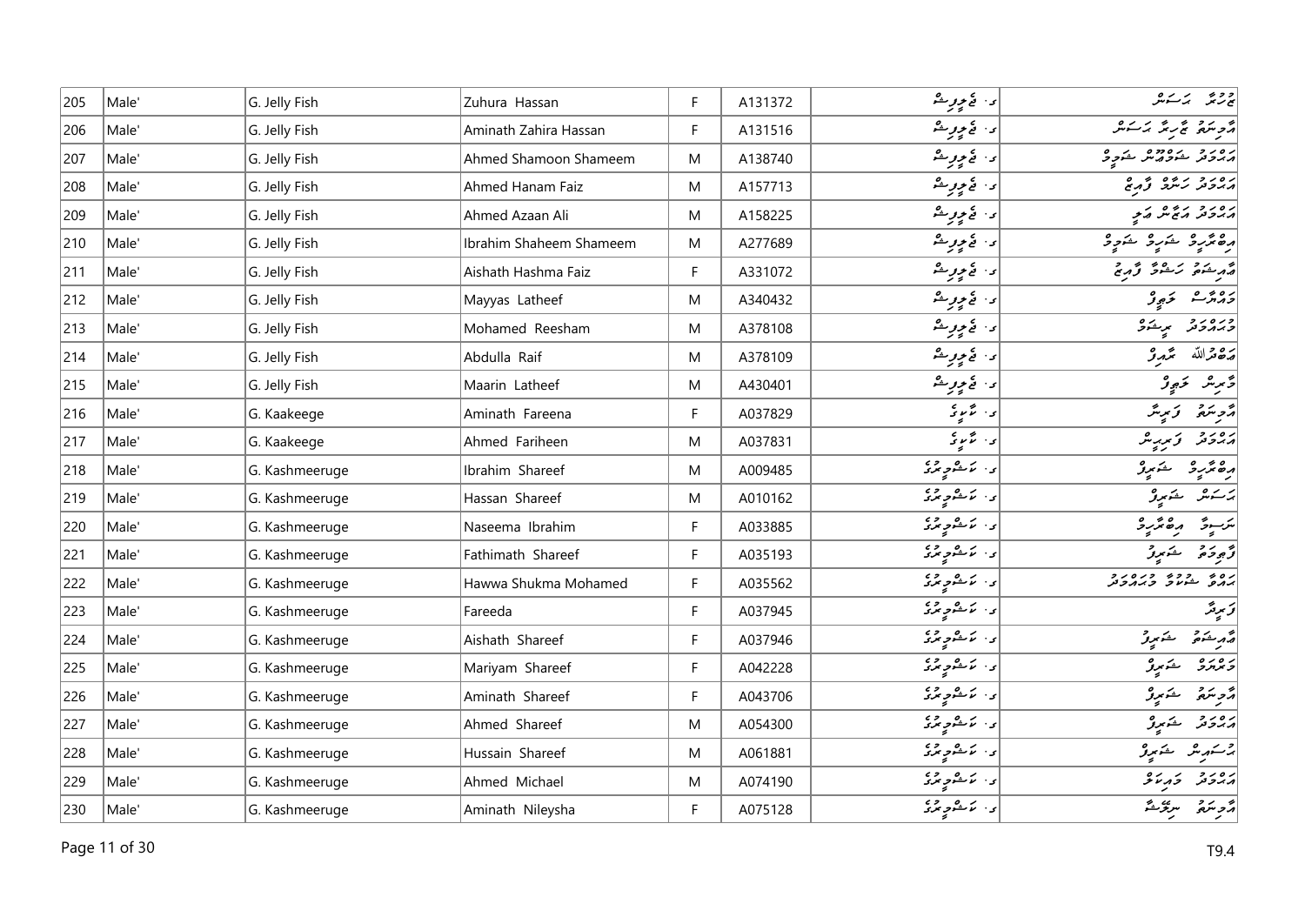| 231 | Male' | G. Kashmeeruge      | Abdulla Ameer            | M           | A090161 | <sub>ی</sub> گرگ و توپرۍ                      | أرة فرالله أرجية                                           |
|-----|-------|---------------------|--------------------------|-------------|---------|-----------------------------------------------|------------------------------------------------------------|
| 232 | Male' | G. Kashmeeruge      | Zara Mujthaba            | F           | A116111 | <sub>ی</sub> گرېندې چری                       | پر ده ده<br>نم تر دوه                                      |
| 233 | Male' | G. Kashmeeruge      | Dheema Ahmed             | $\mathsf F$ | A331488 | <sub>ی</sub> گرېندو پرې                       | ورځ د <i>ک</i> رو د و                                      |
| 234 | Male' | G. Kudhigas Finolhu | Aneesa Yoosuf            | E           | A040573 | <sub>ى</sub> ، ئ <sub>ى</sub> تورى سى تەرىپى  | ړ <sub>سرم</sub> ه د دره وه                                |
| 235 | Male' | G. Kudhigas Finolhu | Abdulla Abdul Raheem     | M           | A075006 | <sub>ى</sub> ، ئ <sub>ە</sub> تورى سىمو يېزىق | رە داللە ھەممەر دە                                         |
| 236 | Male' | G. Kudhigas Finolhu | Aminath Naseem           | F           | A132240 | ، ئ <sub>ە</sub> تەرىخ سەر بىر تە             | وحريرة الترسوف                                             |
| 237 | Male' | G. Kudhigas Finolhu | Aishath Naseem           | F           | A144648 | <sub>ى</sub> ، ئ <sub>ە</sub> تورى سىمو يېزىق | وأرشكم الكرسور                                             |
| 238 | Male' | G. Kudhimaage       | Hawwa Hassan Manik       | F           | A010035 | د ، موږد د ه                                  |                                                            |
| 239 | Male' | G. Kudhimaage       | MOHAMED MIKAIL SHAHEEM   | M           | A152985 | ء ، غږمونځو                                   | ورەرو چەرپى خېرى                                           |
| 240 | Male' | G. Kudhivina        | Zareena Hussain          | F           | A012013 | <sub>ی</sub> میموسکر                          | كيمبريتش برستوريش                                          |
| 241 | Male' | G. Kudhivina        | Hussain Nadvee           | M           | A032508 | <br> - س <sup>ع</sup> وره مئر                 | برسكور مكراتهم                                             |
| 242 | Male' | G. Kudhivina        | Abdulla Shafiu           | M           | A082988 | <sub>ی</sub> گورموسکر                         | رە تەللە ش <i>ۆر</i> تە                                    |
| 243 | Male' | G. Kudhivina        | Aminath Azlifa           | F           | A340196 | ر سي تور <sub>ي</sub> مرکز مرکز ا             | أأوسكم المتحوق                                             |
| 244 | Male' | G. Kudhivina        | Fathimath Nubla Nadvee   | $\mathsf F$ | A355437 | ء <sub>ا</sub> عموجة مكر                      | توجده متهاجم مكترمي                                        |
| 245 | Male' | G. Lilac Inn        | Ahmed Ali                | M           | A001376 | ى ئىر ئۇم رىگە                                | ړه د کمنې                                                  |
| 246 | Male' | G. Manzaruge        | Ibrahim Nasheed          | M           | A005553 | ر د هر د ،<br>د ۱ څرندۍ مرد                   | رەڭرو سەد                                                  |
| 247 | Male' | G. Manzaruge        | Mohamed Afzal Nasheed    | M           | A005562 | ر د هر د ،<br>د ۱ څرندۍ مرد                   | ورەرو رەپ ئەبھ ئىرجەتر                                     |
| 248 | Male' | G. Miuman           | Mueena Abdul Raheem      | F           | A001015 | ء وړوګر                                       | ور شهر مصر مصر در د                                        |
| 249 | Male' | G. Miuman           | Hussain Shakeeb          | M           | A033224 | ار . <sub>ح</sub> رم ژبه<br>—                 | جر شكر مركز مسكن المحمد وتحديد المحدد المحدد               |
| 250 | Male' | G. Miuman           | Ismail Shakeeb           | M           | A039293 | ء وړځ پر                                      | وكوكم والمنوا                                              |
| 251 | Male' | G. Miuman           | Ahmed Shakeeb            | M           | A042922 | ى بەرگە ئىگە                                  | رەر دېرە<br>مەركىر شىرە                                    |
| 252 | Male' | G. Miuman           | Aminath Shakeeba         | F           | A062766 | ى بەرگە ئىگە                                  | أرديكم فسكوة                                               |
| 253 | Male' | G. Miuman           | Mariyam Hanoon Hussain   | F           | A066811 | ى بەرگەنگە                                    | נים נים נידום בגובת ים.<br>כיתו <i>ת ב</i> ייתיות הבית יית |
| 254 | Male' | G. Miuman           | Ali Shakeeb Ibrahim      | M           | A068610 | ى بەرگەش                                      | ړې خپړه ره ټرېږ                                            |
| 255 | Male' | G. Miuman           | Aminath Zaha Ali Shakeeb | $\mathsf F$ | A165060 | ء وړځېگه                                      | أدوسه بمراكبه والمستوالي                                   |
| 256 | Male' | G. Miuman           | Humza Ali Shakeeb        | M           | A333707 | ای دِ چرم می                                  | روءٌ ړَی شَرِهْ                                            |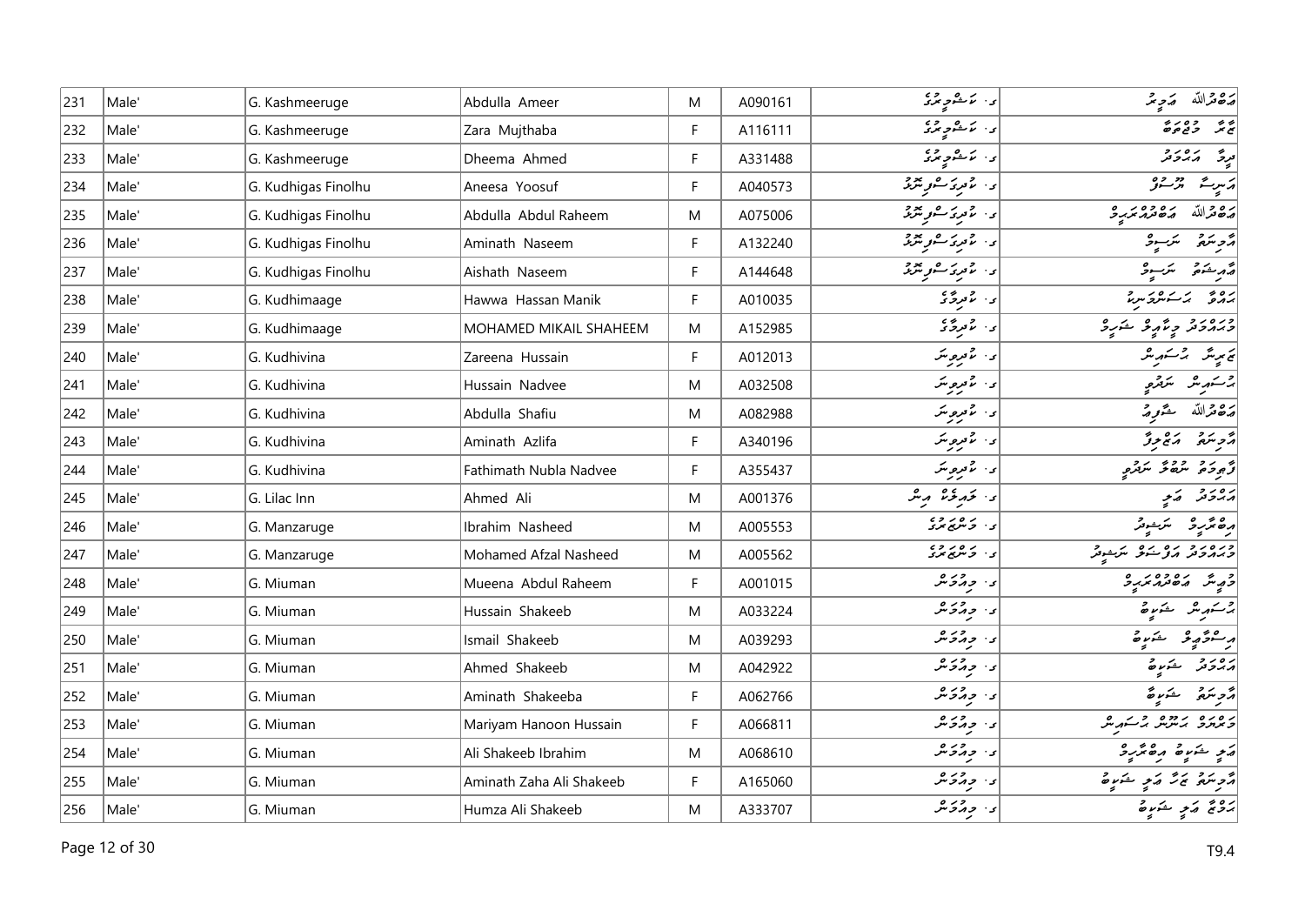| 257 | Male' | G. Miuman         | Aishath Amna Hussain     | $\mathsf F$ | A342112 | ء وېږ چر                                                                                                                                                                                                                                                                                                                                                                                                                                                                                                                                                                                                            | مەم خىم مەمگە برىشىر ش                          |
|-----|-------|-------------------|--------------------------|-------------|---------|---------------------------------------------------------------------------------------------------------------------------------------------------------------------------------------------------------------------------------------------------------------------------------------------------------------------------------------------------------------------------------------------------------------------------------------------------------------------------------------------------------------------------------------------------------------------------------------------------------------------|-------------------------------------------------|
| 258 | Male' | G. Miuman         | Abdulla Ajmal Ahmed      | M           | A363623 | ء بەر جەر ش                                                                                                                                                                                                                                                                                                                                                                                                                                                                                                                                                                                                         | رە داللە كەدرە كەرد                             |
| 259 | Male' | G. Miuman         | Ahmed Bunu Moosa         | M           | A369806 | $\begin{array}{c c} \hline z & z \\ z & z \\ \hline \end{array}$                                                                                                                                                                                                                                                                                                                                                                                                                                                                                                                                                    | رەرد در «ر                                      |
| 260 | Male' | G. Miuman         | Abdulla Amru Bun Moosa   | M           | A369807 | ء ، جەممىسى                                                                                                                                                                                                                                                                                                                                                                                                                                                                                                                                                                                                         | م معرالله محرم و در در د                        |
| 261 | Male' | G. Miuman         | ANSAM MOOSA              | $\mathsf F$ | A369808 | ى بەرگە ئىگە                                                                                                                                                                                                                                                                                                                                                                                                                                                                                                                                                                                                        | ړ ه په د دغه                                    |
| 262 | Male' | G. Miuman         | Fathimath Eema Ali       | F           | A394304 | ى بەرگە ئىگە                                                                                                                                                                                                                                                                                                                                                                                                                                                                                                                                                                                                        | أزودكم ولاكن                                    |
| 263 | Male' | G. Moonee         | Mariyam Manike           | $\mathsf F$ | A041178 | ی وحمير                                                                                                                                                                                                                                                                                                                                                                                                                                                                                                                                                                                                             | ر ەرەر بەر،<br>جىمەدۋە س                        |
| 264 | Male' | G. Moonee         | Ismail Ibrahim           | M           | A056960 |                                                                                                                                                                                                                                                                                                                                                                                                                                                                                                                                                                                                                     | ת ייצוב תייתיב<br>ת ייצוב תייתיב<br>כמו כל ייצב |
| 265 | Male' | G. Moonee         | Mohamed Saleem           | M           | A062049 | ای- وحمد<br>ا                                                                                                                                                                                                                                                                                                                                                                                                                                                                                                                                                                                                       |                                                 |
| 266 | Male' | G. Moonee         | Aishath Nuha             | F           | A113792 | ى بەللىمىسى<br>ئە                                                                                                                                                                                                                                                                                                                                                                                                                                                                                                                                                                                                   | أقدم يتمرح المرجح                               |
| 267 | Male' | G. Moonee         | Ilhama Ali               | F           | A123781 | ی وحمير                                                                                                                                                                                                                                                                                                                                                                                                                                                                                                                                                                                                             | أروزة أربي                                      |
| 268 | Male' | G. Moonee         | Mariyam Shuha            | F           | A128150 | $\frac{1}{\sqrt{2}}$                                                                                                                                                                                                                                                                                                                                                                                                                                                                                                                                                                                                | ترەرە يەر                                       |
| 269 | Male' | G. Moonee         | Aminath Nasmeena Mohamed | F           | A150159 | لى بەلتىپتىلى<br>ئا                                                                                                                                                                                                                                                                                                                                                                                                                                                                                                                                                                                                 | أأدمره الكرامويش وبرور و                        |
| 270 | Male' | G. Moonee         | Aminath Sana             | F           | A150160 | ی وحمير                                                                                                                                                                                                                                                                                                                                                                                                                                                                                                                                                                                                             | ۇ ئەسىر ئەيگە                                   |
| 271 | Male' | G. Moonee         | Shamuoon Mohamed         | M           | A150165 | $\frac{1}{2}$<br>$\frac{2}{5}$<br>$\frac{2}{5}$                                                                                                                                                                                                                                                                                                                                                                                                                                                                                                                                                                     | ر ودوه وره د و<br>شوه سر وبرمرونر               |
| 272 | Male' | G. Moonee         | Anas Ali                 | M           | A151757 | $\overline{\begin{array}{c} \overline{\begin{array}{c} \overline{\begin{array}{c} \overline{\begin{array}{c} \overline{\begin{array}{c} \overline{\begin{array}{c} \overline{\begin{array}{c} \overline{\begin{array}{c} \overline{\begin{array}{c} \overline{\begin{array}{c} \overline{\begin{array}{c} \overline{\begin{array}{c} \overline{\begin{array}{c} \overline{\begin{array}{c} \overline{\begin{array}{c} \overline{\begin{array}{c} \overline{\begin{array}{c} \overline{\begin{array}{c} \overline{\begin{array}{c} \overline{\begin{array}{c} \overline{\begin{array}{c} \overline{\begin{array}{c}$ | پرس کی پ                                        |
| 273 | Male' | G. Moonee         | Hafiza Ibrahim           | $\mathsf F$ | A153639 | ے<br>ای تحصیر<br>نے                                                                                                                                                                                                                                                                                                                                                                                                                                                                                                                                                                                                 | بزوتر مقترره                                    |
| 274 | Male' | G. Moonee         | Shamaan Ibrahim          | M           | A326177 | ای کی خواہد<br>ا                                                                                                                                                                                                                                                                                                                                                                                                                                                                                                                                                                                                    |                                                 |
| 275 | Male' | G. Moonee         | Shaffan Shujau           | M           | A341825 | ى بەردىپر                                                                                                                                                                                                                                                                                                                                                                                                                                                                                                                                                                                                           | ے <i>وہ و</i> ہ دورہ<br>خوبرتی سر شوقے ہ        |
| 276 | Male' | G. Moonee         | AISHATH YAULA ISMAIL     | $\mathsf F$ | A342357 | ی وقسر<br>ته                                                                                                                                                                                                                                                                                                                                                                                                                                                                                                                                                                                                        | مەر خەم مەم ئى مەم ئە                           |
| 277 | Male' | G. Moonee         | Fathimath Suma           | $\mathsf F$ | A350349 | <br> ی- توکیل<br> ج                                                                                                                                                                                                                                                                                                                                                                                                                                                                                                                                                                                                 | $rac{1}{5^{2}}$ $rac{2}{5^{2}}$                 |
| 278 | Male' | G. Moonee         | Hussain Shujau           | M           | A352348 | ی وحمير                                                                                                                                                                                                                                                                                                                                                                                                                                                                                                                                                                                                             | جر سکور مشروع د                                 |
| 279 | Male' | G. Moonee         | Sahulaan Shujau          | M           | A352349 | ی- وقس<br>تا                                                                                                                                                                                                                                                                                                                                                                                                                                                                                                                                                                                                        | سەردىس شەھ بەر                                  |
| 280 | Male' | G. Moonee         | Hussain Hamdhoon         | M           | A367091 |                                                                                                                                                                                                                                                                                                                                                                                                                                                                                                                                                                                                                     | ج کے مربع کے مرکز میں ک                         |
| 281 | Male' | G. Moonee         | Hassan Rushdhan          | M           | A378291 | ای تجمعی                                                                                                                                                                                                                                                                                                                                                                                                                                                                                                                                                                                                            | ىر كەش بولىشى تۈركىتىل                          |
| 282 | Male' | G. Naazkeegulshan | Ahmed Ali                | M           | A024255 | ر سمج پ <sub>ر 1</sub> 925ء<br>د سمج پ <sub>ر 2</sub> 924ء                                                                                                                                                                                                                                                                                                                                                                                                                                                                                                                                                          | ړ ور د کړ                                       |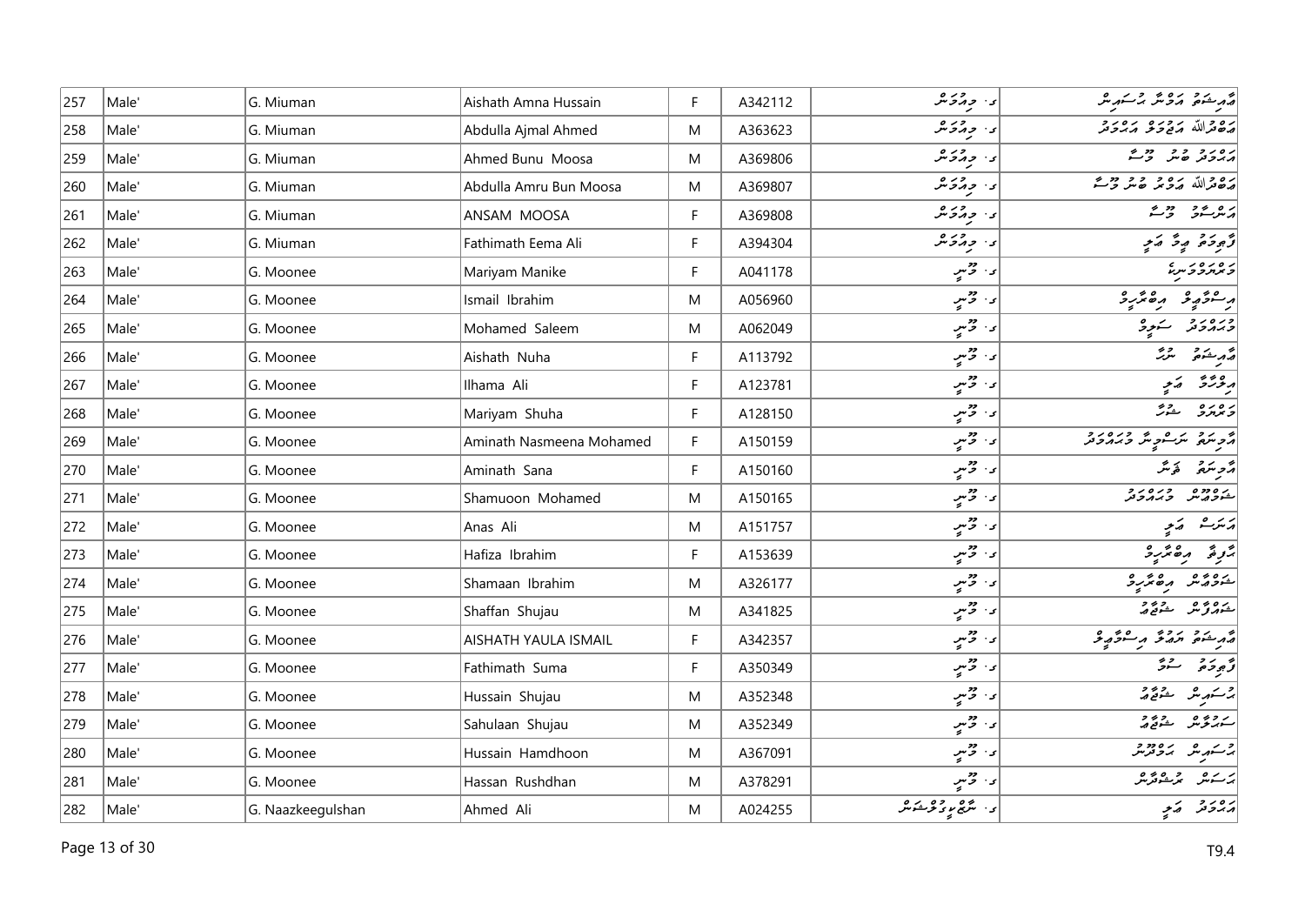| 283 | Male' | G. New Moon | Saada Ibrahim          | $\mathsf F$ | A049681 | ی سرگرفر مگر                 | ە ھەترىرى<br>برھىترىرى<br>سەرگە                                                                                                                                                                                                  |
|-----|-------|-------------|------------------------|-------------|---------|------------------------------|----------------------------------------------------------------------------------------------------------------------------------------------------------------------------------------------------------------------------------|
| 284 | Male' | G. New Moon | Mariyam Shifa          | $\mathsf F$ | A057762 | ر . سرگرفتگر                 | ر ه ر ه<br><del>ر</del> بربر د<br>سندوگر                                                                                                                                                                                         |
| 285 | Male' | G. New Moon | Aishath Shifa          | F           | A069247 |                              | شدوگر<br>پ <sup>و</sup> پر شوې                                                                                                                                                                                                   |
| 286 | Male' | G. New Moon | Ibrahim Shifaz         | M           | A075479 | ر . سرگرفتگر                 | ە ھەترىرى<br>مەھىرىرى<br>شوژٌ ج                                                                                                                                                                                                  |
| 287 | Male' | G. New Moon | Hassan Shifaz          | M           | A075583 | ر . سرد ده ه<br>د . سرد ش    | رىسى ئىرۇمچ                                                                                                                                                                                                                      |
| 288 | Male' | G. New Moon | Mohamed Shifaz         | M           | A087752 | ر . سرگرفتگر<br>د . سرگرفتگر | و ره ر و<br>تر پر تر تر<br>ے تو گئ                                                                                                                                                                                               |
| 289 | Male' | G. New Moon | Ahmed Shifaz           | M           | A098198 | ر . سربرو نگر<br>پ           | رەر ئ <sub>ە</sub> رگە<br>مەركىر ئىو <i>رگ</i> ە                                                                                                                                                                                 |
| 290 | Male' | G. New Moon | Aminath Thaima Risheef | F           | A160407 | ر . سرگرفر مگر               | أأوسكم أوارد المساور                                                                                                                                                                                                             |
| 291 | Male' | G. New Moon | Ali Shifaz             | M           | A321852 | ی سرگروهو                    | $\begin{array}{cc} \mathcal{E}\overset{\sigma}{\rightarrow} & \mathcal{E}\overset{\sigma}{\rightarrow} & \mathcal{E}\overset{\sigma}{\rightarrow} & \mathcal{E}\end{array}$                                                      |
| 292 | Male' | G. New Star | Ibrahim Haneef         | M           | A000019 | ى سرە ئەھمىر                 | رەيزرو ئېرو                                                                                                                                                                                                                      |
| 293 | Male' | G. New Star | Asiyath Haneef         | F           | A032560 | <sub>ى</sub> سرە ئىستىقىمە   | ي به در ديگري ديگري کردند کردند کردند در است که در استان کردند کردند کردند کردند کردند کردند کردند کردند کردند<br>مرکز کردند کردند کردند کردند کردند کردند کردند کردند کردند کردند کردند کردند کردند کردند کردند کردند کردند کرد |
| 294 | Male' | G. Oikuri   | Abdul Hameed Moosa     | M           | A000032 | ، می شده می                  | גם כם גב"כ"<br>גם <i>נקב</i> ג <sub>ב נ</sub> ג                                                                                                                                                                                  |
| 295 | Male' | G. Oikuri   | Najmunnisa Moosa       | $\mathsf F$ | A069662 | ، په مهم م                   | ىردە دەسرىقە بەر <u>م</u>                                                                                                                                                                                                        |
| 296 | Male' | G. Oikuri   | Mohamed Moosa          | M           | A074782 | ی میمرس میر                  | وره دو دور                                                                                                                                                                                                                       |
| 297 | Male' | G. Oikuri   | Najeeba Moosa          | $\mathsf F$ | A125632 | ی میمرس میر                  | أَسَمِعٍ هُمْ وَيَسْتَمْ                                                                                                                                                                                                         |
| 298 | Male' | G. Oikuri   | Habeeba Nasira         | F           | A320035 | ى ئەھمەتلىم<br>ئ             | بَرُحوةُ سُرْجِعُرُ                                                                                                                                                                                                              |
| 299 | Male' | G. Oikuri   | Rajwaan Mohamed        | M           | A350010 | ی میمرس میر                  | رەپە درەرد<br>برق <sub>ى</sub> ئىرگەرىر                                                                                                                                                                                          |
| 300 | Male' | G. Oikuri   | Rafhaan Mohamed        | M           | A353130 | ، په مرسمبر<br>م             | و رە ر د<br>تر پر پر تر<br>ره و ه<br>برو ر مګ                                                                                                                                                                                    |
| 301 | Male' | G. Rainbow  | Musthafa Rasheed       | M           | A001852 | ى ئىم شەھ                    | ومبورة المرشوش                                                                                                                                                                                                                   |
| 302 | Male' | G. Rainbow  | Ali Firag              | M           | A027656 | ى ئىر شرە                    | ړې ویژنی                                                                                                                                                                                                                         |
| 303 | Male' | G. Rainbow  | Mariyam Waheeda        | F           | A037136 | ی نمرمرمی                    | رەرە كەيتر                                                                                                                                                                                                                       |
| 304 | Male' | G. Rainbow  | Mohamed Rasheed        | M           | A049732 | ی نمرمر شرقه                 | وره رو کرشونر<br>وبروونر کرشونر                                                                                                                                                                                                  |
| 305 | Male' | G. Rainbow  | Ismail Rasheed         | M           | A089775 | ى بىر مەھ                    | ىرىش <i>ۇ<sub>ھ</sub>ىۋە بۇ</i> ش <sub>ۇ</sub> تر                                                                                                                                                                                |
| 306 | Male' | G. Rainbow  | Aishath Halfa          | F           | A125989 | .<br>ئ- ئىگە بىر بىر ھ       | ة مقدمة روء<br>مقدمة روو                                                                                                                                                                                                         |
| 307 | Male' | G. Rainbow  | Abdulla Rasheed        | M           | A151410 | ر به عربه عرض <sup>6</sup>   | ره والله بمرشوتر                                                                                                                                                                                                                 |
| 308 | Male' | G. Rainbow  | Yoosuf Amaan Abdulla   | M           | A161004 | د . مگر مرهم هم              | ود وه برو مره و الله                                                                                                                                                                                                             |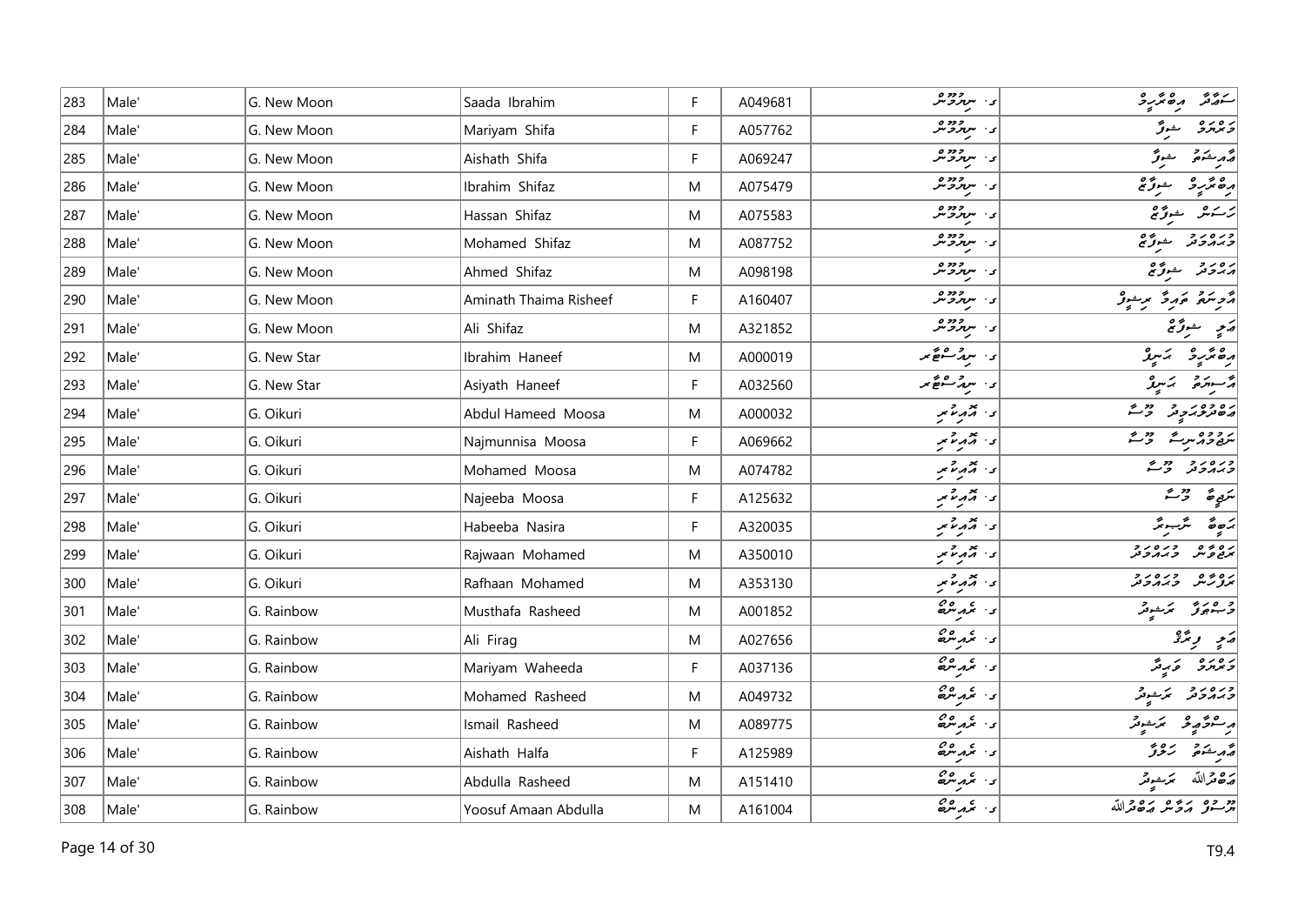| 309 | Male' | G. Rainbow      | Ashfa Ali                | F  | A167456 | ء ممر شرح                                                                                                                                                                                                                                  | بر مشوقه<br>مرسشوقه<br>ەكىپىيە                       |
|-----|-------|-----------------|--------------------------|----|---------|--------------------------------------------------------------------------------------------------------------------------------------------------------------------------------------------------------------------------------------------|------------------------------------------------------|
| 310 | Male' | G. Rainbow      | Ifa Ali                  | F. | A167457 | ی گرمر شرقه                                                                                                                                                                                                                                | بروس<br>ەئىر                                         |
| 311 | Male' | G. Rainbow      | Minha Ismail             | F  | A330063 | ی نمرمرمرم                                                                                                                                                                                                                                 | جرمثه<br>برىشۇرپۇ                                    |
| 312 | Male' | G. Rainbow      | Midh'ha Ismail           | F. | A330244 | ی نمرمرمی                                                                                                                                                                                                                                  | وترجح                                                |
| 313 | Male' | G. Rainbow      | Ismail Maaheen Musthafa  | M  | A400682 | ی نمرمرمرم                                                                                                                                                                                                                                 | ړ څوکړو و په و ده ورو                                |
| 314 | Male' | G. Raiyvilla ge | Mazlan Rasheed           | M  | A026976 | - مره و ده                                                                                                                                                                                                                                 | رەپرى ئەسىر<br><mark>جى</mark> خىر ئى <sub>سىر</sub> |
| 315 | Male' | G. Raiyvilla ge | Azman Rasheed            | M  | A060467 | ى بىرە ئەمۇر                                                                                                                                                                                                                               | رەۋىر برَجوتر                                        |
| 316 | Male' | G. Raiyvilla ge | Mazleen Rasheed          | F  | A066920 | ى بىرە بوقى                                                                                                                                                                                                                                | 53 دیگر - ترجیدگر                                    |
| 317 | Male' | G. Raiyvilla ge | Azmeen Rasheed           | F. | A080935 | ى بە ئەھمەتچە                                                                                                                                                                                                                              | پرچ ج پس پ پر پی پی پر                               |
| 318 | Male' | G. Raiyvilla ge | Hussain Rasheed          | M  | A083484 | ى بىرە بوقۇ                                                                                                                                                                                                                                | وكسكر مكر الكراشوقر                                  |
| 319 | Male' | G. Raiyvilla ge | Rizmeen Rasheed          | F. | A123733 | ى بىرە مۇئى                                                                                                                                                                                                                                | برجم وٍ مُرْ بِمَ يَسْوِيْرُ                         |
| 320 | Male' | G. Raiyvilla ge | Fathmath Nazween Rasheed | F  | A151608 | ى سىھەم ئىمى                                                                                                                                                                                                                               | و دو سرچ موسر مردو                                   |
| 321 | Male' | G. Ranfehi      | Fathimath Wadeea         | F  | A033937 | ى - ئىرىندى ب                                                                                                                                                                                                                              | وٌجوحهِ وَمَدِيرٌ                                    |
| 322 | Male' | G. Ranfehi      | Ahmed Nafiu              | M  | A033938 | ى سىگەنگۈپ                                                                                                                                                                                                                                 | رەرو شرە                                             |
| 323 | Male' | G. Ranfehi      | Ahmed Anjum Shareef      | M  | A033939 | ى - ئىزىقۇپ                                                                                                                                                                                                                                | رەر د رەدە شەرو                                      |
| 324 | Male' | G. Ranfehi      | Khadeeja Nasiha          | F  | A051358 | ى ئىر ئىر ئىگە ئە                                                                                                                                                                                                                          | زَمرِيحَ - مُرْجَدٌ                                  |
| 325 | Male' | G. Ranfehi      | Mohamed Nafiu            | M  | A069475 | ى ئىر ئىر ئىرگەر                                                                                                                                                                                                                           | ورەرو شرو                                            |
| 326 | Male' | G. Rangireege   | Ismail Wafir             | M  | A039979 | <br> د· ئرىشدىرد                                                                                                                                                                                                                           | ر جۇم ئۇر ئى                                         |
| 327 | Male' | G. Rangireege   | Fathimath Wafir          | F  | A040087 | <br> د· مَرْسْدِ مِرْدُ                                                                                                                                                                                                                    | ا تو پر دي.<br>ا<br>ۇر بر                            |
| 328 | Male' | G. Rangireege   | Moomina Wafir            | F  | A040537 | ى ئەشمەتبەتى                                                                                                                                                                                                                               | دړ <sub>و م</sub> ژ <sub>قریر</sub>                  |
| 329 | Male' | G. Rangireege   | Aminath Shehenaz Wafir   | F  | A042034 | ى ئېرىقىي بېرى                                                                                                                                                                                                                             | ر<br>مرد سمي شر سمي گريم                             |
| 330 | Male' | G. Rangireege   | Mohamed Wafir            | M  | A042435 | ى سىگەتلىرى<br>سىرتىشى ئىرتى                                                                                                                                                                                                               | ورەرو ئەر                                            |
| 331 | Male' | G. Rangireege   | Ahmed Shaith             | M  | A054122 | ى ئېرىشى بېرى<br>س                                                                                                                                                                                                                         | ره رو شهره<br>پرېدونر شهره                           |
| 332 | Male' | G. Rangireege   | Aishath Wafir            | F  | A054123 | ، ئەشمەم <i>ب</i> ۇ                                                                                                                                                                                                                        | وكرشكة وتوبر                                         |
| 333 | Male' | G. Rangireege   | Mariyam Nisha Ismail     | F. | A071810 | $\left  \begin{array}{cc} \sqrt{2} & \sqrt{2} & \sqrt{2} \ & \sqrt{2} & \sqrt{2} \ & \sqrt{2} & \sqrt{2} \ & \sqrt{2} & \sqrt{2} \ & \sqrt{2} & \sqrt{2} \ & \sqrt{2} & \sqrt{2} \ & \sqrt{2} & \sqrt{2} & \sqrt{2} \ \end{array} \right $ | وبرمرو سيش برعوم و                                   |
| 334 | Male' | G. Rangireege   | Aishath Nashfa Ismail    | F  | A103600 | <sub>ى</sub> سىگە ئىرىمى<br>                                                                                                                                                                                                               | أوالم المستوفر المستراكية والمستراكية                |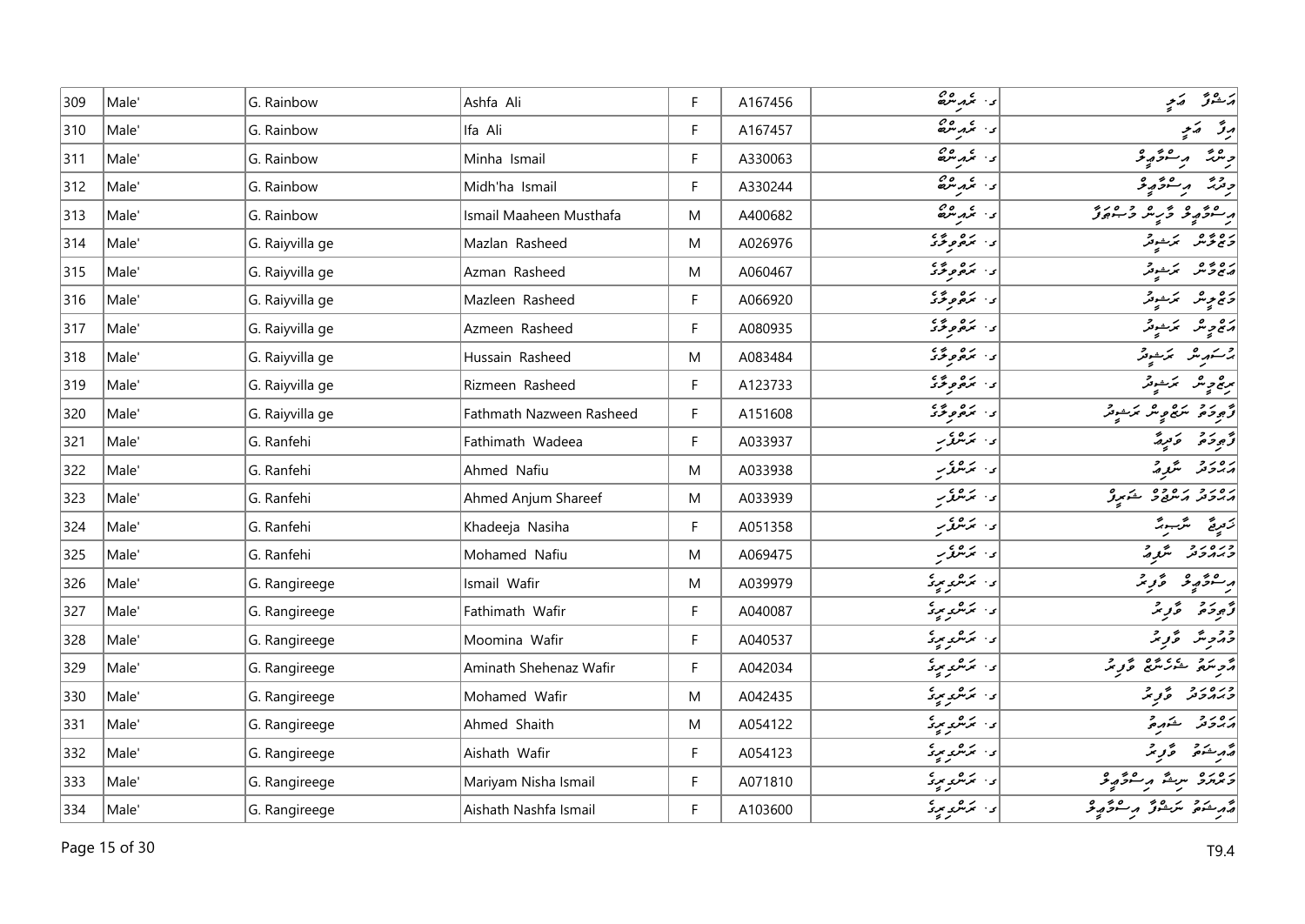| 335 | Male' | G. Rangireege     | Ahmed Ubaid Mohamed      | M         | A328942 | <sub>ى</sub> ئېرىش <sub>ىم</sub> بېر <sub>ى</sub> | ג סגב בשתב כגם גב                   |
|-----|-------|-------------------|--------------------------|-----------|---------|---------------------------------------------------|-------------------------------------|
| 336 | Male' | G. Rangireege     | Ahmed Naail Ismail       | M         | A339274 | <sub>ى</sub> سىگەنگىرىمى<br>                      | أرور و شرو رقوقهو                   |
| 337 | Male' | G. Rankokaa Vilaa | Ahmed Shiraz Naeem       | ${\sf M}$ | A037617 | ، ئەشرىتقى ئى                                     | أرود والمسترج التماريح              |
| 338 | Male' | G. Rankokaa Vilaa | Aishath Rasheeda         | F         | A041648 | ى برەپرە ئوق                                      | مەم ئىشى ئىشىڭر                     |
| 339 | Male' | G. Rankokaa Vilaa | Aminath Zana Shiraz      | F         | A367732 | ى ئېرىترىم ئوقە                                   | أأرجع أأتمر المستورج                |
| 340 | Male' | G. Rankokaa Vilaa | Aishath Zeen Shiraz      | F         | A367739 | ر مەھم ئىم ئىم ئىم ئىسى ئىمە                      | أقهر مشوقر سي مشر مشورشنج           |
| 341 | Male' | G. Rashuvadhu     | Aishath Shaffana Rasheed | F         | A045146 |                                                   | مەر شەھ شەرۇش برىشون                |
| 342 | Male' | G. Rashuvadhu     | Aminath Shafin Rasheed   | F         | A045147 | ى · بۇسەرچە تەر                                   | أأدوبتهم كشروش ترجيش                |
| 343 | Male' | G. Rashuvadhu     | Mariyam Rasheedha        | F         | A045148 | ى سىمەشقەتلىرى تەر                                |                                     |
| 344 | Male' | G. Rashuvadhu     | Fathimath Muna           | F         | A095818 | ى سىمەشقەتلىرى تەر                                | قەدە دىگە                           |
| 345 | Male' | G. Rashuvadhu     | Mohamed Shafy Rasheed    | M         | A143942 | ى ، ئۆسەرىمى تىر                                  | وبرورو الشركي الراسور               |
| 346 | Male' | G. Reynis         | Mohamed Shuaib           | M         | A011504 | ى ئۇسرىسە                                         | כנסנפ ברגם                          |
| 347 | Male' | G. Reynis         | Fathimath Khaleel        | F         | A067508 | ى ئۇسرىقە                                         | وتموذة المتعيدة                     |
| 348 | Male' | G. Reynis         | Mohamed Ali              | M         | A073695 | ى ئۇسرىقە                                         | ورەرو كەي                           |
| 349 | Male' | G. Reynis         | Hussain Shifau           | ${\sf M}$ | A076426 | ى ئۇسرىسى                                         | رحم شهر میگردید.<br>مستقریب میگردید |
| 350 | Male' | G. Reynis         | Mohamed Saleem           | M         | A076835 | ى گەرىرى<br>س                                     | ورەرو سکوپ                          |
| 351 | Male' | G. Reynis         | Aishath Mishka Shifau    | F         | A337908 | ى ئۇسرىشە                                         | مەر شىمى بار شور ئەر                |
| 352 | Male' | G. Reynis Avenue  | Siyama Ali Saleem        | F         | A096371 | ی گئیں۔ مؤسر                                      | سرودة أيالمج الشرود                 |
| 353 | Male' | G. Reynis Avenue  | Fathimath Shara Shareef  | F         | A166173 | ى ئېرس مۇمىد                                      | توجوخا خانتى خامره                  |
| 354 | Male' | G. Robins         | Ali Madeeh               | M         | A000073 | ى مجموع مىر م                                     | ړې د ترده                           |
| 355 | Male' | G. Robins         | Fathimath Faiga Mohamed  | F         | A035983 | ى ئېچ مەرگ                                        | 2,012 = 2,015<br>Greek Greek Cryck  |
| 356 | Male' | G. Robins         | Aminath Fazna            | F         | A042248 | ى بىخ ھەشرىسە                                     | أزويته وكالثر                       |
| 357 | Male' | G. Robins         | Ibrahim Mohamed          | M         | A048408 | ى بىخ ھەمگرىشە                                    | مەھترىرى دىرەرد                     |
| 358 | Male' | G. Robins         | Aishath Madeeha          | F         | A052996 | ى ئېزەمگرىشە                                      | و د شود و تورد                      |
| 359 | Male' | G. Robins         | Ahmed Ismail Didi        | ${\sf M}$ | A060672 | ى ئېچ مەرگ                                        |                                     |
| 360 | Male' | G. Robins         | Mohamed Maheen Madheeh   | M         | A157528 | ى ئېچ مەرگ                                        | ورەر د گرىگ كېرگ                    |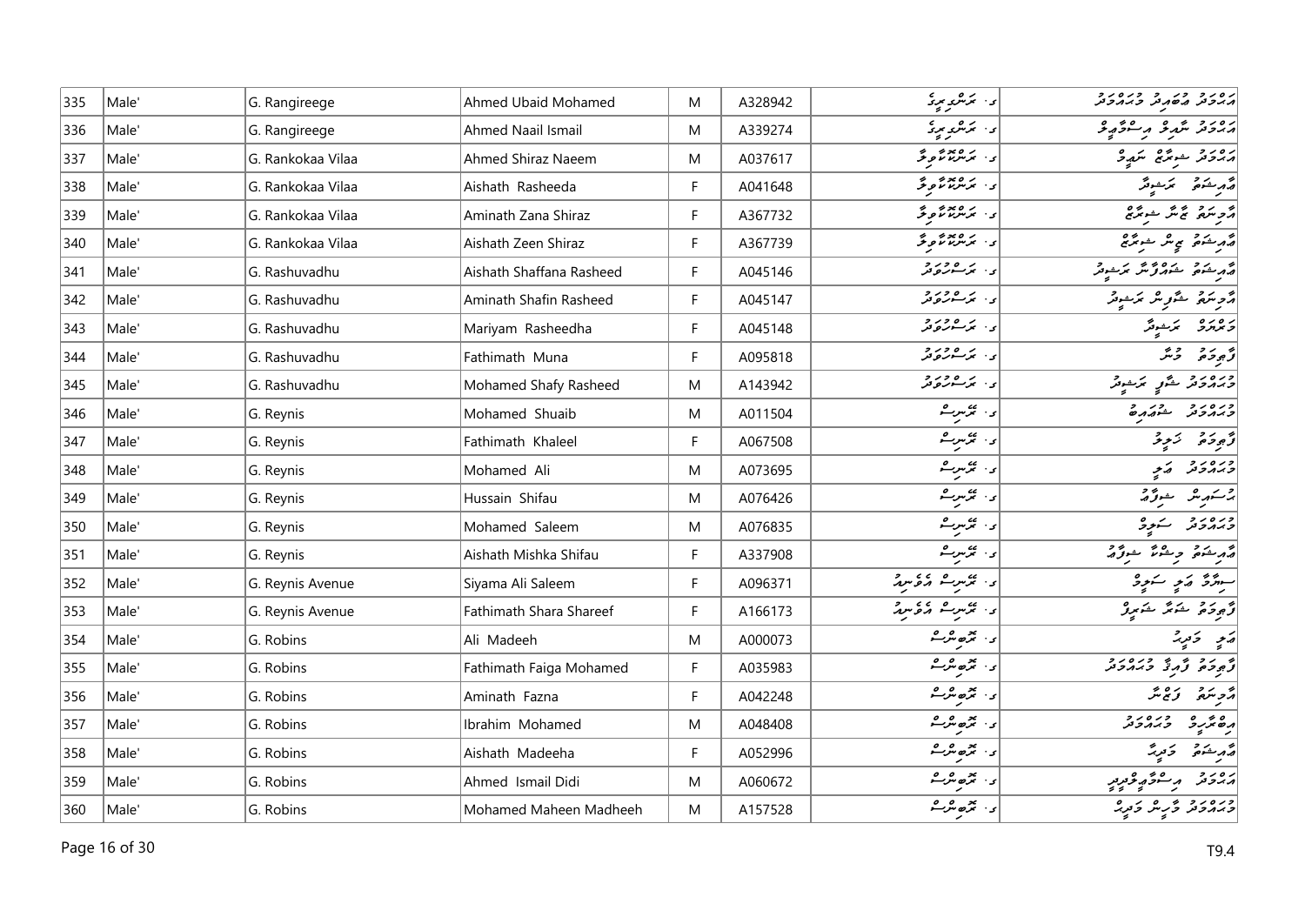| 361 | Male' | G. Robins      | Mariyam Maaha Madeeh       | F           | A325351 | ى ئېچ مەرگ                                      | د ۱۵ د ۲۵ و تړبر                       |
|-----|-------|----------------|----------------------------|-------------|---------|-------------------------------------------------|----------------------------------------|
| 362 | Male' | G. Rosy        | Hussain Mohamed            | M           | A000861 | ای حمی                                          | بر شهر شده در در د                     |
| 363 | Male' | G. Rosy        | Shabeena Hussein           | F           | A005491 | ا <sup>ی حج</sup> میچ                           | شوچىنگە ئەسكىرىنكە                     |
| 364 | Male' | G. Rosy        | Shazyna Hussain            | F           | A073672 | ای مچمعي                                        | شەپپىتى بۇ سەربىر                      |
| 365 | Male' | G. Rosy        | Mariyam Sharifa Hussain    | F           | A123692 | ای چې                                           | دەرە شەرق باسەر                        |
| 366 | Male' | G. Rosy        | SHAIRA HUSSAIN             | F           | A126263 | $\overline{\mathcal{L} \cdot \mathcal{L}}$      | شورى برسورىر                           |
| 367 | Male' | G. Rosy        | Fathimath Shibana Hussain  | F           | A160220 | ای چې                                           | توجوج شيقة برسكر                       |
| 368 | Male' | G. Rosy        | Fatimah Mamdhooh Khalid    | F           | A336749 | ای کمچمیچ                                       | وتجوى وووده تزوير                      |
| 369 | Male' | G. Rosy        | Aaisha Mamdhooh Khalid     | F           | A336750 | ای میچ                                          | أورث ودوره وود                         |
| 370 | Male' | G. Rozan Villa | Shareefa Abdul Hakeem      | F           | A053135 | ، ئىي ش <sub>ەر</sub> قى                        | شهرو رەدەبرە                           |
| 371 | Male' | G. Rozan Villa | Mohamed Abdulla            | M           | A084960 | <br>  <sub>ى</sub> گېمىتى شر <sub>ى</sub> ر ئىل | وره رو روورالله                        |
| 372 | Male' | G. Rozan Villa | Shiuna Abdulla             | $\mathsf F$ | A100689 | ى بىم ئەسموقە                                   | أشوقر متر وقالله                       |
| 373 | Male' | G. Rozan Villa | Ali Abdulla                | M           | A100734 | د . مريخ شعر څه                                 | أَصَعِ صَدَّقَدَاللَّهُ                |
| 374 | Male' | G. Rozan Villa | Mariyam Hanaan Abdulla     | F.          | A101111 | ى مىمىمىموگە                                    | رەرە بەرىرە دەراللە                    |
| 375 | Male' | G. Sallige     | Hawwa Moosa                | F           | A011269 | ی شهر دی                                        | بره و دین                              |
| 376 | Male' | G. Sallige     | Jaufar Easa Mohamed        | M           | A024820 | ى سەھرىتى                                       | ניני הבי כנסני                         |
| 377 | Male' | G. Sallige     | Abdul Latheef Easa         | M           | A033253 | ى سەھرىتى                                       | ړه ده په وسر په د                      |
| 378 | Male' | G. Sallige     | <b>IBRAHIM ATHEED EASA</b> | M           | A037272 | ء سنه مرد<br> -                                 | ופת כ הקת הם                           |
| 379 | Male' | G. Sallige     | Sofiya Easa                | F           | A039073 | ى سەھرى                                         | جوړه پرځ                               |
| 380 | Male' | G. Sallige     | Ahmed Easa                 | M           | A044313 | ى سەھرىمى                                       | أرور و ميگ                             |
| 381 | Male' | G. Sallige     | Saeed Easa                 | M           | A058705 | ى سەھرىمى                                       | سکھی قرائع                             |
| 382 | Male' | G. Sallige     | Hassan Jumail              | M           | A075838 | ى سەھرىمى<br>سەھرىمى                            | بر يكسى في ورو                         |
| 383 | Male' | G. Sallige     | Hussain Jawaz              | M           | A075840 | ى سەھرىمى<br>مەسىمە                             | ير شهر شهر در ده ه<br>پرستهر شهر از ده |
| 384 | Male' | G. Sallige     | Sobeeha Easa               | F           | A146575 | ى سەھرىمى                                       | جنوبة الميت                            |
| 385 | Male' | G. Sallige     | Hussain Sahil Easa         | M           | A152401 | ى سەھرىتى                                       | دىمەش شىرى بەي                         |
| 386 | Male' | G. Sallige     | Mohamed Nahil Atheed       | M           | A161209 | ى سەۋىۋى                                        | ورەرو شرے كەر ئىگە                     |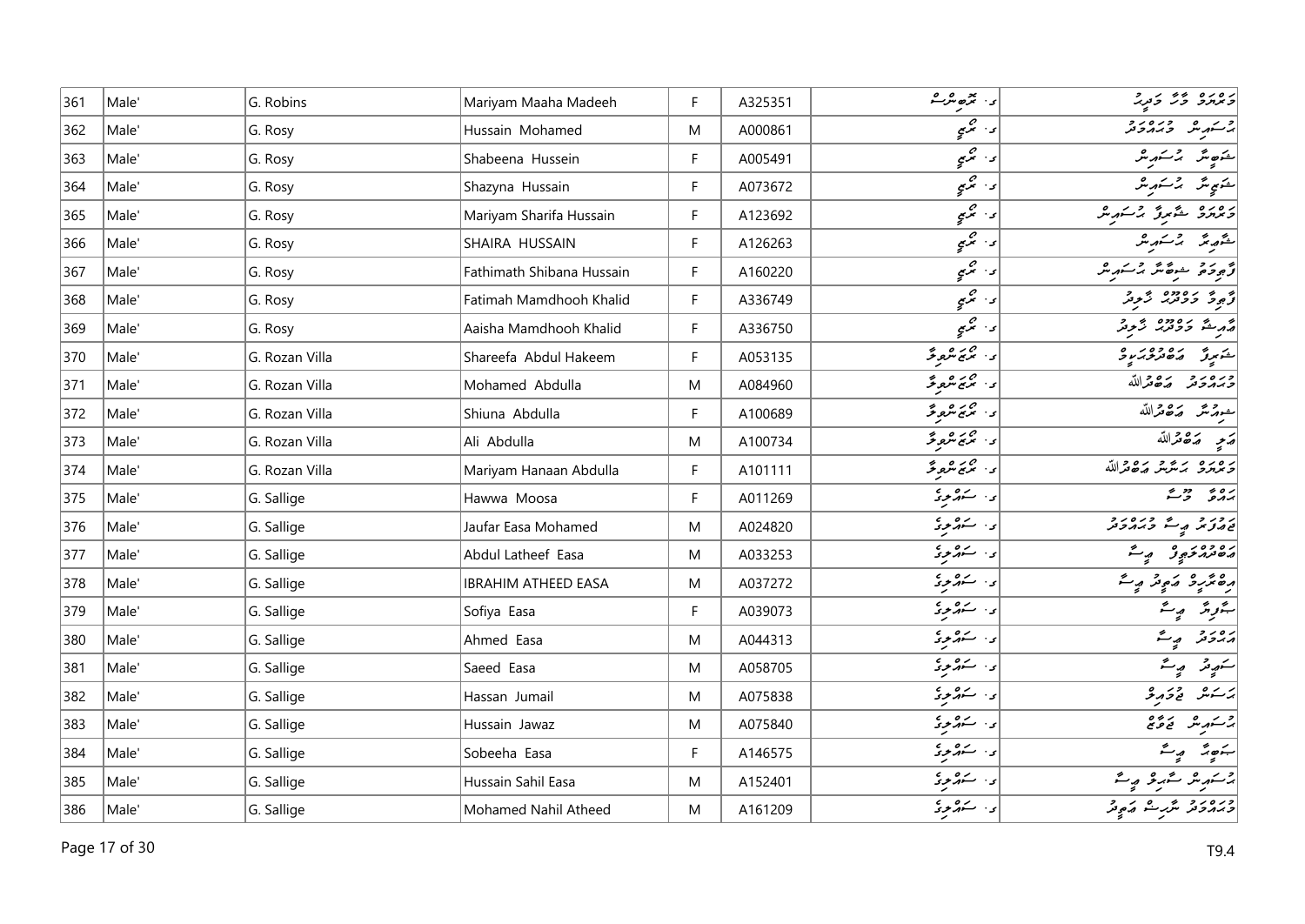| 387 | Male' | G. Sallige     | Ibrahim Jilan         | M         | A325339 | ى سەھرى                                      | رەپرىر بېرىش                               |
|-----|-------|----------------|-----------------------|-----------|---------|----------------------------------------------|--------------------------------------------|
| 388 | Male' | G. Sallige     | Ali Jaulan            | ${\sf M}$ | A325340 | ی کشوری                                      | أەيج ئەمەقە                                |
| 389 | Male' | G. Sallige     | Ibrahim Azyah Raamiz  | M         | A329492 | ى سەھەم ئە                                   | הסתקב הזאת תקד                             |
| 390 | Male' | G. Sallige     | Ahmed Azyan Raamiz    | M         | A329496 | ی کشوری                                      | ג פגב גם בם בביב                           |
| 391 | Male' | G. Sallige     | AIK AHMED EASA        | M         | A335574 | ى سەھرى                                      | ړه رورو په                                 |
| 392 | Male' | G. Sallige     | Raniya Ahmed Easa     | F         | A335578 | ى سەھرى                                      | ترسر برەرد برگ                             |
| 393 | Male' | G. Sallige     | Aiminath Azka Ramiz   | F         | A354653 | ى سەھرىمى<br>سەھرىمى                         | أأديتهم أرجع المردح                        |
| 394 | Male' | G. Sand Martin | Moomina Ibrahim Manik | F         | A056910 | ى سەمدە ئۇ برېقىر                            | دودير رەئزېردىرىد                          |
| 395 | Male' | G. Sanooraage  | Sofiyya Ali           | F         | A052520 | - سەنئەرىيە<br>ي                             | سكوردش كدمج                                |
| 396 | Male' | G. Santharaage | Mohamed Rishan        | M         | A001579 | ى سىمىھەتمە                                  | ورەرو برېشىر<br><i>وبەم</i> وتر برېشىر     |
| 397 | Male' | G. Santharaage | Fathimath Sheneen     | F         | A010979 | ى سىمىسى ئىرى                                | فكمسير<br>ا تۇ بور بو                      |
| 398 | Male' | G. Santharaage | Junaina Ahmed         | F         | A024272 | ى سىرەپرى                                    | خ سَمدِ سَرَ مَ بَرَ حَرَ مَرَ             |
| 399 | Male' | G. Santharaage | Viam Ahmed            | M         | A024275 | ى سىرەپرى                                    | وړو پره ده.                                |
| 400 | Male' | G. Santharaage | Visam Ahmed           | M         | A024276 | ى سىمىسى ئىرى                                | وشو برەرد                                  |
| 401 | Male' | G. Santharaage | Aminath Yumna         | F.        | A048880 | ر . ستوره بر د <sup>ر ر</sup> و ،            | ړځ شرح د چې شر                             |
| 402 | Male' | G. Santharaage | Ahmed Waheed          | M         | A050446 | ى سىرەپرى                                    | أرورو كالميتر                              |
| 403 | Male' | G. Santharaage | Hussain Waheed        | M         | A076908 | ر . ستوره در در در در ایران<br>سر در ستوسیری | يز سكر مثل التحرير وتر                     |
| 404 | Male' | G. Santharaage | Mohamed Hindaz        | M         | A138741 | ى سىمىسى ئىرى                                | وره رو و ره ده<br>وبرماوتر الرس            |
| 405 | Male' | G. Santharaage | Mariyam Manal         | F         | A345337 | ى سىمىسى ئىرى                                | ر ه ر ه<br><del>ر</del> بربرگر<br>ىز ئىزىۋ |
| 406 | Male' | G. Sefran      | Ibrahim Shakir        | M         | A049306 | ى سىۋىمەش                                    | ەرھ ئ <sup>ۆ</sup> ر ۋ<br>شەر بەر          |
| 407 | Male' | G. Sefran      | Aishath Niuma         | F         | A050061 | ى سۇمەتبەر                                   | سروي                                       |
| 408 | Male' | G. Seveenaa    | Ali Rasheed           | M         | A034624 | ى سەھمىگە                                    | أركمني المركب وتر                          |
| 409 | Male' | G. Seveenaa    | Ahmed Wisham          | M         | A034708 | ى سەھمىگە                                    | ره رو در ده<br>پرېدونر وشگو                |
| 410 | Male' | G. Seveenaa    | Mohamed Visal         | M         | A072844 | ى سەھپەتگە                                   | ورەرو ھىشۇ                                 |
| 411 | Male' | G. Seveenaa    | Aslam                 | M         | A083466 | ى سەھپىگر                                    | ەرەرە                                      |
| 412 | Male' | G. Seveenaa    | Aminath Sazla         | F.        | A087334 | ى سگوپىگر                                    | ړ د سره کرد و                              |
|     |       |                |                       |           |         |                                              |                                            |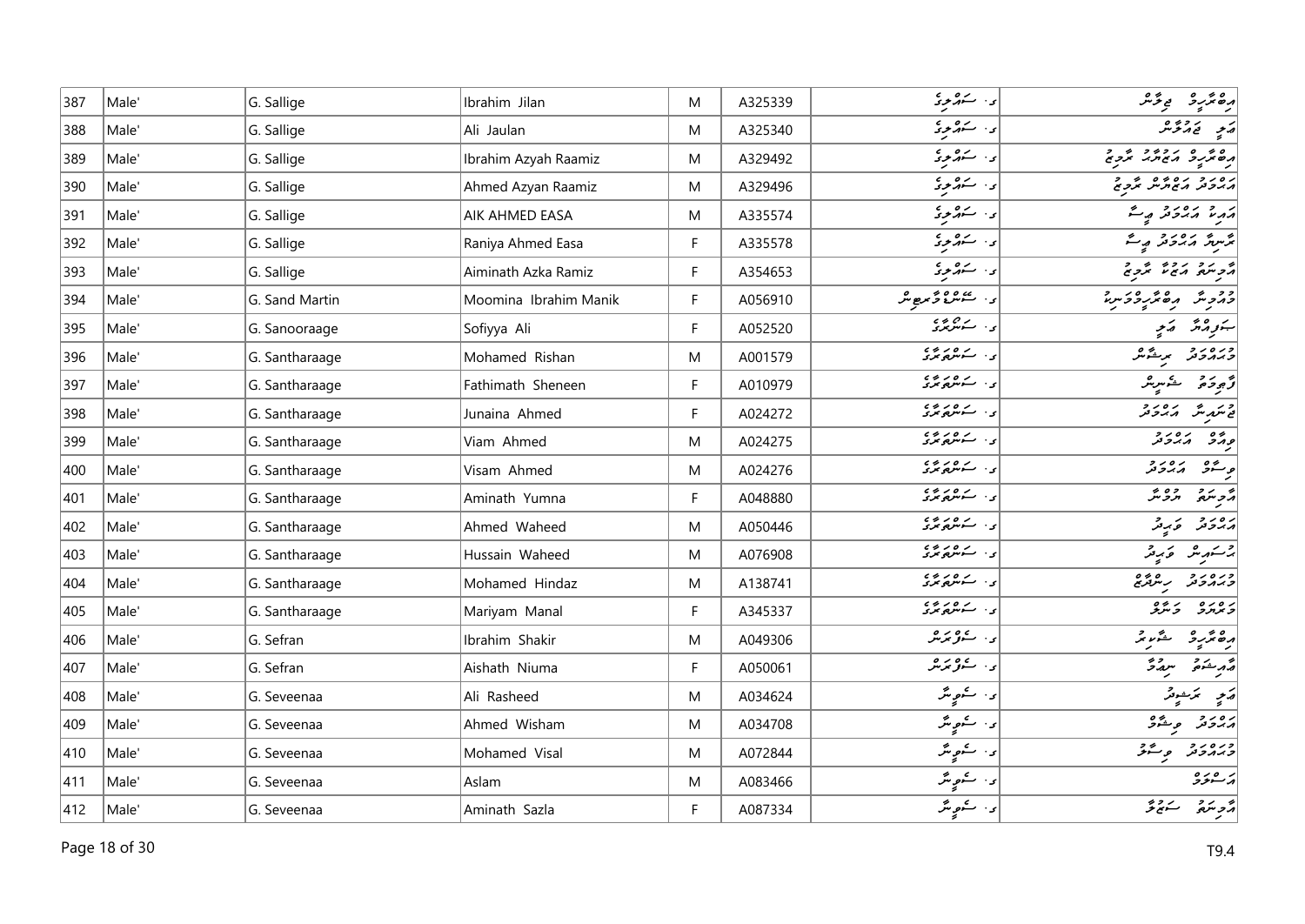| 413 | Male' | G. Seveenaa     | Aminath Rizla           | F         | A087335 | ر سنگام میگر<br>م                       | أأترجع برجو                            |
|-----|-------|-----------------|-------------------------|-----------|---------|-----------------------------------------|----------------------------------------|
| 414 | Male' | G. Seveenaa     | Mohamed Sazeel          | M         | A087336 | <mark>ء ڪوپگر</mark>                    | ورەرو سەرو                             |
| 415 | Male' | G. Seveenaa     | Aminath Ali             | F         | A087337 | <br>  د · سکوه میگر                     | أثر حريحهم                             |
| 416 | Male' | G. Seveenaa     | Aishath Reysma          | F         | A087338 | ى سەھپىگر                               | ىمەھەمچ<br>و مر شو د<br>مر             |
| 417 | Male' | G. Seveenaa     | Fathimath Azleema       | F         | A149697 | ى سەھ پىگر                              | توجوخو أيجمع يحر                       |
| 418 | Male' | G. Seveenaa     | Aishath Asleema         | F         | A149796 | ى سەھ پىر                               | ۇرىشى مەسىر                            |
| 419 | Male' | G. Seveenaa     | Aminath Abdul Raheem    | F         | A149802 | ى سەھپىگر                               | הכיתם הסבת הס                          |
| 420 | Male' | G. Seveenaa     | Abdul Raheem            | ${\sf M}$ | A150447 | ى سەھپەتر                               | ړه وه بر په و                          |
| 421 | Male' | G. Seveenaa     | Rasheedha               | F         | A154040 | ى سەھپىگر                               | ىكەپ ھەتگە<br>ئە                       |
| 422 | Male' | G. Seveenaa     | Ahmed Hamza Fazeel      | M         | A305136 | ى سەھ پىر                               | ړه د د برونځ کولمونو                   |
| 423 | Male' | G. Seveenaa     | Fathmath Fazla          | F         | A305137 | ى سەھمىگە                               | وَجِعَةٍ وَيَحْرَ                      |
| 424 | Male' | G. Seveenaa     | Ismail Yamin            | M         | A349679 | ى سەھپىگر                               | وڪوڻو گرچي                             |
| 425 | Male' | G. Seveenaa     | Fathmath Hushama        | F         | A350612 | ى سەھپىگر                               | ۇ بەر ئەيدۇ                            |
| 426 | Male' | G. Seveenaa     | Hawwa Azma              | F         | A372353 | ى سەھپەتر                               | ره په دوم<br>بروگو مخو                 |
| 427 | Male' | G. Sindhu       | Abdul Hakeem Moosa      | ${\sf M}$ | A024256 | ای سوهر<br>——                           | גם כסג פ"כ"ל<br>הסט <i>פה ע</i> ל "כ"ל |
| 428 | Male' | G. Sindhu       | Ahmed Mushid            | ${\sf M}$ | A277489 | ى سوشرفتر                               | رەرە وھەرى                             |
| 429 | Male' | G. Sindhu Hiyaa | Aminath Moosa           | F         | A011007 | ى سومىروترىدىگر                         | أروبتره وحرث                           |
| 430 | Male' | G. Sindhu Hiyaa | Mohamed Musaf           | M         | A321599 | ا <sub>ى</sub> ، سومىرىدىگر             | כנסנד כנסנד<br>במחבת ב-חמצ             |
| 431 | Male' | G. Sindhu Hiyaa | Ahmed Musab Hussain     | M         | A338088 | ار . سومثر <i>پورېر</i><br>سر           | נסנכ כ סנכ כ מה                        |
| 432 | Male' | G. Soniya       | Fathimath Shaufa        | F         | A022160 | ى سىستىر                                | وٌ و دَمَ شَهْرُوٌ                     |
| 433 | Male' | G. Soniya       | Fathimath Shaheeba      | F         | A057130 | ى كەسرگر                                | توجوخو شريرة                           |
| 434 | Male' | G. Soniya       | Adam Shaheeb            | ${\sf M}$ | A065866 | $rac{\partial}{\partial y^{\mu}}$       | أردره فيكرده                           |
| 435 | Male' | G. Soniya       | Hassan Sharih Adam      | ${\sf M}$ | A065954 | $rac{\partial}{\partial x^2}$           | يركبش كمقرر المترد                     |
| 436 | Male' | G. Soniya       | Fathimath Sheereen      | F         | A065955 | <br>  د . سگسرگر                        | أقهوحهم سيبرش                          |
| 437 | Male' | G. Soniya       | Mohamed Haisham Abdulla | M         | A120541 | $\frac{\partial}{\partial y^2} \cdot s$ | وره رو تهر شود مصرالله                 |
| 438 | Male' | G. Soniya       | FATHIMATH SHARAN ALI    | F         | A166184 | ای کشمیر                                | الزّودة كمنوس كامي                     |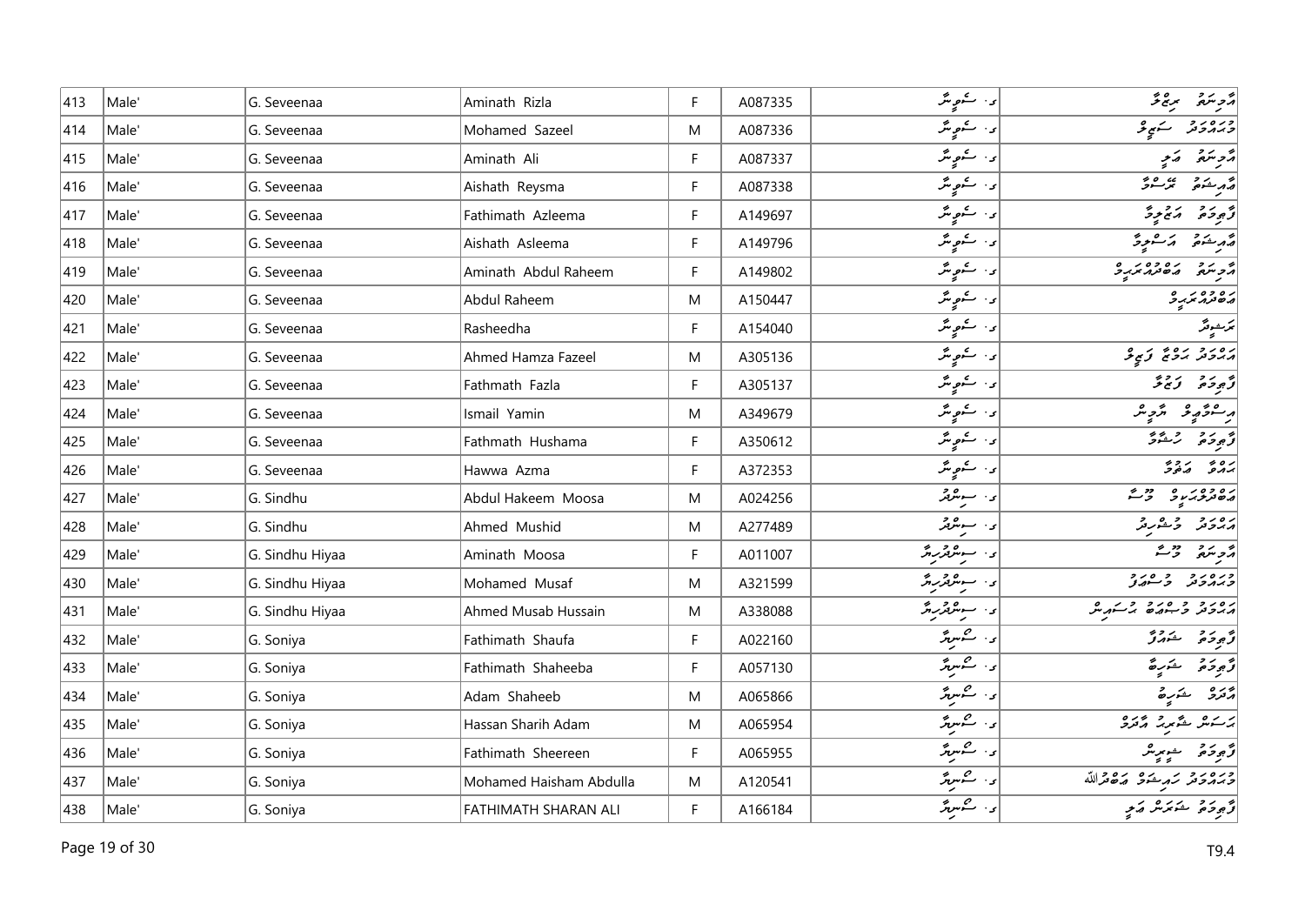| 439 | Male' | G. Soniya       | Ahmed Sharufan         | M           | A266740 | ى سىستر                              | رەرد شەردەر                                    |
|-----|-------|-----------------|------------------------|-------------|---------|--------------------------------------|------------------------------------------------|
| 440 | Male' | G. Soniya       | Aminath Minha Abdulla  | F           | A341549 | ى شىر                                | ومحر منعد ومعاقبة والله                        |
| 441 | Male' | G. Soniya       | Hussain Shazif Adam    | M           | A359943 | $rac{2}{\sqrt{2}}$                   | بر سەر شەھ بۇ ئەندۇ                            |
| 442 | Male' | G. Sosun Abeer  | Ahmed Nasir            | M           | A042542 | ى ئەسكەتلەھ بىر                      | أرەر دىگە بەر                                  |
| 443 | Male' | G. Sosun Abeer  | Sameeh Ahmed Nasir     | M           | A132415 | $2022 - 27$                          | سكور الارداد الأسوار                           |
| 444 | Male' | G. Sosun Abeer  | Samah Ahmed Nasir      | M           | A339391 | ى ئەسەئىدە يېز                       | روه رورد مرسوم                                 |
| 445 | Male' | G. Summer Bloom | Shaheema Yoosuf        | F           | A033026 |                                      | ڪريز هر دو<br>سنديز هر سور                     |
| 446 | Male' | G. Summer Bloom | Mohamed Amsal          | M           | A166973 | ى شەكرىمى ھەدە                       | ورەر دەرە<br><i>دىد</i> ردىر <mark>ئ</mark> ەر |
| 447 | Male' | G. Summer Bloom | Hussain Haikal         | M           | A272747 | ی شوپره دوه<br>ی شوپر <i>ه و</i> و   | ج سەر شەر ئەر ئەنج                             |
| 448 | Male' | G. Sunset Tower | Shabeeu Shiyam Mohamed | M           | A089964 | ى سەشرىقىق قۇقرىر                    | أشكره ومصدد وردد                               |
| 449 | Male' | G. Thundiveli   | LATHEEFA IBRAHIM       | F           | A033803 | ی قم موقع                            | خبور رەترىر                                    |
| 450 | Male' | G. Thundiveli   | Mohamed Hameed         | M           | A035703 | ی گھریو گھرمو                        | ورەرو بروتر                                    |
| 451 | Male' | G. Thundiveli   | Aminath                | F           | A057309 | ى ئەھمىدە ئەم                        | أأدبره                                         |
| 452 | Male' | G. Thundiveli   | Fathimath Hameeda      | $\mathsf F$ | A060371 | ى مۇسوغ يو                           | ۇۋۇۋە بەدۇر                                    |
| 453 | Male' | G. Thundiveli   | Mariyam Liusha         | F           | A070598 | ى ئەھمىدە ئەم                        | ويوبره<br>در شده<br>بر                         |
| 454 | Male' | G. Thundiveli   | Hawwa Leesha           | F           | A070623 | ، ئۇس <sub>لا</sub> غۇر              | رەۋ پېۋ                                        |
| 455 | Male' | G. Thundiveli   | Hassan Hameed          | M           | A073298 | <mark>ء<sup>،</sup> مُ</mark> سوعُ پ | ىزىكىش برىچە                                   |
| 456 | Male' | G. Thundiveli   | Zaha Mohamed Hameed    | F           | A078440 | <sub>ی</sub> می موقعهِ               |                                                |
| 457 | Male' | G. Thundiveli   | Hussain Hameed         | M           | A094105 | ی قم موقع                            | يز سكر شركت بركوفر                             |
| 458 | Male' | G. Thundiveli   | Abdulla Hamdhan        | M           | A113909 | ی قم موقع                            | رەقراللە برەۋىر                                |
| 459 | Male' | G. Thundiveli   | Fathmath Haifa         | F           | A167421 | ى ئەھمىدە ئەم                        | أوالمحمد والملاحق                              |
| 460 | Male' | G. Thundiveli   | Ahmed Haisham          | M           | A167648 | ر په موسوع پو                        | أرەر دىرىشكى                                   |
| 461 | Male' | G. Thundiveli   | Hazim Mohamed Hameed   | M           | A334450 | ی قم موقع                            | محبى ورەرو رويز                                |
| 462 | Male' | G. Thundiveli   | Aishath Malha Hussain  | F           | A348992 | ى ئەھمىدە ئەم                        | أثار والموافق والمسكر المراكل                  |
| 463 | Male' | G. Tiny Waves   | Adam Siyam             | M           | A010723 | د· غەربېرغۇر م                       | پەر ە<br>مەنىرى<br>سبوترد                      |
| 464 | Male' | G. Tiny Waves   | Hamid Rasheed          | M           | A010806 | $rac{1}{2}$                          | جُعٍ قُدْ الْمَرْسُوقْر                        |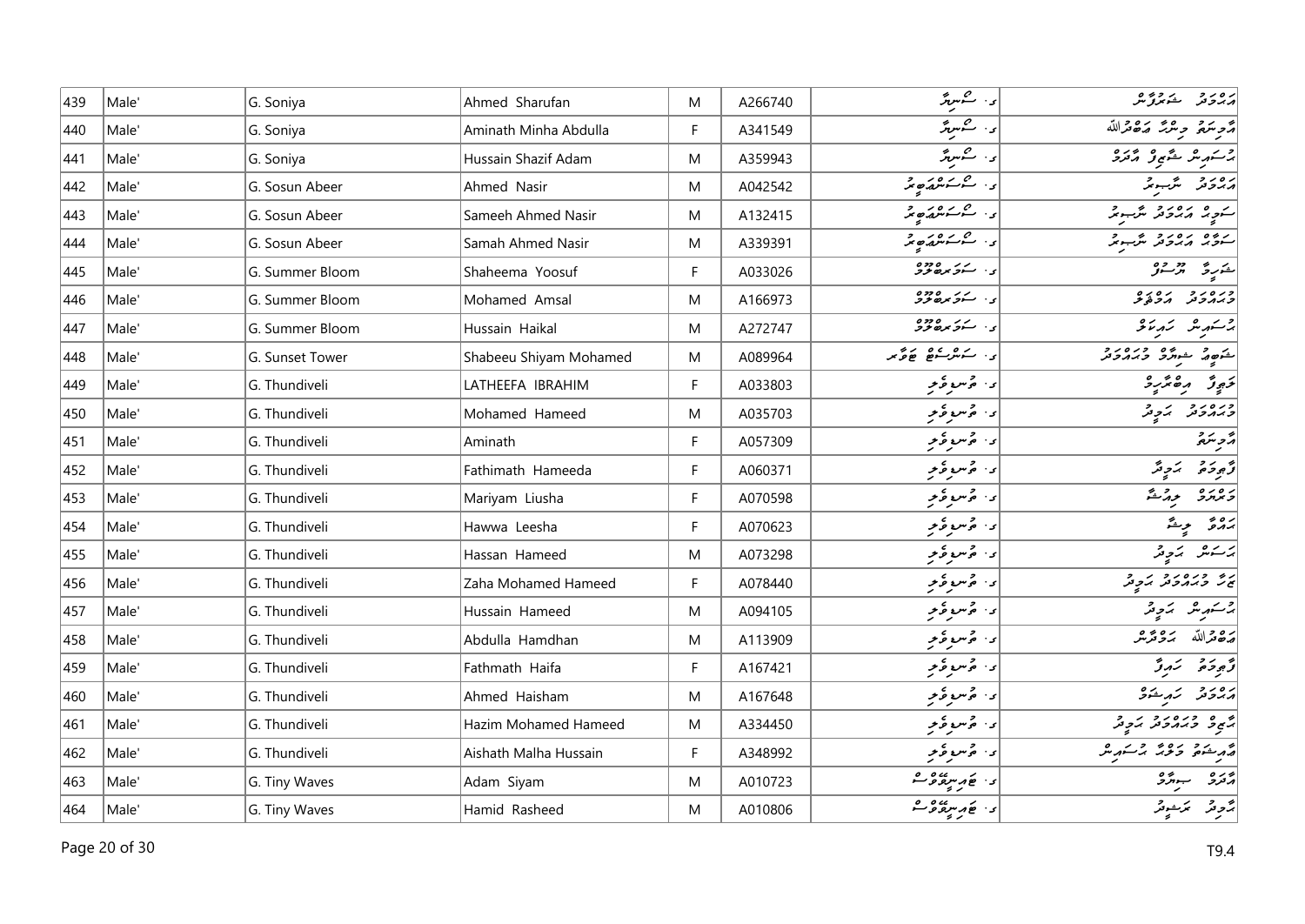| 465 | Male' | G. Tiny Waves | Hussain Afeef                           | ${\sf M}$ | A010895 | ى غېرسە ئەھ                                                                                                             | 2سىمەشى ھەردى                                                                                                                                                                                                                   |
|-----|-------|---------------|-----------------------------------------|-----------|---------|-------------------------------------------------------------------------------------------------------------------------|---------------------------------------------------------------------------------------------------------------------------------------------------------------------------------------------------------------------------------|
| 466 | Male' | G. Tiny Waves | Aminath Suhana                          | F         | A011058 | ى غېرسۇۋى                                                                                                               | أأدمره المتور                                                                                                                                                                                                                   |
| 467 | Male' | G. Tiny Waves | Ahmed Shakir                            | ${\sf M}$ | A026266 | ى قەربېرقۇق                                                                                                             | رەرو ئەرو                                                                                                                                                                                                                       |
| 468 | Male' | G. Tiny Waves | Aminath Azeeza Ali                      | F         | A042711 | ى غېرسە ئەھ                                                                                                             | أأترسكم أياتج أأبي                                                                                                                                                                                                              |
| 469 | Male' | G. Tiny Waves | Khadeeja Abdul Gadir                    | F         | A056254 | ى غېرس <sub>ى</sub> ئۇرگ                                                                                                |                                                                                                                                                                                                                                 |
| 470 | Male' | G. Tiny Waves | Aminath Widhadh                         | F         | A063478 | ى غېرسە ئەم                                                                                                             | أثرم يتركز وترتر                                                                                                                                                                                                                |
| 471 | Male' | G. Tiny Waves | Mohamed Liyau Ibrahim Fulhu             | ${\sf M}$ | A075582 | 288.96                                                                                                                  | כנסני היותר תסתניכני                                                                                                                                                                                                            |
| 472 | Male' | G. Tiny Waves | Abdulla Alfaf Shakir                    | ${\sf M}$ | A090043 | ، غەربېر <i>ۇۋ</i> ر                                                                                                    | رە داللە ئەۋرىق شەرىر                                                                                                                                                                                                           |
| 473 | Male' | G. Tiny Waves | Hassan Yasir Ibrahim Fulhu              | M         | A131382 | <sub>ئ</sub> غەربىرغۇرم                                                                                                 | ر کے مگر اور مقدر دور دیا ہے۔<br>مگر کے مگر اور مگر کے دور                                                                                                                                                                      |
| 474 | Male' | G. Tiny Waves | Ali Ilham                               | M         | A146847 | ى غېرس عوم گ                                                                                                            | ړي د دره ده                                                                                                                                                                                                                     |
| 475 | Male' | G. Tiny Waves | Ismail Imdhadh Ibrahim<br>Mohamed Fulhu | ${\sf M}$ | A321480 |                                                                                                                         | م مشتر و مرد مدار و در دوره در دور در درد و مرد و مدارنده و مدارند و مدارند و مدارند و مدارند و مدارند و مدارن<br>مستوی مدارند مدارند و مدار و در استفاده مدارند و مدارند و مدارند و مدارند و مدارند و مدارند و مدارند و مدارند |
| 476 | Male' | G. Tiny Waves | Aishath Yamin                           | F         | A331666 | ا ئەسىر ئەمەم ئەت كەنتى ئىسىمبار ئىسىمبار ئىسىمبار ئىنگە ئاسىمبار ئىنگە ئاسىمبار ئىنگە ئاسىمبار ئىنگە ئاسىمبار<br>مەنبە | مەر ھەتتە ئەر ئىر                                                                                                                                                                                                               |
| 477 | Male' | G. Tiny Waves | Khadeeja Alhan Hanim                    | F         | A341215 | <sub>ئ</sub> غەربىر <i>غۇ</i> ر م                                                                                       | ذَمِيعٌ " وَجَهْدٌ رَّسِيدٌ                                                                                                                                                                                                     |
| 478 | Male' | G. Tiny Waves | Abdulla Afzal Hanim                     | ${\sf M}$ | A341217 | ى غەرسۇۋى                                                                                                               | رەداللە روت و ئىبرو                                                                                                                                                                                                             |
| 479 | Male' | G. Tiny Waves | Aishath Afnan Hanim                     | F         | A341218 |                                                                                                                         |                                                                                                                                                                                                                                 |
| 480 | Male' | G. Tiny Waves | Naif Mohamed                            | M         | A388222 | ى غېرس <sub>تگ</sub> ۇپ<br>ئ                                                                                            | شرق وبرەرد                                                                                                                                                                                                                      |
| 481 | Male' | G. Vegaa      | Aishath Jazeema                         | F         | A032817 | ۍ د گ                                                                                                                   | أَمَّ مِسْتَمَّ وَسَمِعَ                                                                                                                                                                                                        |
| 482 | Male' | G. Vegaa      | Fathimath Mohamed                       | F         | A041179 | ء و∗<br>د • و ک                                                                                                         | لو د د وره د <del>د</del>                                                                                                                                                                                                       |
| 483 | Male' | G. Vegaa      | Yoosuf Saleem                           | ${\sf M}$ | A047296 | ی د °<br>بی∙ حرک                                                                                                        | دو حيو<br>ستهود                                                                                                                                                                                                                 |
| 484 | Male' | G. Vegaa 2    | Aneesa Moosa                            | F         | A032816 | $2 \stackrel{\prime}{\mathcal{S}} \stackrel{\prime}{\mathcal{S}} \cdot$                                                 | وحرثه<br> پرسپریشہ                                                                                                                                                                                                              |
| 485 | Male' | G. Vegaa 2    | Fathimath Rifahath Rifath               | F         | A034572 |                                                                                                                         | أدهج وأوجده بروحه                                                                                                                                                                                                               |
| 486 | Male' | G. Vegaa 2    | Ahmed Iraadathulla Rifath               | M         | A034584 | 250.5                                                                                                                   | رەرو مەركە قاللە مەدەر                                                                                                                                                                                                          |
| 487 | Male' | G. Velagalaa  | Ismail Naveen                           | M         | A000025 | ى بەرىپى<br>ى ئەنەرىپى                                                                                                  | برحتر المتحفي المتعالي المراجح                                                                                                                                                                                                  |
| 488 | Male' | G. Velagalaa  | Ahmed Neevin                            | M         | A000051 | ى بەردەپچ                                                                                                               | بر 2 ژ تر<br>م <i>ر</i> بر <del>د</del> ر<br>سرہ مگر<br>پر پو                                                                                                                                                                   |
| 489 | Male' | G. Velagalaa  | Hussain Nadeem                          | ${\sf M}$ | A037087 | ى - ئەنزىقى                                                                                                             | يز سەر سى سىر سىر بىر                                                                                                                                                                                                           |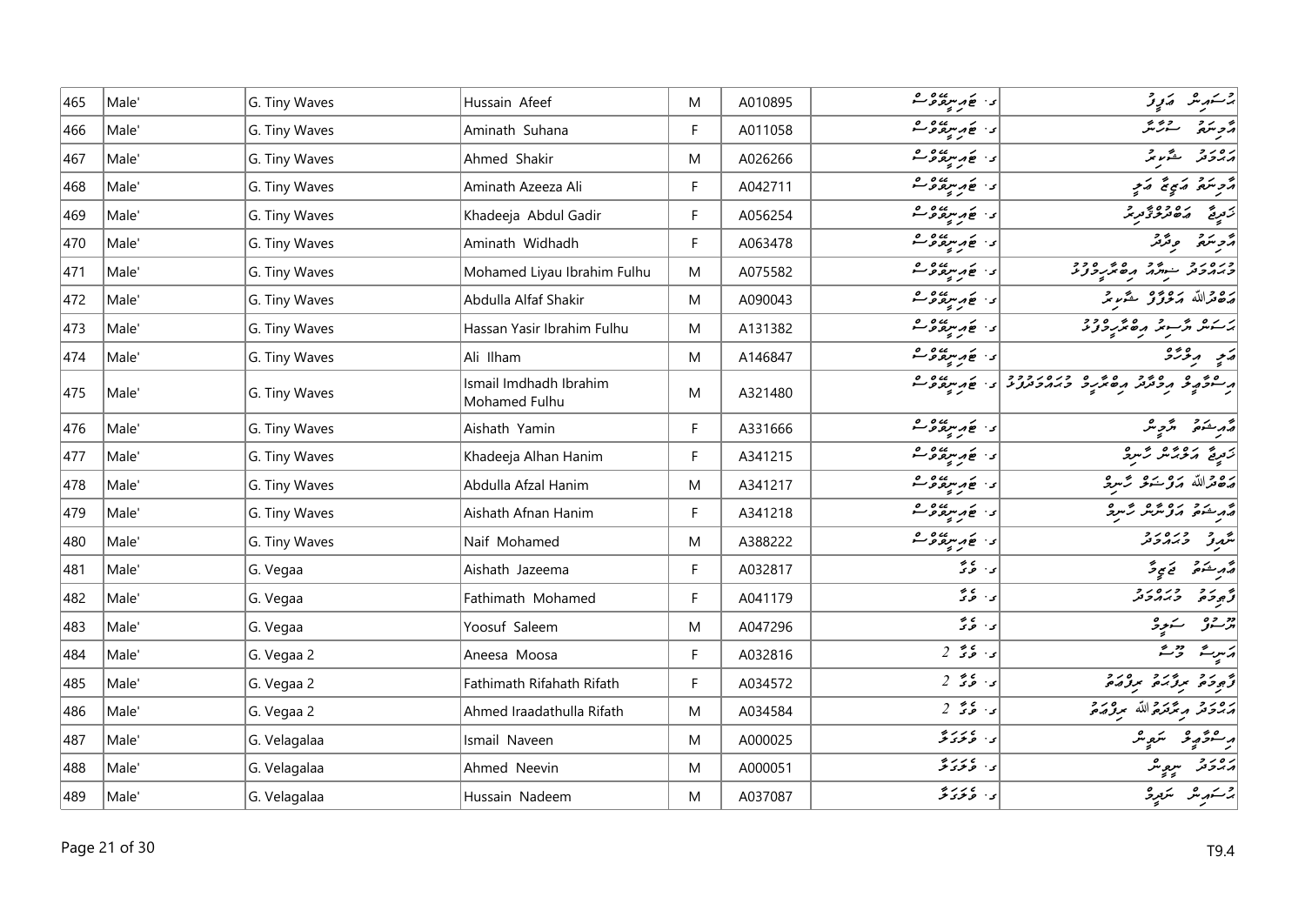| 490 | Male' | G. Velagalaa  | MARIYAM NEEMA MOHAMED  | F  | A037088 | ، ءَ پر پ                                                                                         | נים נים וקביבים ניביק.<br>בינו <i>ק</i> ב וקביביק |
|-----|-------|---------------|------------------------|----|---------|---------------------------------------------------------------------------------------------------|---------------------------------------------------|
| 491 | Male' | G. Velagalaa  | Fathimath Nuha Mohamed | F  | A037097 | ى - ئەترىرىچ                                                                                      | تحجيج و المستر و بره د و                          |
| 492 | Male' | G. Velagalaa  | Aishath Hassan         | F  | A039664 | ، ، ، دربر<br>د ۱ د وکارگ                                                                         | مەم شەكتى بە ئەسكەنلى                             |
| 493 | Male' | G. Velagalaa  | Aminath Nada Mohamed   | F  | A065701 | ى - ئەترىرىچ                                                                                      | و دو دو دوره                                      |
| 494 | Male' | G. Velagalaa  | HAWWA NADHRA MOHAMED   | F  | A334514 | ى بەرىپى<br>ى بەن ئ                                                                               | נים נים בניםנים<br>גבים יינינים בגבים             |
| 495 | Male' | G. Veyla Vila | Mohamed Ibrahim Didi   | M  | A011414 | <mark>ى ئەنۇم</mark> ۇ ئى                                                                         | ورەرو مەشروپر                                     |
| 496 | Male' | G. Veyla Vila | Shasha Mohamed Ibrahim | F  | A111951 | ى بىمۇمۇ                                                                                          | شر وره دو ه و ده ور                               |
| 497 | Male' | G. Villa      | Aishath Mausooma       | F  | A011811 | ى موتى<br>م                                                                                       | أورشتموه والمردوع                                 |
| 498 | Male' | G. Villa      | Ahmed Najeeb           | M  | A036613 |                                                                                                   | أزرو تربح مربح                                    |
| 499 | Male' | G. Villa      | Abdulla Rabih Saeed    | M  | A036615 | ى بوگ                                                                                             | رە قىراللە مۇھ بە سەربىر                          |
| 500 | Male' | G. Villa      | Aminath Munawwara      | F  | A037086 | ى و قر                                                                                            | أروشي ومروري                                      |
| 501 | Male' | G. Villa      | Ahmed Naseer           | M  | A055899 | ى وگ                                                                                              | أرەر دىكىبولا                                     |
| 502 | Male' | G. Villa      | Mohamed Vishal Ahmed   | M  | A069256 | ء ، حرقم                                                                                          | ورەر دەپ رەر د                                    |
| 503 | Male' | G. Villa      | Aishath Rafha Saeed    | F. | A159872 | ى وگ                                                                                              | أو مشعر مروثة كرمية                               |
| 504 | Male' | G. Villa      | Ahmed Raif Saeed       | M  | A355765 | ى بوگ                                                                                             | أرور و عمرو كور                                   |
| 505 | Male' | G. Waterloo   | Abdulla Naseer         | M  | A024852 | د مي دد.<br>د گوه مرگز                                                                            | أرة قرالله تترجعه                                 |
| 506 | Male' | G. Waterloo   | Sadhuna Ali Naseer     | F  | A025045 | ے ۔ حوضے بربر<br>یہ ۔ حوضے بربر                                                                   | سەدىكە كەي ئىكسوند                                |
| 507 | Male' | G. Waterloo   | Shifana Ali Naseer     | F  | A025046 | $\frac{1}{2}$ $\frac{1}{2}$ $\frac{1}{2}$ $\frac{1}{2}$ $\frac{1}{2}$ $\frac{1}{2}$ $\frac{1}{2}$ | حوژنئر ړی بربېږيز                                 |
| 508 | Male' | G. Waterloo   | Shilniya Ali Naseer    | F  | A025061 | 37.60.5                                                                                           | جوفرسرم كالمح الكرسوم                             |
| 509 | Male' | G. Waterloo   | Ismail Ali Naseer      | M  | A026932 | د مي د دد.<br>د گوهامرفز                                                                          | ر جۇرچە كەي ترىپولا                               |
| 510 | Male' | G. Waterloo   | Fathimath Mohamed      | F  | A037265 | ے ۔ 20 پروژ<br>ی - 29 پروژ                                                                        | و ده دره در                                       |
| 511 | Male' | G. Waterloo   | Ahmed Naseer           | M  | A053897 | ין פי<br>ז' פיש זקיק                                                                              | أرور مرسور                                        |
| 512 | Male' | G. Waterloo   | Raziyya                | F  | A101870 | ے ۔ حوض پر <del>وہ</del><br>ی ۔ حوضے <i>پر</i> ی                                                  | ىر سىدە بىر<br>مەسىر                              |
| 513 | Male' | G. Waterloo   | Shabana Ali            | F  | A101871 | ے ۔ حوضے بربر<br>یہ ۔ حوضے بربر                                                                   | شَرَةٌ شَرِ مَرْحِ                                |
| 514 | Male' | G. Waterloo   | Yumna Ali Naseer       | F  | A101872 | 3.6015                                                                                            | أروهر كمي الكبابة                                 |
| 515 | Male' | G. Waterloo   | Mariyam Ali            | F  | A101898 | י קיש דב<br>ז' קש דב                                                                              | د ۱۶ د په په                                      |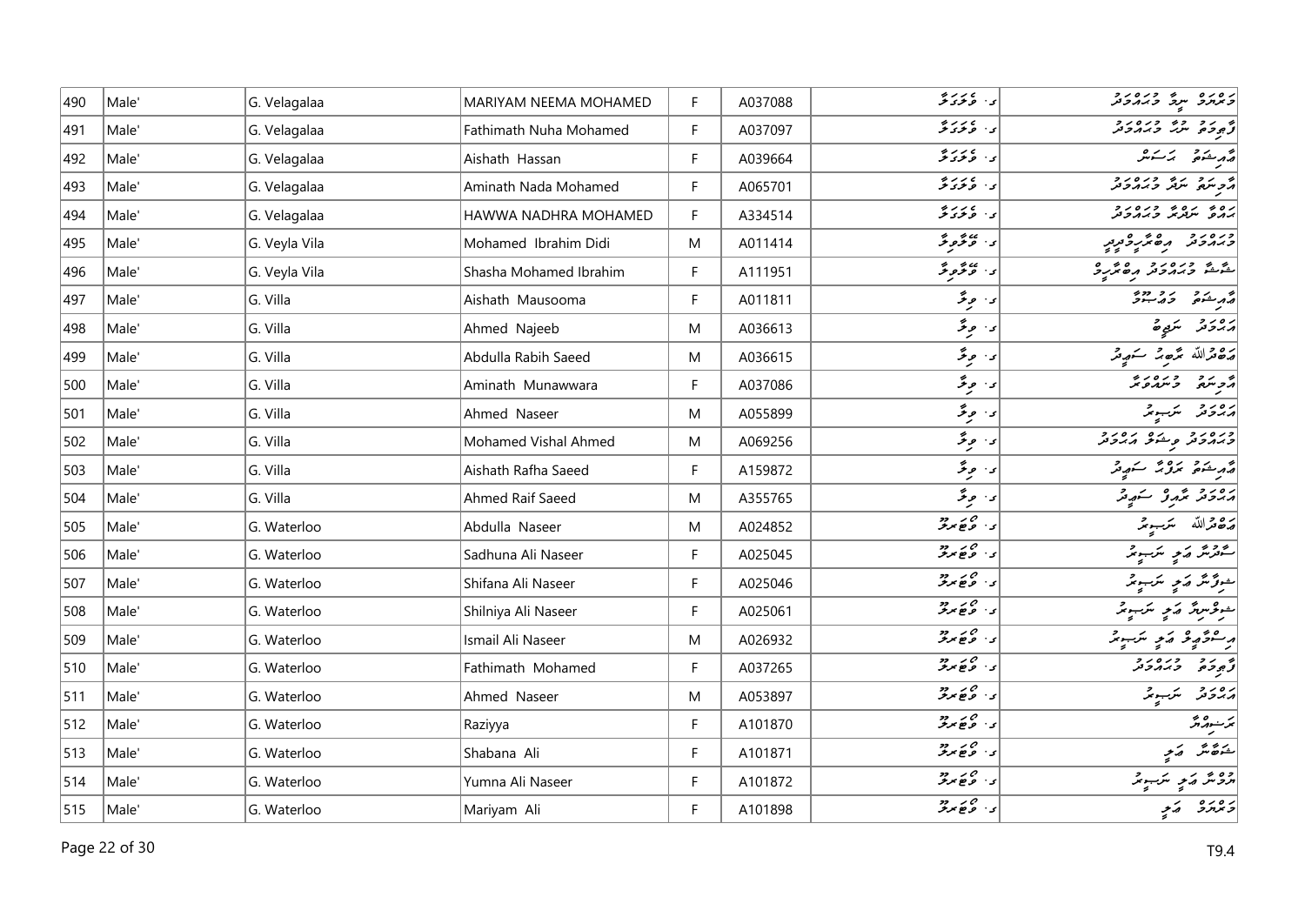| 516 | Male' | G. Waterloo | Aminath Niuma                 |   | A101899 | د مي دد.<br>د گوهامرفز                                 | سروی<br>  پر دیگر د                 |
|-----|-------|-------------|-------------------------------|---|---------|--------------------------------------------------------|-------------------------------------|
| 517 | Male' | G. Waterloo | Hassan Naseer                 | M | A135115 | $\begin{vmatrix} 2 & 2 & 3 \\ 2 & 2 & 3 \end{vmatrix}$ | پرستمبر مترسونز                     |
| 518 | Male' | G. Waterloo | Aminath Rifga Zareer          |   | A308415 | د مي دد.<br>د گوهامرفز                                 | أأزم سكافه المحرار والمحاجز بالرائد |
| 519 | Male' | G. Waterloo | DHEEMA AHMED                  |   | A328477 | د ، ه ه کامونژ                                         | در حمد در حر                        |
| 520 | Male' | G. Waterloo | Aminath Malaak Ibrahim Naseer |   | A334096 | د مي دد.<br>د گوهامرفز                                 | 0 00 000 000 000<br>سرسبوسر         |
| 521 | Male' | G. Waterloo | Fathmath Ifasha               |   | A341024 | د . ه څه پرونه<br>د . ه څه پورنژ                       | ژوڅو اروگ                           |
| 522 | Male' | G. Waterloo | Aishath Jaudha Zareer         |   | A342028 | د ، ه ه کامونژ<br>  د ، ه ه کامونژ                     | أما ويدد والمردوح المحامر من        |
| 523 | Male' | G. Waterloo | Aminath Samha                 |   | A347110 | په ۱۶۰۰ د د                                            | لمجر مترو<br>سەۋىر                  |
| 524 | Male' | G. Waterloo | Dhumya Ahmed                  |   | A375326 | د ، ه ه کامونژ<br>  د ، ه ه کامونژ                     | و ه بژ<br>تروبژ<br>برور و           |
| 525 | Male' | G. Waterloo | Dhunya Ahmed                  |   | A375342 | ى بە ھەيدىتى                                           | ترسرگر<br>پر ور و                   |
| 526 | Male' | G. Waterloo | Fathimath Sara                |   | A420310 | ין בין בדי<br>ז' פשיקיב                                | تو پر د<br>ځومگر                    |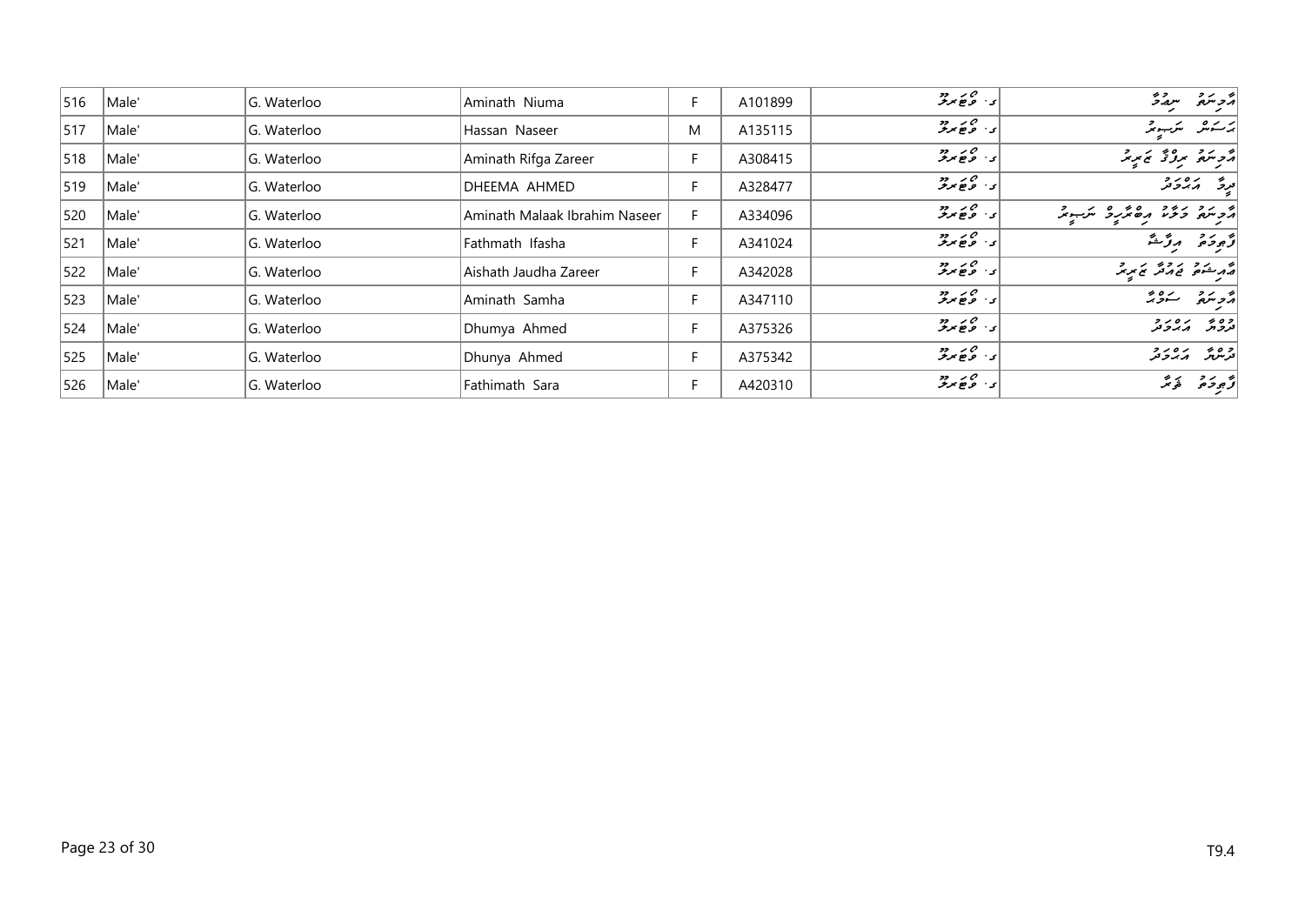## *w7qAn8m? sCw7mRo>u; wEw7mRw;sBo<*

| ' مرمر | 'يئرىثر: |
|--------|----------|
|        |          |
|        |          |
|        |          |

## *w7q9r@w7m> sCw7qHtFoFw7s; mAm=q7 w7qHtFoFw7s;*

| ىر تە | $\mathcal{O} \times$<br>$\sim$ | $\sim$<br>. . | لترنثر |
|-------|--------------------------------|---------------|--------|
|       |                                |               |        |
|       |                                |               |        |
|       |                                |               |        |

| انترنثر: | $^{\circ}$ | يبرهر | $^{\circ}$<br>سرسر |
|----------|------------|-------|--------------------|
|          |            |       |                    |
|          |            |       |                    |
|          |            |       |                    |

| ' ئىرتىر: | سر سر |  |
|-----------|-------|--|
|           |       |  |
|           |       |  |
|           |       |  |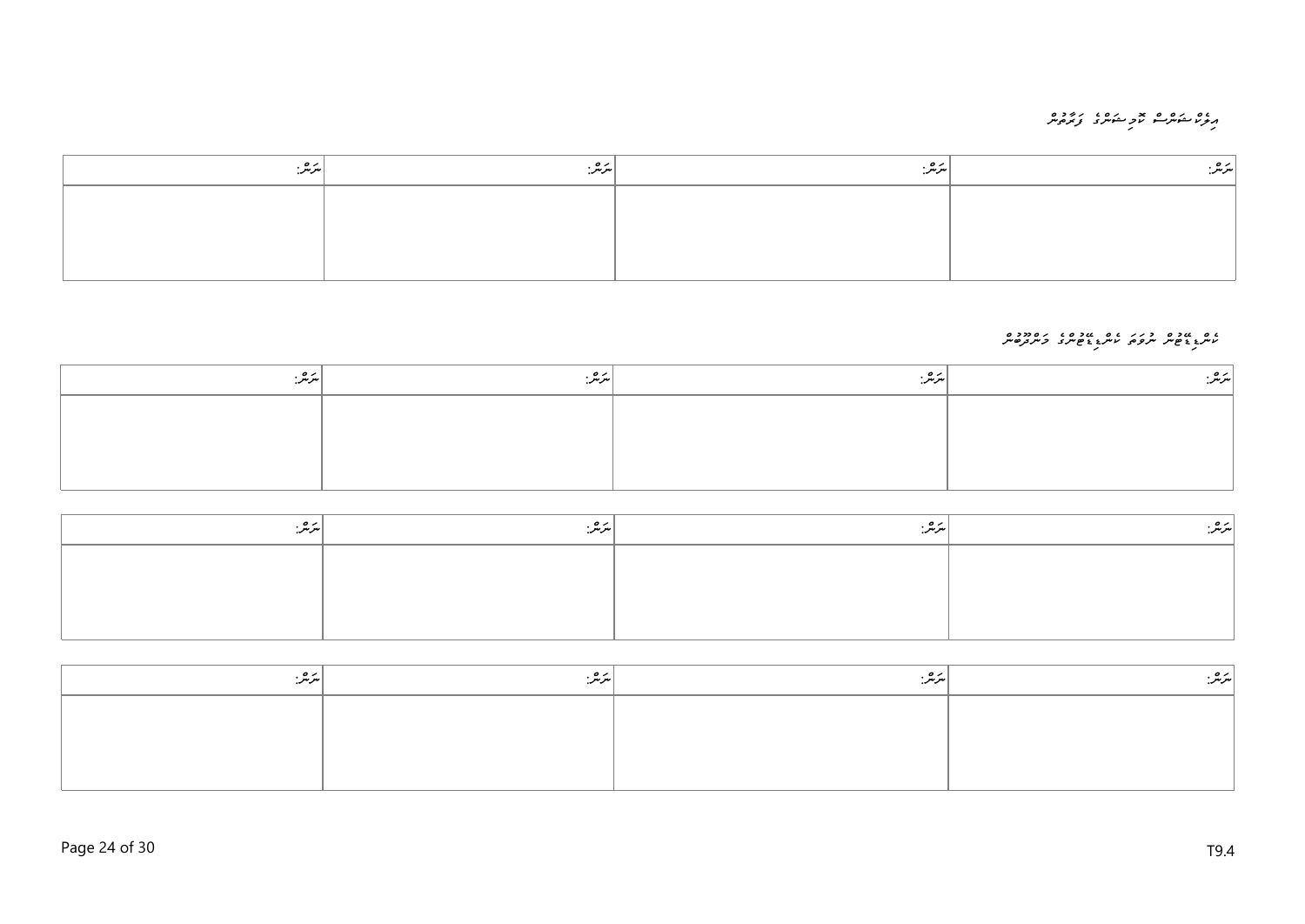| يزهر | $^{\circ}$ | ىئرىتر: |  |
|------|------------|---------|--|
|      |            |         |  |
|      |            |         |  |
|      |            |         |  |

| متريثر به | 。<br>'سرسر'۔ | يتزيترا | سرسر |
|-----------|--------------|---------|------|
|           |              |         |      |
|           |              |         |      |
|           |              |         |      |

| ىئرىتر. | $\sim$ | ا بر هه. | لىرىش |
|---------|--------|----------|-------|
|         |        |          |       |
|         |        |          |       |
|         |        |          |       |

| 。<br>مرس. | $\overline{\phantom{a}}$<br>مر مىر | يتريثر |
|-----------|------------------------------------|--------|
|           |                                    |        |
|           |                                    |        |
|           |                                    |        |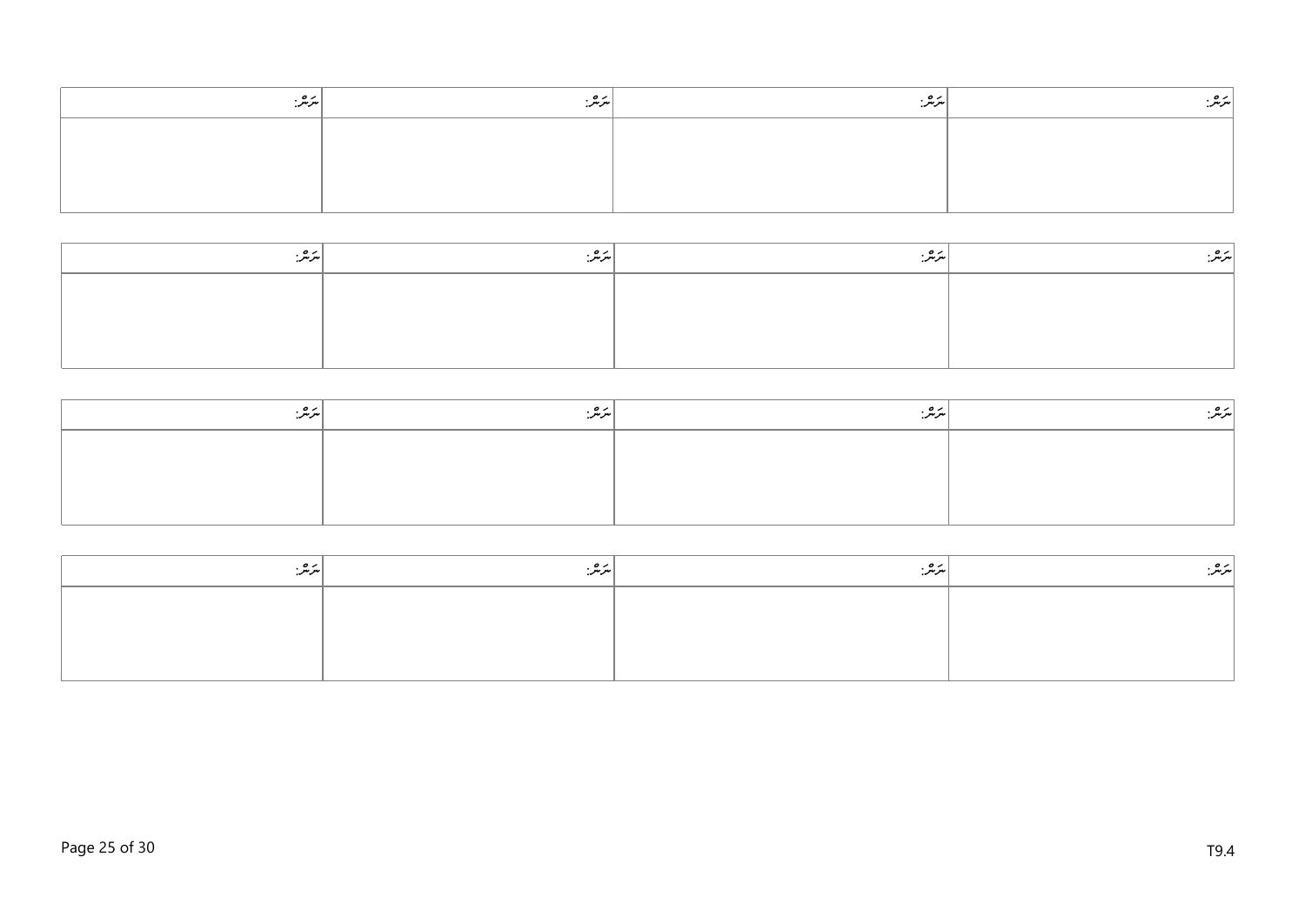| ير هو . | $\overline{\phantom{a}}$ | يرمر | اير هنه. |
|---------|--------------------------|------|----------|
|         |                          |      |          |
|         |                          |      |          |
|         |                          |      |          |

| ىر تىر: | $\circ$ $\sim$<br>" سرسر . | يترمير | o . |
|---------|----------------------------|--------|-----|
|         |                            |        |     |
|         |                            |        |     |
|         |                            |        |     |

| 'تترنثر: | 。<br>,,,, |  |
|----------|-----------|--|
|          |           |  |
|          |           |  |
|          |           |  |

|  | . ه |
|--|-----|
|  |     |
|  |     |
|  |     |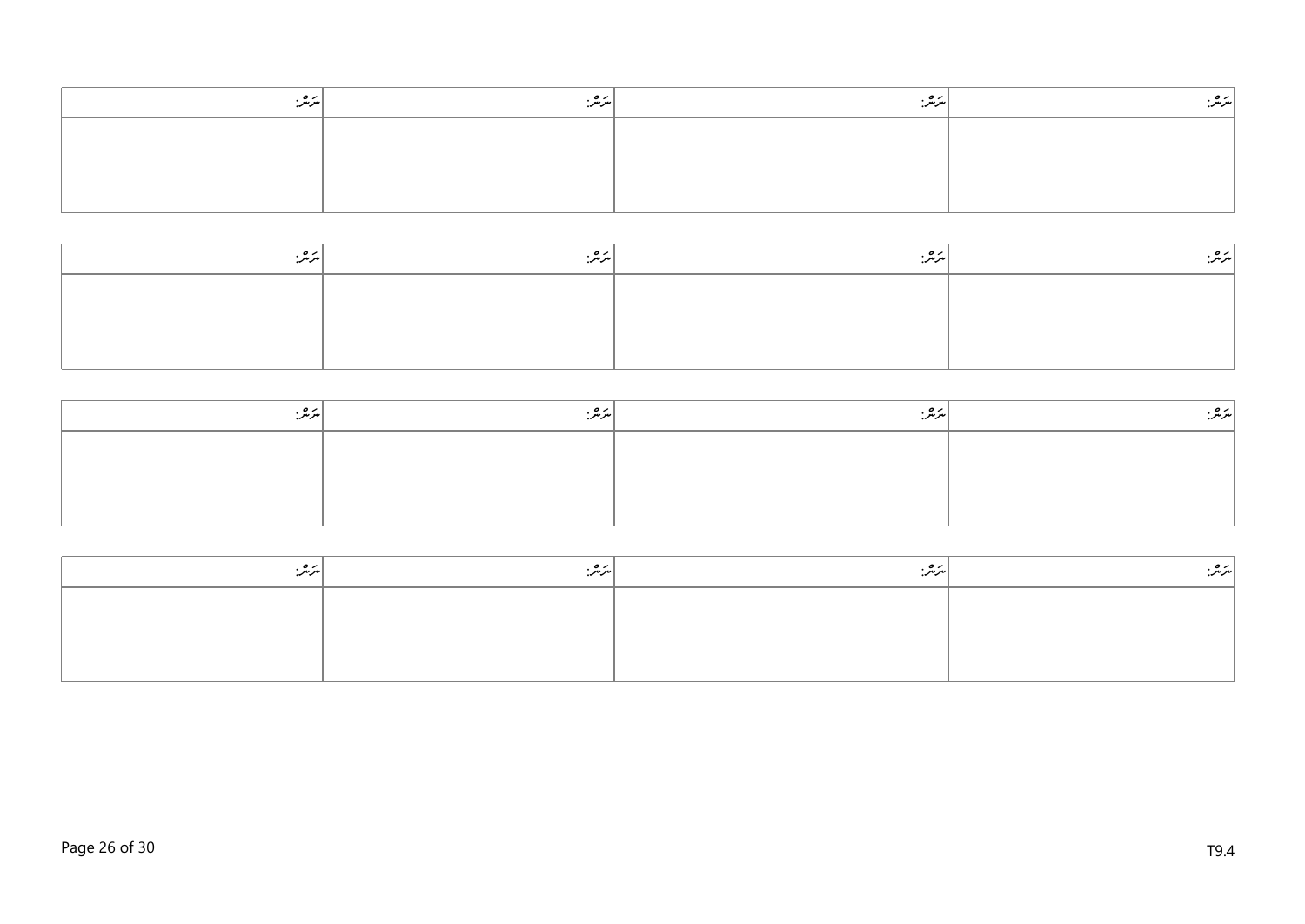| ير هو . | $\overline{\phantom{a}}$ | يرمر | اير هنه. |
|---------|--------------------------|------|----------|
|         |                          |      |          |
|         |                          |      |          |
|         |                          |      |          |

| ىر تىر: | $\circ$ $\sim$<br>" سرسر . | يترمير | o . |
|---------|----------------------------|--------|-----|
|         |                            |        |     |
|         |                            |        |     |
|         |                            |        |     |

| انترنثر: | ر ه |  |
|----------|-----|--|
|          |     |  |
|          |     |  |
|          |     |  |

|  | . ه |
|--|-----|
|  |     |
|  |     |
|  |     |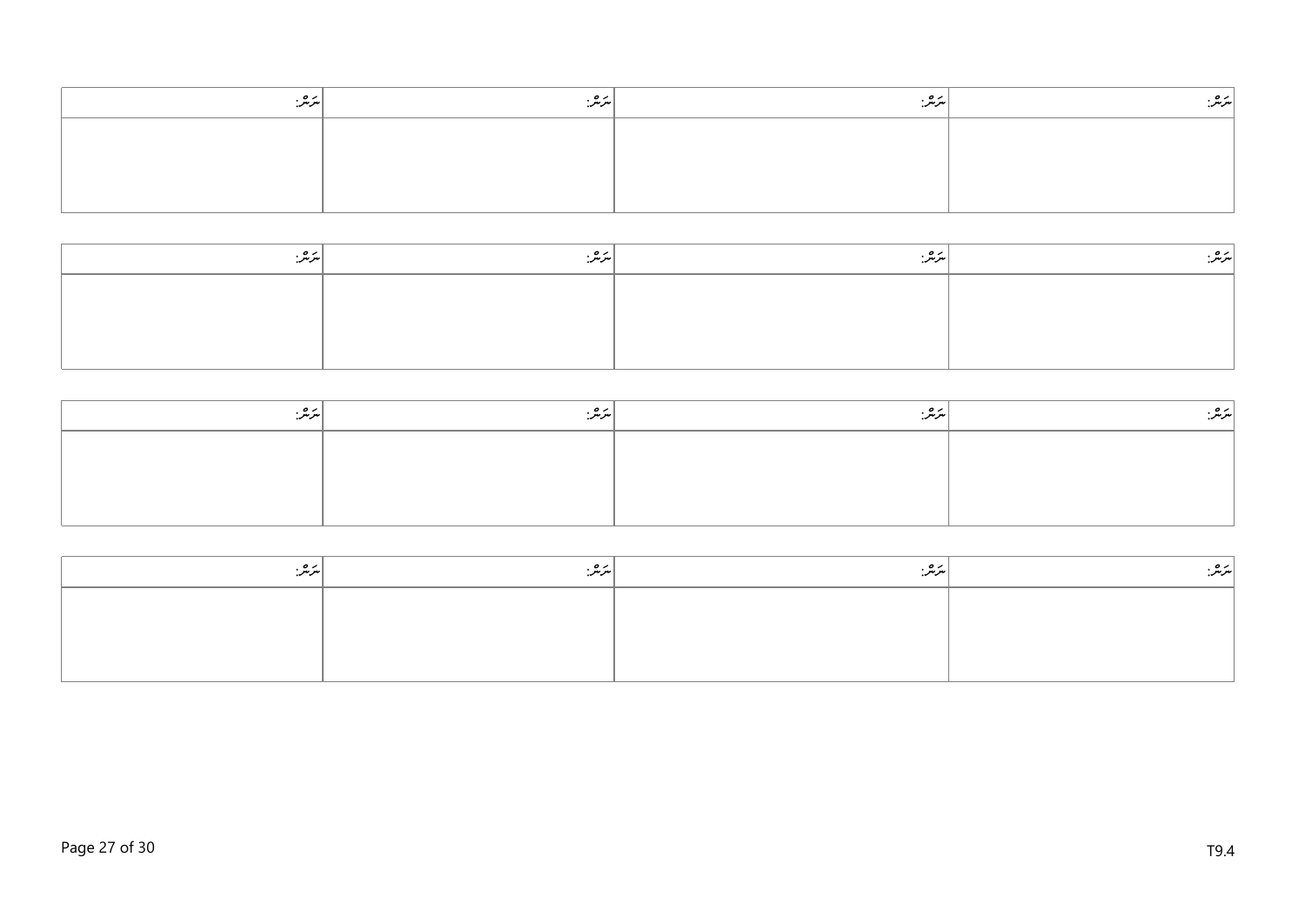| $\cdot$ | ο. | $\frac{\circ}{\cdot}$ | $\sim$<br>سرسر |
|---------|----|-----------------------|----------------|
|         |    |                       |                |
|         |    |                       |                |
|         |    |                       |                |

| ايرعر: | ر ه<br>. . |  |
|--------|------------|--|
|        |            |  |
|        |            |  |
|        |            |  |

| بر ه | 。 | $\sim$<br>َ سومس. |  |
|------|---|-------------------|--|
|      |   |                   |  |
|      |   |                   |  |
|      |   |                   |  |

| 。<br>. س | ىرىىر |  |
|----------|-------|--|
|          |       |  |
|          |       |  |
|          |       |  |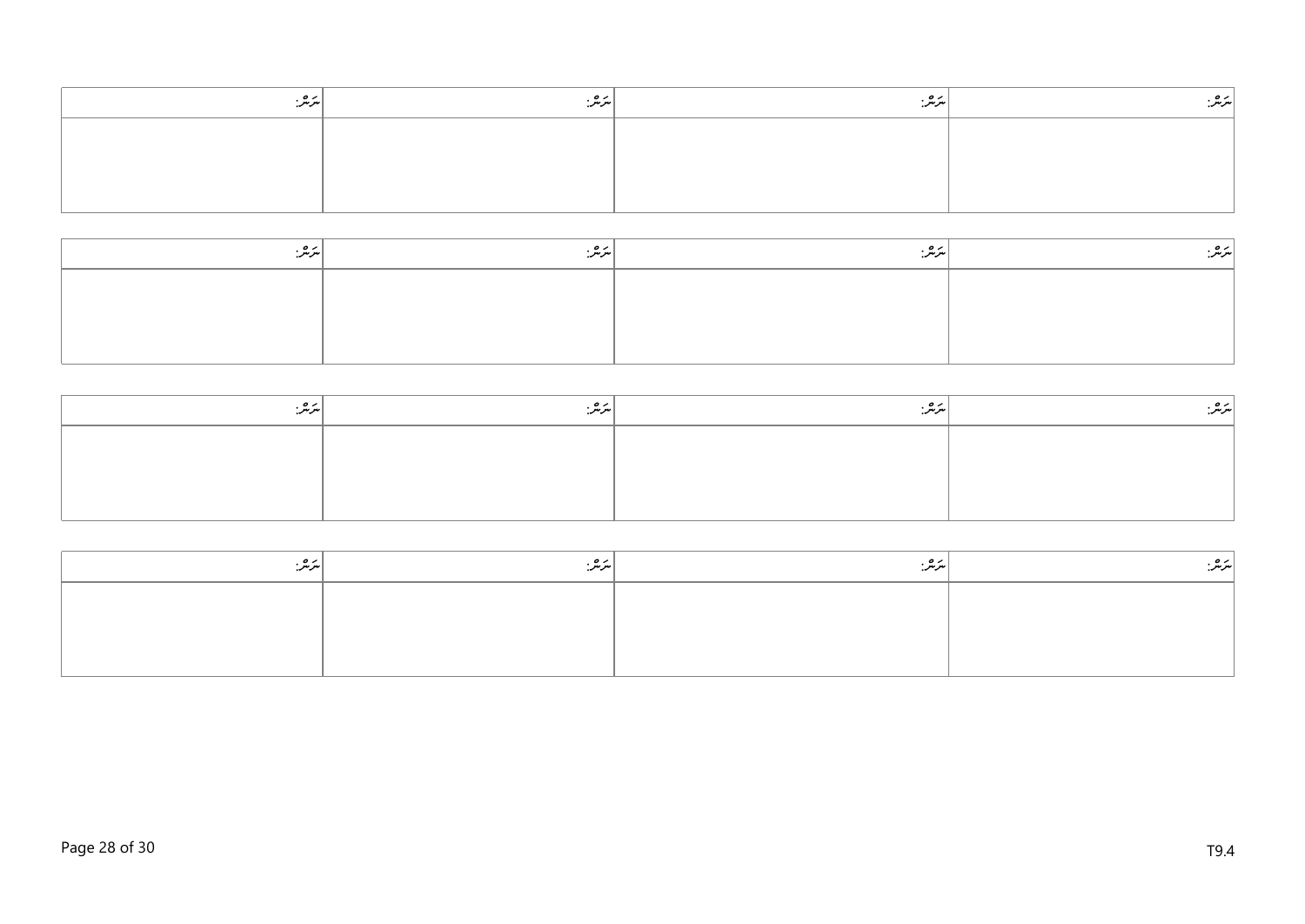| ير هو . | $\overline{\phantom{a}}$ | يرمر | لتزمثن |
|---------|--------------------------|------|--------|
|         |                          |      |        |
|         |                          |      |        |
|         |                          |      |        |

| ىر تىر: | $\circ$ $\sim$<br>" سرسر . | يترمير | o . |
|---------|----------------------------|--------|-----|
|         |                            |        |     |
|         |                            |        |     |
|         |                            |        |     |

| 'تترنثر: | 。<br>,,,, |  |
|----------|-----------|--|
|          |           |  |
|          |           |  |
|          |           |  |

|  | . ه |
|--|-----|
|  |     |
|  |     |
|  |     |